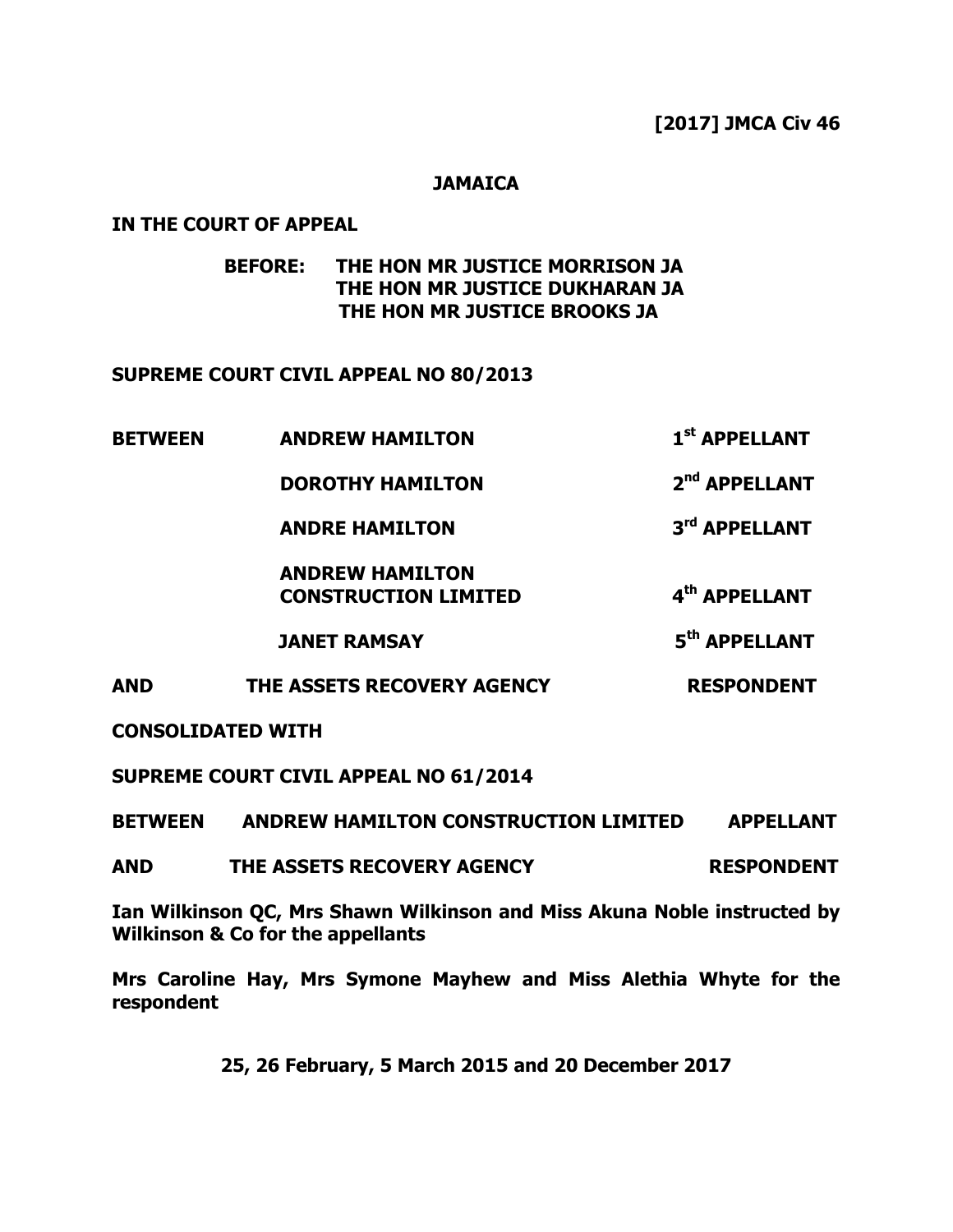#### **MORRISON JA**

#### **Introduction**

[1] These are consolidated appeals<sup>1</sup>, both of which arise out of proceedings which are still ongoing in the Supreme Court. These proceedings were brought by the Assets Recovery Agency ("ARA") against all the appellants named above (and others), pursuant to the provisions of the Proceeds of Crimes Act ("POCA").

[2] In SCCA No 61/2014 ("the legal status appeal"), the appellant, Andrew Hamilton Construction Limited ("AHCL"), appeals (pursuant to leave granted by this court on 27 June 2014<sup>2</sup>) from a judgment given by Sykes J ('the judge') on 31 July 2013<sup>3</sup> ('the first judgment'). In that judgment, the judge dismissed a preliminary point taken by AHCL in the proceedings referred to above. The preliminary point challenged ARA"s legal status to commence the proceedings.

[3] In SCCA No 80/2013 ("the abuse of process appeal"), the appellants appeal (with the leave of the judge) from the subsequent judgment given by the judge in the same proceedings on 30 September 2013<sup>4</sup> ('the second judgment'). By that judgment, the judge dismissed the appellants' application to strike out ARA's claim and to discharge certain orders made against them as an abuse of the process of the court.

 $1$  SCCA No 80/2013 and SCCA No 61/2014, consolidated by order of Lawrence-Beswick JA (Ag) on 15 July 2014. Although second in time, the latter appeal relates to a judgment given before the judgment challenged in the former appeal.

<sup>2</sup> **Andrew Hamilton Construction Limited v The Assets Recovery Agency** [2014] JMCA App 20

<sup>&</sup>lt;sup>3</sup> [2013] JMSC Civ 113

<sup>4</sup> [2013] JMSC Civ 136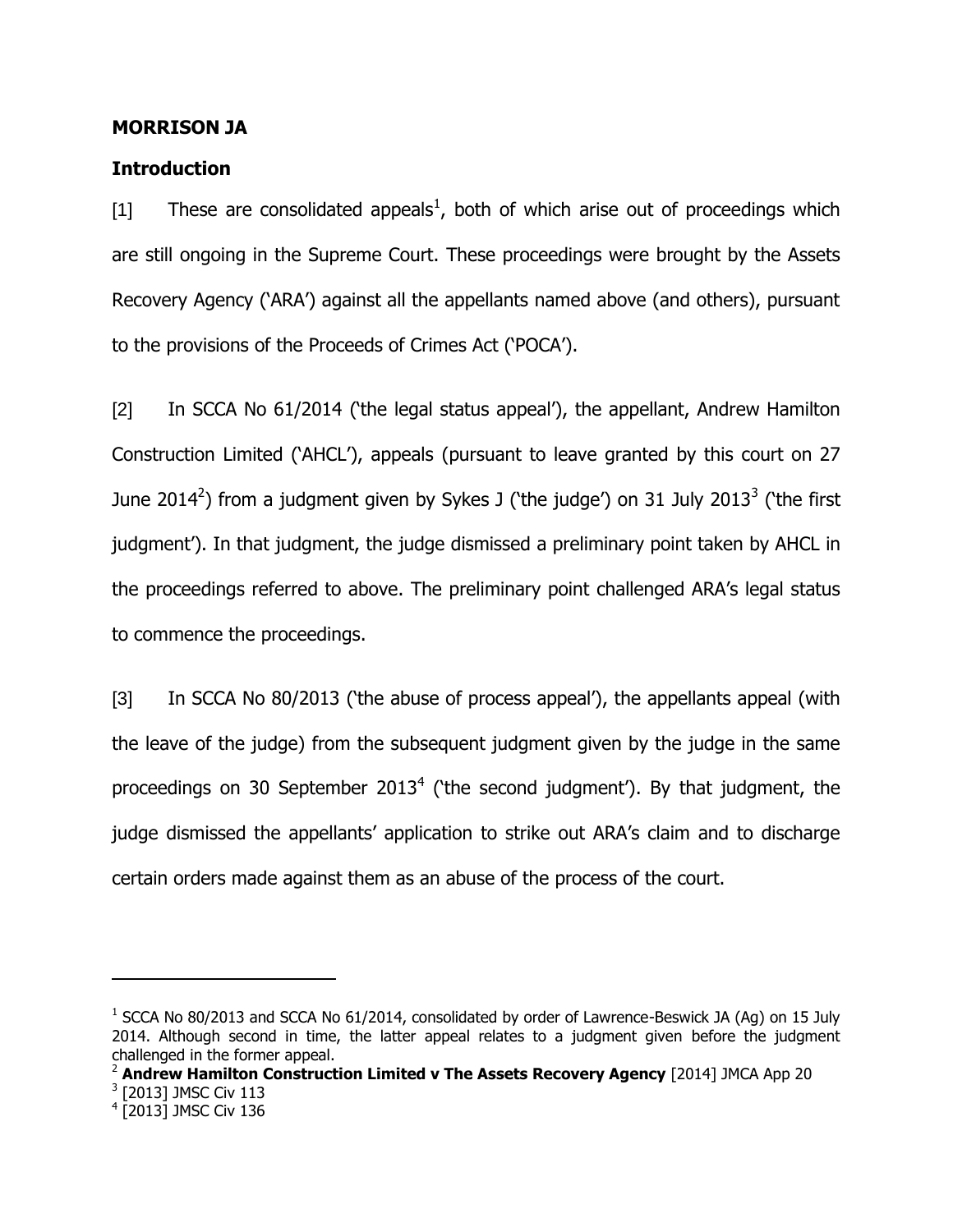[4] Save where it is necessary to refer to any of them specifically by name, I will describe the appellants in both appeals collectively as "the appellants".

#### **The background**

[5] Section 33(1) of POCA empowers a judge of the Supreme Court to make a without notice restraint order on the application of either the Director of Public Prosecutions ('the DPP') or the ARA. Section 32(1) sets out the conditions which must be satisfied before such an order can be made.

[6] Rules  $17.1(1)(c)(i)$  and  $17.1(1)(g)(i)$  of the Civil Procedure Rules ('the CPR') respectively empower the court to make orders for the detention, custody or preservation of relevant property; and directing a party to provide information about the location of "relevant property or assets".

[7]  $\;\;$  On 21 August 2012, the ARA filed a without notice application<sup>5</sup> under sections 32 and 33 of POCA, naming 13 respondents ('the original application'). The appellants (excluding Andre Hamilton) were among the respondents and this application sought three principal orders.

[8] First, restraint orders against the appellants (excluding Andre Hamilton) and the other respondents, preventing disposal of and/or dealing with a number of listed assets until the conclusion of all legal proceedings, including appeals. The assets so listed

<sup>&</sup>lt;sup>5</sup> Claim No 2012 HCV 04604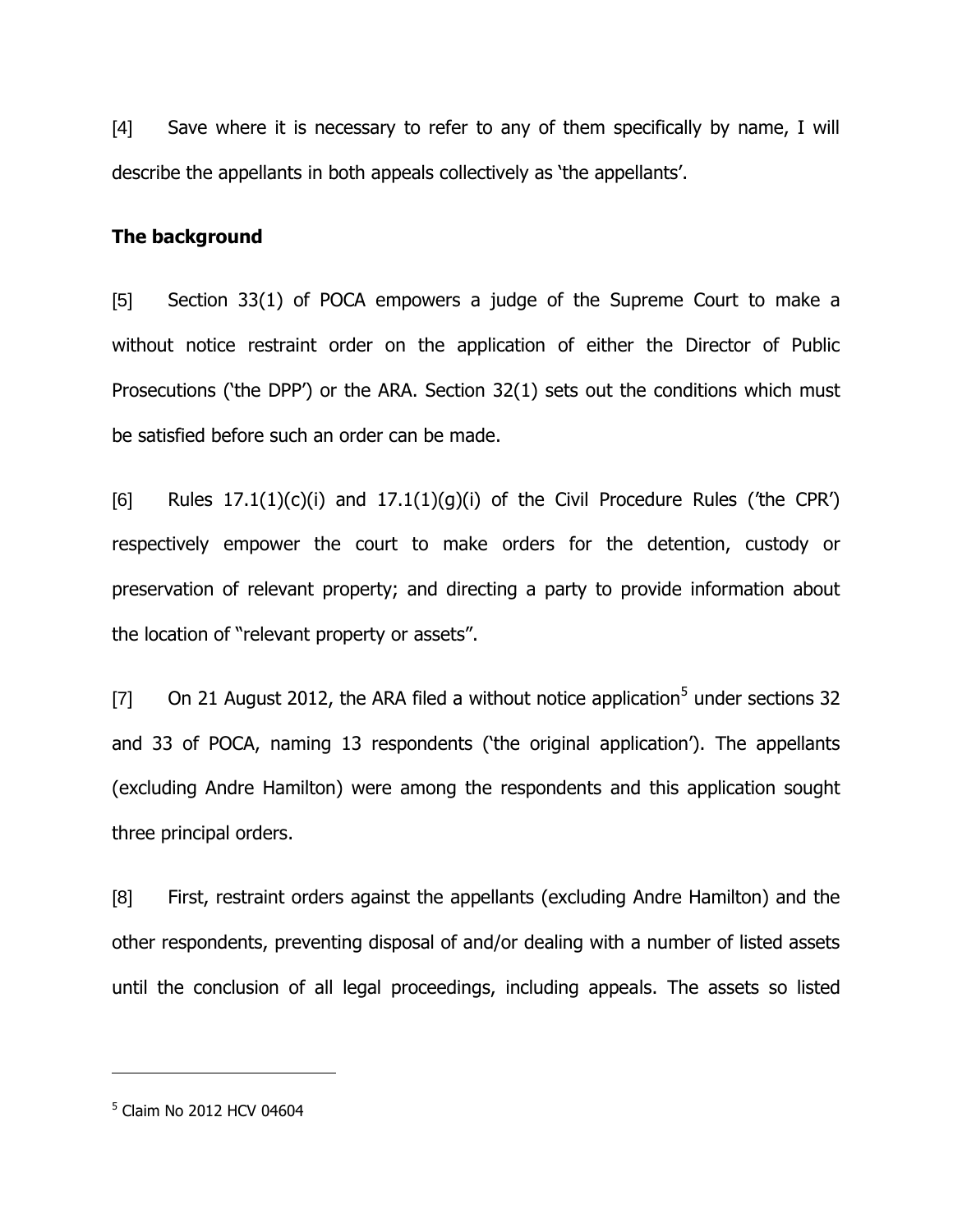comprised 18 pieces of real property registered in the names of the appellants (excluding Andre Hamilton and Janet Ramsay) and others.

[9] Second, an order under sections 32 and 33 of POCA, as well as rule  $17.1(1)(c)$  of the CPR, authorising the ARA to detain and maintain custody of, and to preserve eight items of personal property allegedly owned by one of the appellants, AHCL, and others.

[10] And third, an order under rule  $17.1(1)(q)$  of the CPR that the appellants (excluding Andre Hamilton) forthwith disclose with full particularity the nature and location of all assets owned by them, whether or not identified in the order and whether held in their names or by nominees or otherwise on their behalf.

[11] The grounds of the original application were as follows:

- "(a) A Civil Recovery investigation has been started and is ongoing in Jamaica concerning Andrew Hamilton $<sup>6</sup>$ ,</sup> Rohan Fisher, and Ricardo Fisher and their associates.
- (b) On February 10, 2012, Andrew Hamilton, Rohan Fisher, and Ricardo Fisher were indicted in the United States Central District of California for money laundering and violation of United States drug and firearm laws.
- (c) It is believed that proceeds from the alleged criminal activities of Andrew Hamilton, Rohan Fisher, and Ricardo Fisher and their associates were used to purchase the properties and motor vehicles registered in their names.
- (d) The Respondents have commenced disposal of the assets.

 $6$  The 1st appellant in SCCA No 80/2013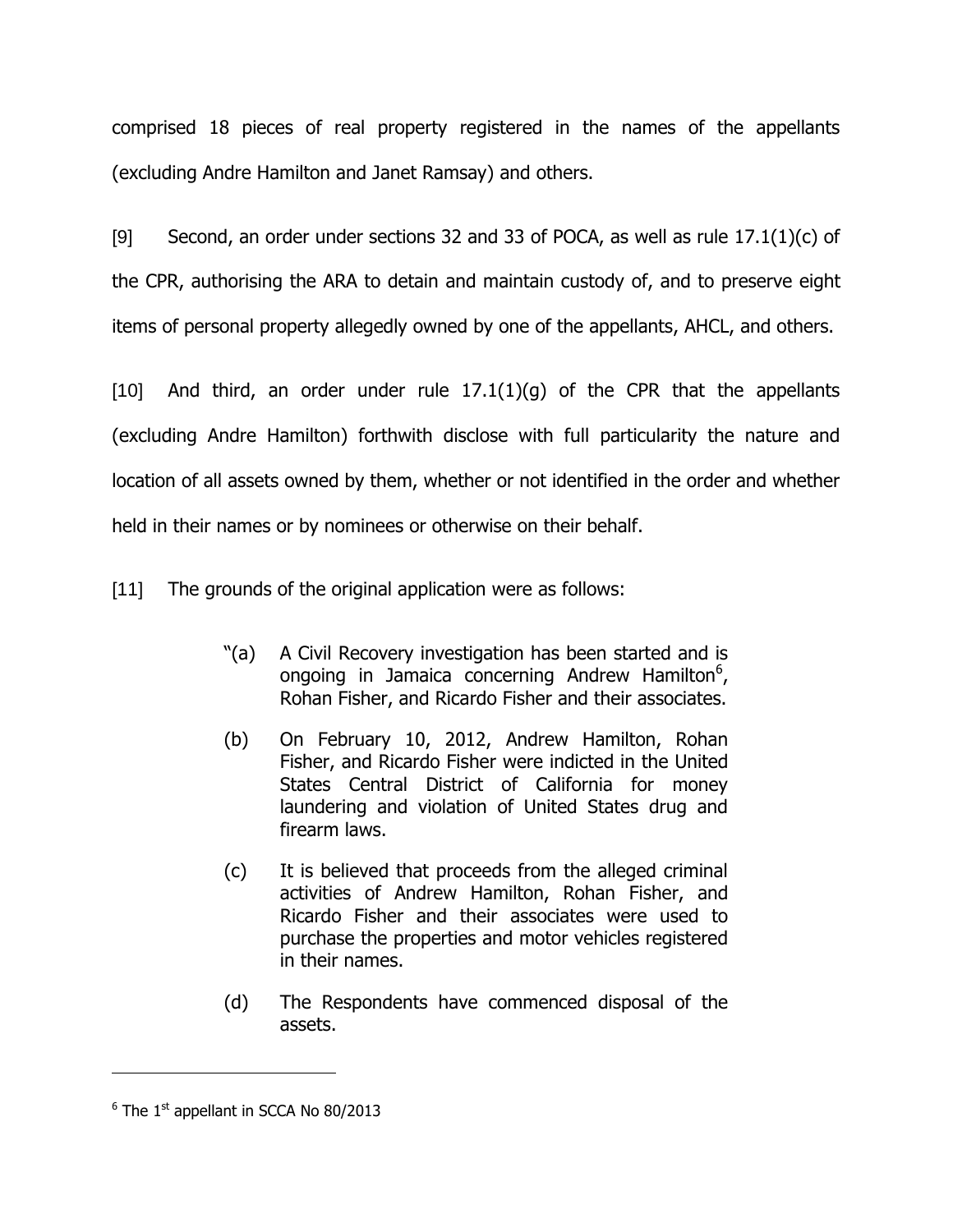- (e) If a restraint order is not made restraining the parties from causing or allowing the disposal of or dealing with the remaining assets, there is a real risk that they will take steps to dissipate these assets and thereby frustrate any judgment which may be obtained against them.
- (f) There is reasonable cause to believe that the parties named have benefited from their criminal conduct."

[12] The original application was supported by the affidavit of Mr Ronald Rose ("the first Rose affidavit'), sworn to on 16 August 2012. Mr Rose was at the material time a forensic examiner employed to the Financial Investigations Division ('FID'), and an authorised financial investigator, pursuant to POCA. In this capacity, Mr Rose conducted financial investigations into matters relating to financial crimes, including money laundering, and civil recovery of property.

[13] Mr Rose's evidence was to the following effect. He was a member of a team of financial investigators who conducted investigations into allegations that Mr Andrew Hamilton, Richard Anderson (also known as "Rohan Fisher") and Ricardo Fisher had been indicted in the United States of America for gun and drug offences and money laundering. It was subsequently confirmed that the three men were in fact indicted on 10 February 2012 in the United States Central District of California for money laundering and violation of United States drug and firearms laws. A resultant civil recovery investigation revealed that various persons, including two of the present appellants, owned real estate and other property jointly with Mr Hamilton. These persons were suspected of being engaged with Mr Hamilton in money laundering and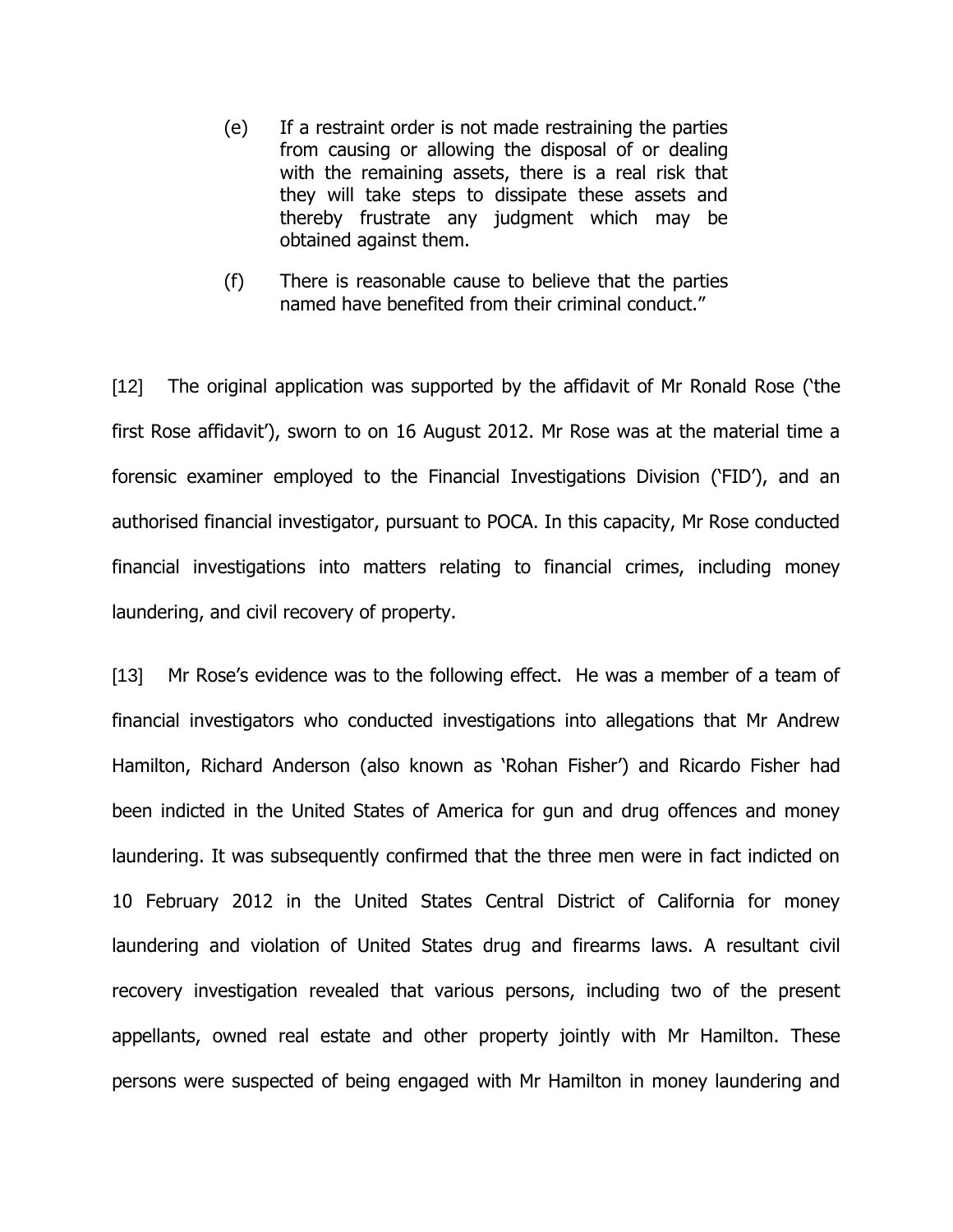the properties were believed to be proceeds of his alleged criminal conduct, thereby representing recoverable property.

[14] On 30 December 2010, as part of the investigation, law enforcement authorities carried out a raid at 5 McWhinny Street, Kingston 2, an address which appeared to be the family home in which Mr Hamilton and his siblings had been raised by their parents. There, a significant number of illegal firearms and ammunition was found.

[15] A search was also carried out that same day at 7 Liguanea Avenue, Kingston 6, a property then occupied by Mr Joseph Arnold, Mr Hamilton"s brother, and his family. The registered owner of that property was AHCL, the appellant in SCCA 61/2014. The directors and shareholders of AHCL were Mr Hamilton, Ms Janet Ramsay (the 5<sup>th</sup> appellant in SCCA No 80/2013), and Ms Ann Marie Cleary, the mother of Mr Hamilton"s children. Further investigations revealed Mr Hamilton to be a director and shareholder of another company, Andrenhan Seafoods Company Limited ("ASCL"). Along with one other person, Ms Ramsay and Ms Cleary were the other shareholders of ASCL.

[16] AHCL filed nil annual income tax returns for the years 2004-2007 and 2009-2010, while no returns were observed for 2008. ASCL filed no income tax return since its incorporation in 2008. But, during the period April to September 2008, AHCL imported heavy-duty tractors, motor vehicles and parts totalling \$42,445,385.76 in value, while ASCL imported a fishing vessel at a total cost of over \$19,000,000.00.

[17] Investigations also revealed that, during the years 2002-2009, Mr Hamilton and/or persons connected to him purchased properties of a total value of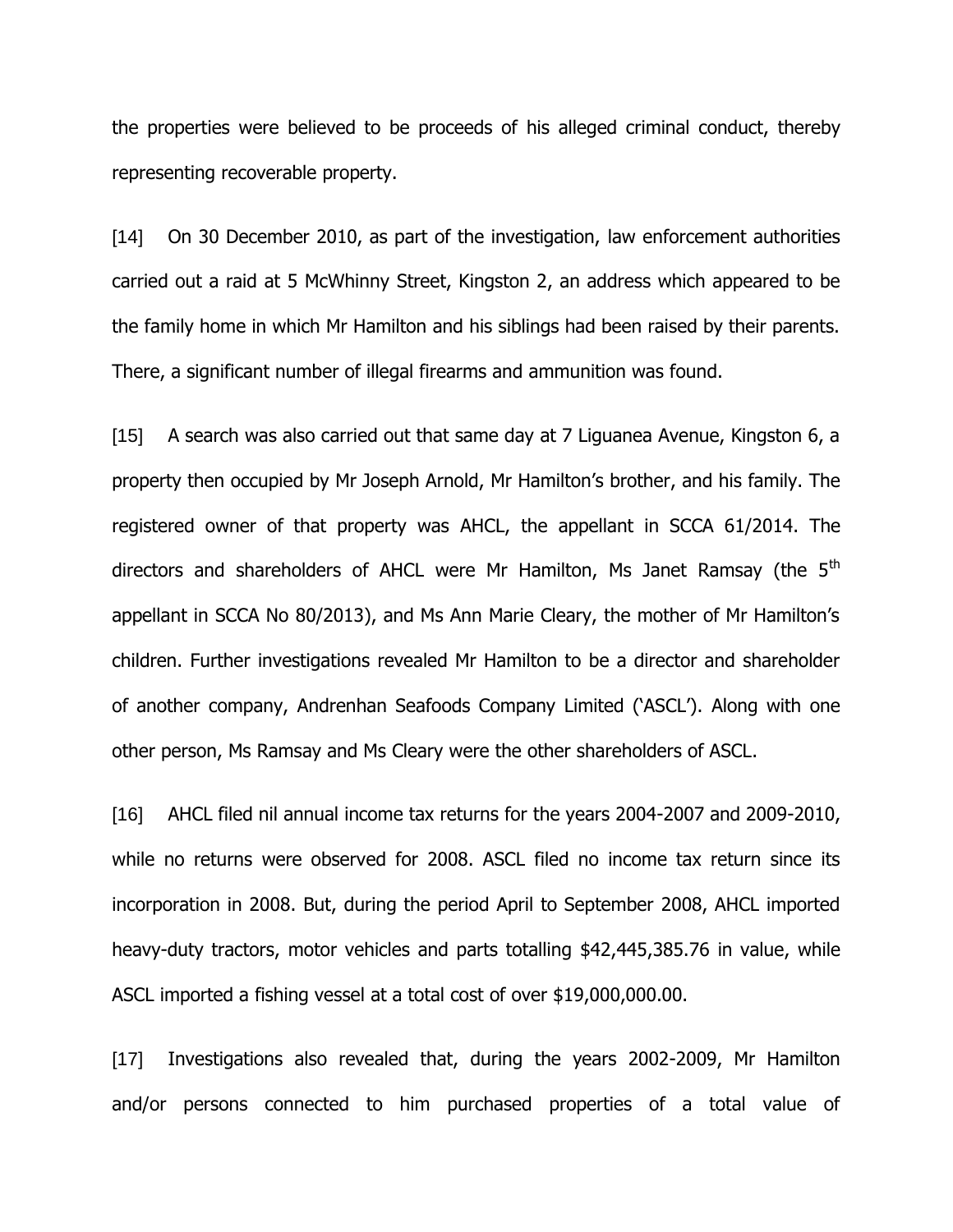\$429,500,000.00. These properties were all believed to have been purchased with the proceeds of Mr Hamilton"s criminal conduct. As at the date of his affidavit, Mr Rose identified a total of 18 properties as being in the possession of Mr Hamilton and his nominees. But it also appeared that, shortly after the search of premises at 7 Liguanea Avenue, Mr Hamilton had started selling the properties and that 12 of them had already been sold up to the date of Mr Rose's affidavit for a total of over \$215,000,000.00.

[18] Mr Hamilton and members of his family were also registered owners of a number of motor vehicles (six in total) acquired during the period 2003-2009. But details of their income declared by Mr Hamilton and four members of his family (including Ms Ramsay, Ms Cleary and Mr Arnold) to the National Insurance Scheme over the period 1982-2010 showed a total income between them of no more than \$12,232,839.90 (of which Mr Hamilton's share was \$184,817.44).

[19] On this basis, Mr Rose concluded that (a) Mr Hamilton had been indicted for drug, money laundering, and firearm offences; (b) investigations had shown that he had started to dispose of his assets, which therefore needed to be restrained to prevent further dissipation; and (c) to give notice of the application to the parties would enable them to dissipate the assets further and thereby frustrate the proceedings. He accordingly asked for a restraint order to be made without notice.

#### **The first restraint order and subsequent extensions**

[20] On the strength of this evidence, Campbell J granted an interim restraint order in the terms sought on 29 August 2012. Among other things, Campbell J also ordered that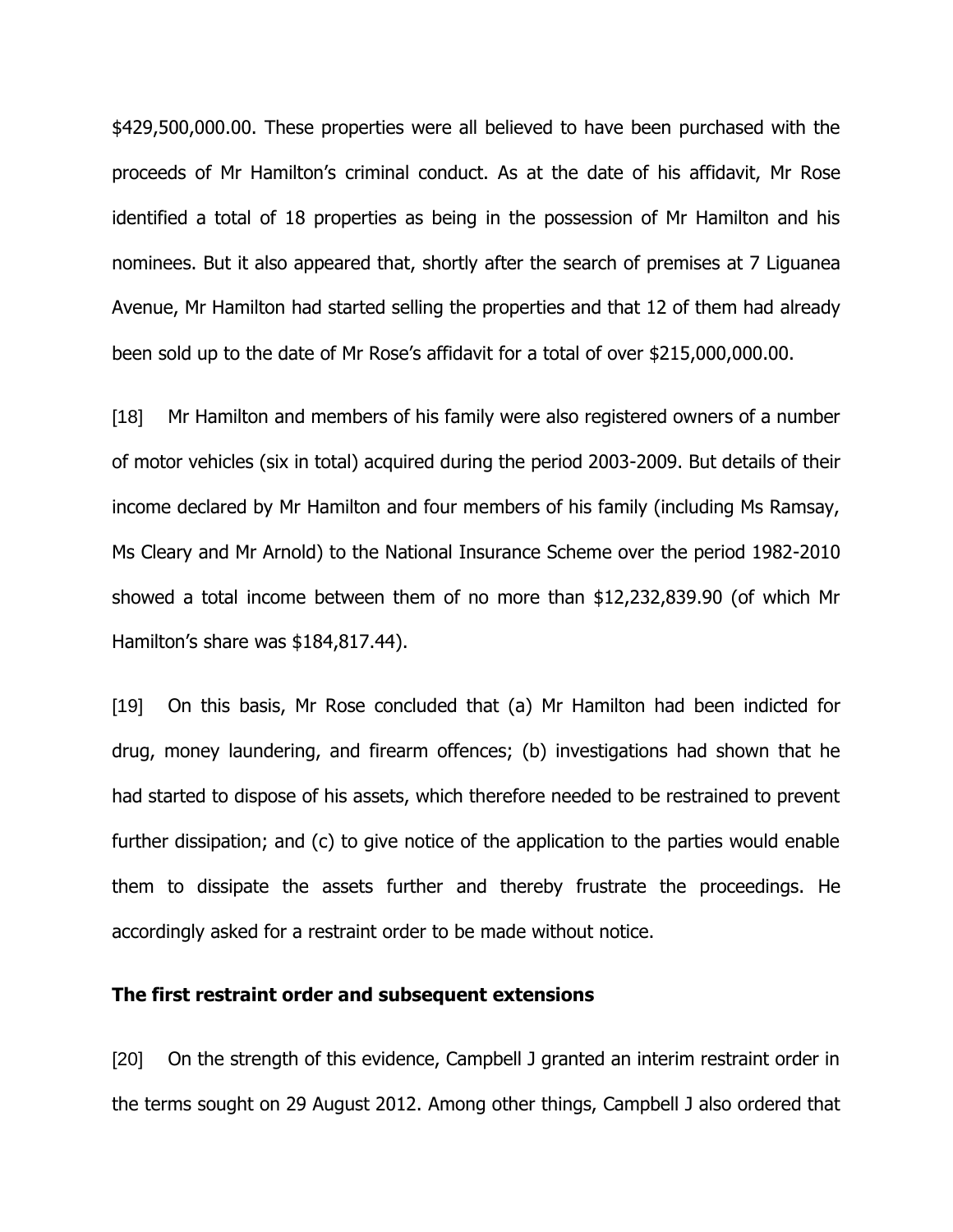the respondents should "forthwith disclose with full particulars the nature and location of all assets owned by them, whether or not identified in the order and whether they are held in their name or by nominees or otherwise on their behalf ...". For ease of reference, I will describe this order, as the judge did, as the first restraint order.

[21] On 7 November 2012, D McIntosh J extended the first restraint order and fixed 27 May 2013 as the date for the hearing *inter partes* of ARA's application. On 29 January 2013, Marsh J varied the first restraint order, to facilitate the sale of two properties covered by it, and also further extended it to 27 May 2013.

# **The inter partes hearing before Marsh J on 27 May 2013**

[22] It is against this background that the *inter partes* application for a restraint order came on for hearing before Marsh J on 27 May 2013. As at that date, ARA had not filed a civil recovery action. As the judge observed (in the second judgment), there was disagreement between the parties as to what exactly transpired before Marsh J on that date. However, the judge found it possible to discern some areas of agreement between them and I gratefully adopt his summary of the position<sup>7</sup>:

> "[30] ...ARA, on May 22, 2013, had filed two applications. The first is an application to extend the life of the restraint order. This application also asked for an order compelling the respondents to make full disclosure of their assets as ordered by Campbell J. The first application had as well an application that the respondents make available for inspection the

 $^{7}$  [2013] JMSC Civ 136, paras [30]-[31]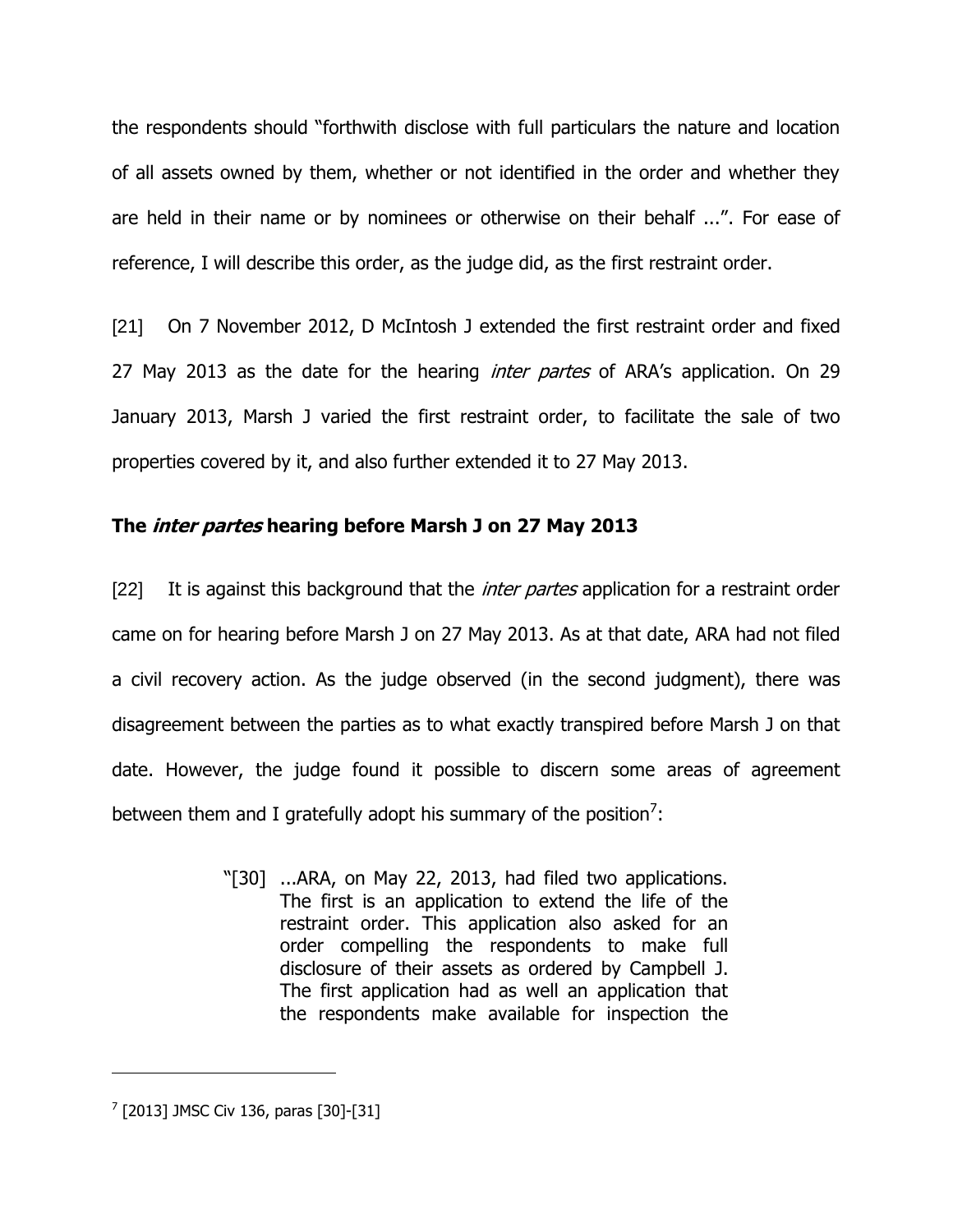restrained motor vehicles. The second application asked for an order that the estate of one of the respondents (Mr Joseph Arnold) be substituted or since he was deceased.

[31] It is common ground that the applications were short served. The respondents objected to both applications being heard. Marsh J upheld the objection and neither application was heard. This left over the question of what to do with the restraint order which would expire on May 27, 2013, the same day of the hearing before Marsh J."

[23] It is at this point that the parties' recollections of what transpired before Marsh J diverge. As the judge recorded the rival contentions<sup>8</sup>, the respondents maintained that a full oral application for extension of the interim restraint order (lasting some three hours) was made and refused by Marsh J, while ARA contended that, although Marsh J did spend some time on the matter, neither application was heard on the merits. At all events, Marsh J's order recorded that "[t]he oral application for an extension of restraint order granted on the 29<sup>th</sup> day of August 2012, extended to the  $7<sup>th</sup>$  day of November 2012 and further extended on the  $29<sup>th</sup>$  day of January 2013 is refused". Despite the fact that Marsh J granted leave to appeal from this order, no appeal was filed.

[24] The result of this, as the judge pointed out<sup>9</sup>, was that the interim restraint order was not extended beyond 27 May 2013. This paved the way for the proceeds of the

 $^8$  At para. [32] of the second judgment

 $<sup>9</sup>$  At para. [33] of the second judgment</sup>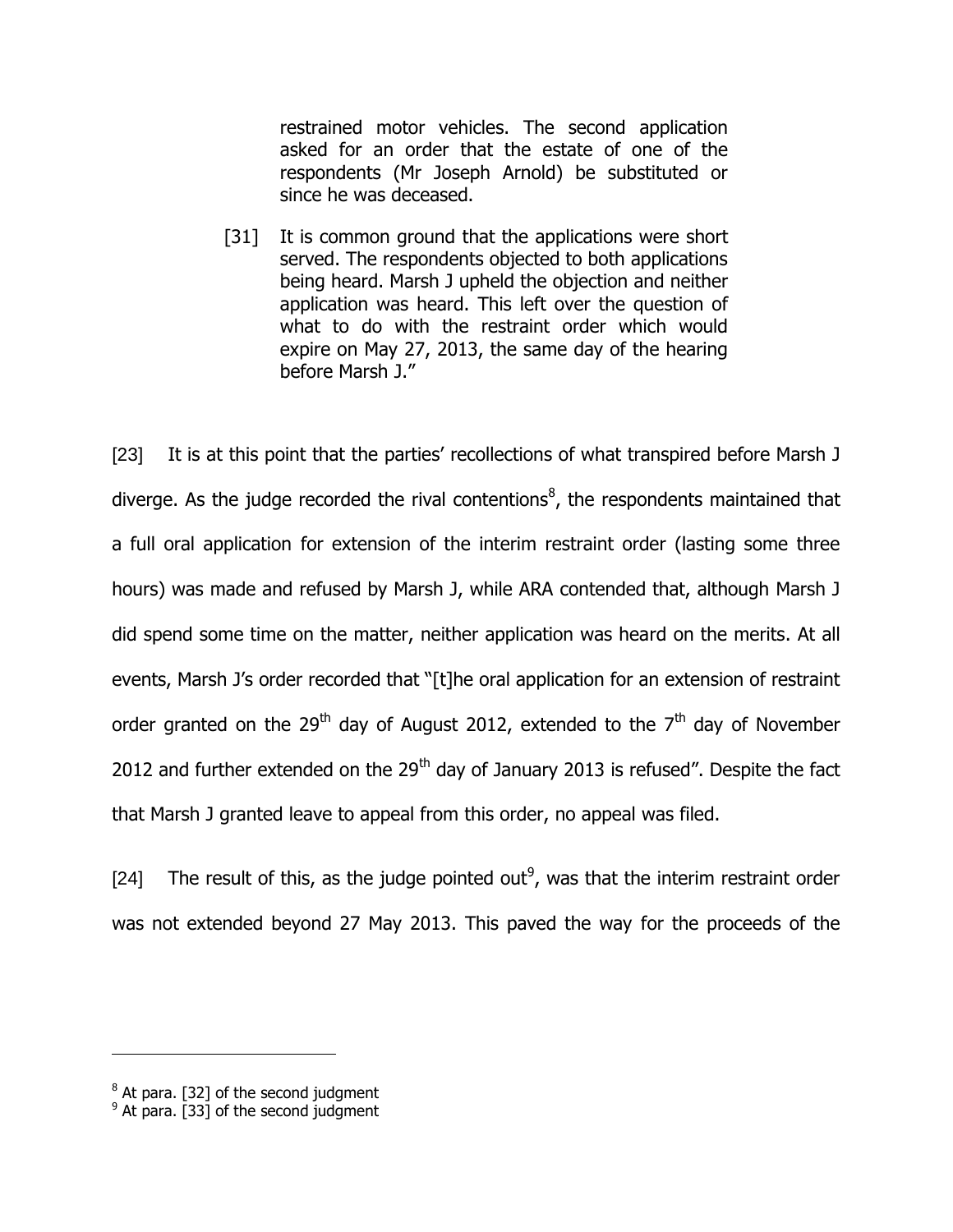sale of the properties, which had previously been sanctioned by Marsh J's 29 January

2013 order, to be paid out to the attorney-at-law for the respondents.

[25] As regards the controversy as to what had happened before Marsh J, the judge allowed himself the following comment<sup>10</sup>:

> "... it does seem odd to this court that Marsh J having ruled that a written application to extend the restraint order would not be heard would then proceed to hear an oral application for the very same relief. It seems to me that the more likely position was that the time before Marsh J was taken up with whether he had a claim before him and having decided that there was none, then it necessarily followed that the restraint order had to be discharged. If there was no claim then what would be the point of extending the restraint order. It must also be bourne [sic] in mind that Part 17 of the Civil Procedure Rules requires an applicant who receives an interim remedy before claim is filed to file the claim thereafter. This was not done in the matter before Marsh J. The interim remedy was in place from August 2013 [sic] right through to May 2013 without any supporting claim form."

# **The second application for a restraint order**

[26] ARA's next step was to commence an action<sup>11</sup> against the appellants, as well as ASCL, Devon Cleary, Paulette Higgins and Annmarie Cleary on 6 June 2013. The action was commenced by a claim form, supported by particulars of claim bearing the same date. The claim was for (i) a civil recovery order, pursuant to section 57 of POCA, in relation to the several listed assets; and (ii) restraint orders, pursuant to sections 32

 $10$  At para. [37] of the second judgment

 $11$  Claim No 2013 HCV 03440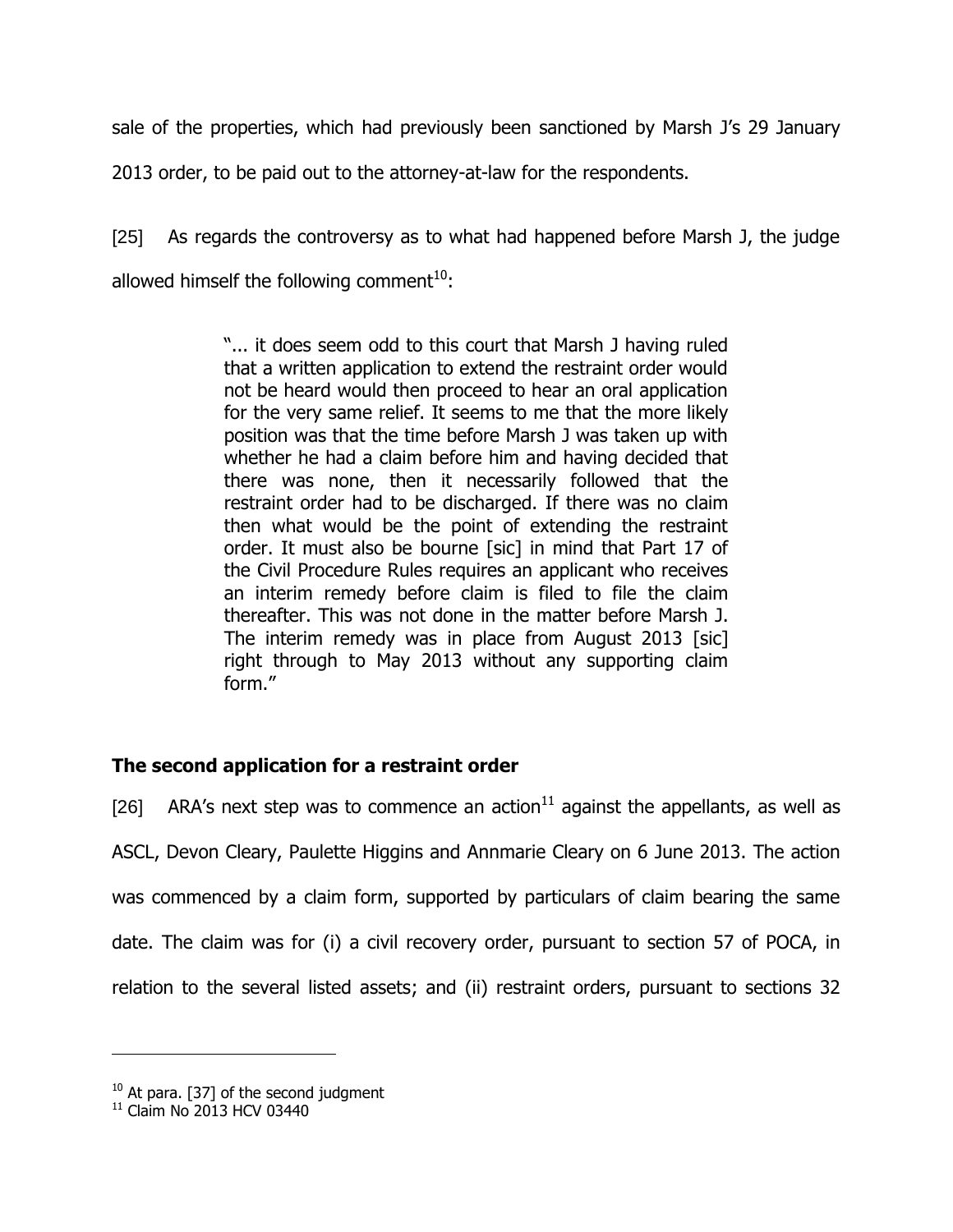and 33 of POCA and rule 17.1(f) of the CPR, against each of the appellants and other respondents in relation to stated assets. The assets listed comprised 13 pieces of real property, 15 items of personal property and an amount of \$82,659,850.00 held in an escrow account, being the net proceeds of the sale of the two properties sanctioned by the order of Marsh J made on 29 January 2013 $^{12}$ .

- [27] Among other things, the particulars of claim stated as follows:
	- "3. The  $1<sup>st</sup>$  Respondent has engaged in unlawful conduct, in that on or about October 22, 2012, Andrew Hamilton pleaded guilty in the State of California, United States of America to Conspiracy to Distribute Marijuana and Conspiracy to Launder Money and is due to be sentenced on September 30, 2013.
	- 4. Hamilton is believed to have purchased property namely parcels of real estate with buildings thereon, motor vehicles and heavy duty equipment from the proceeds of his unlawful conduct registered solely and or jointly with the other Respondents and these properties have an estimated accumulated market value of Jamaican Four Hundred Million Dollars (J\$400,000,000.00).
	- 5. The assets described below represent, directly or indirectly, the proceeds of the unlawful conduct of the 1<sup>st</sup> Respondent in drug trafficking and the unlawful conduct of the other Respondents in laundering the proceeds of the 1st Respondent"s unlawful conduct, and as such, they are recoverable property as defined in section 84 of the POCA ('the recoverable property').
	- 6. The identified legitimate income and resources of the Respondents indicate that it would have been

 $12$  See para. [21] above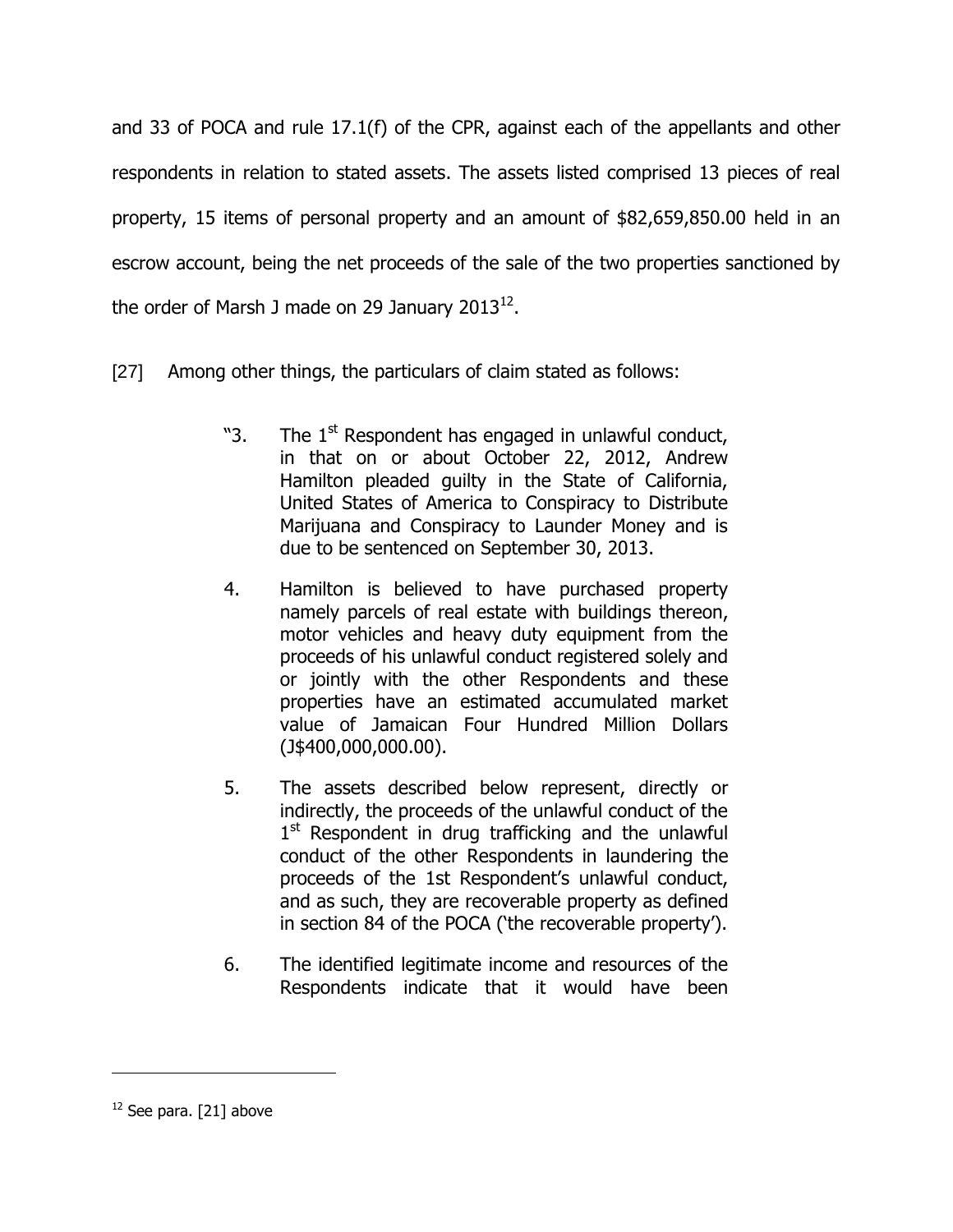impossible for them to personally fund the property identified from legitimate income."

[28] A without notice application for court orders ('the renewed application') was also filed on 6 June 2013, supported by affidavits sworn to by Miss Charmaine Newsome and Mr Ronald Rose filed that same day. This application sought restraint orders against the appellants and the other respondents to the action on the grounds set out in the particulars of claim. In addition, the ARA contended that the appellants and the other respondents "have commenced dissipation of the assets".

[29] Miss Newsome's affidavit gave a brief account of the procedural history of the matter, beginning with Campbell J's grant of the first restraint order, and ending with Marsh J"s refusal to extend that order on 27 May 2013. With respect to the latter, Miss Newsome stated<sup>13</sup> that, "[t]he Court found that no application was before it and refused Counsel"s oral application for an extension of the Restraint Order and did not consider the merits of the case".

[30] In his affidavit ('the second Rose affidavit'), Mr Rose rehearsed much of the ground which he had covered in the first Rose affidavit. But he also stated<sup>14</sup> that  $-$ 

> "On or about October 22, 2012, Andrew Hamilton pleaded guilty in the State of California, United States of America to Conspiracy to Distribute Marijuana and Conspiracy to Launder Money."

 $13$  Para. 7

 $14$  At para. 6 of the second Rose affidavit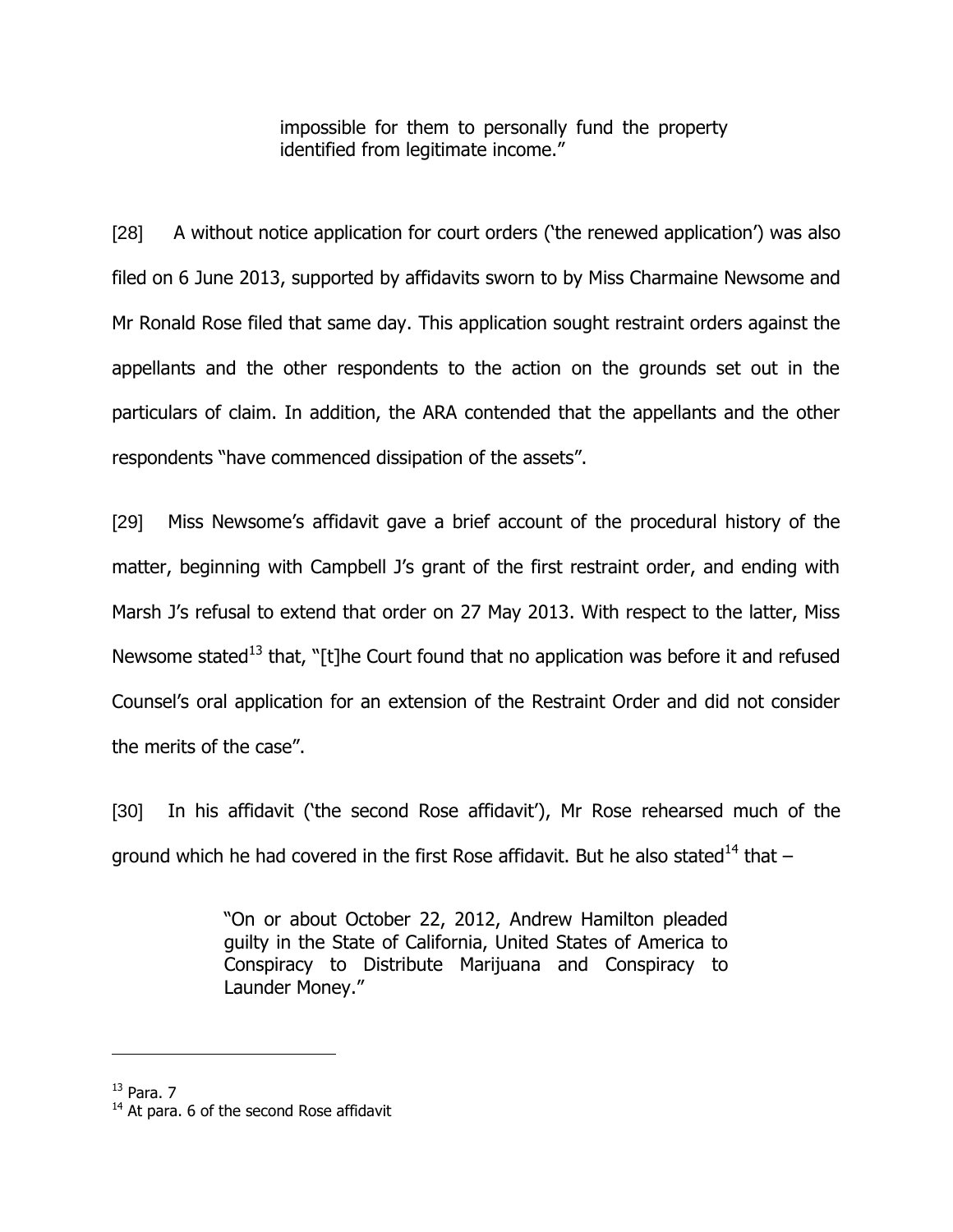[31] On 7 June 2013, on the strength of this evidence, the judge granted ARA"s application for an interim restraint order ('the second restraint order') as prayed, until 3 July 2013. The judge also fixed a date for consideration of the renewed application on an *inter partes* basis.

### **A challenge to ARA's legal status**

[32] When the renewed application came on for hearing *inter partes* on 9 July 2013, counsel for the appellants took the preliminary point that ARA was not a legal entity and therefore could not be a party to the proceedings in its own right. In the submissions which followed, counsel on both sides canvassed in detail the relevant provisions of POCA and the Financial Investigations Division Act (FIDA). Section 3(1) of POCA provides that "the Assets Recovery Agency means  $-$  (a) the Financial Investigation Division of the Ministry of Finance and Planning; or (b) any other entity so designated by the Minister by order". Section 4 of FIDA provides for the establishment of a department of Government to be known as the Financial Investigations Division (FID).

### **The first judgment**

[33] In the first judgment, after considering these and other sections of POCA and FIDA, the judge dismissed the preliminary point. Among other things, the judge said this $^{15}$ :

 $^{15}$  First judgment, paras [19]-[21]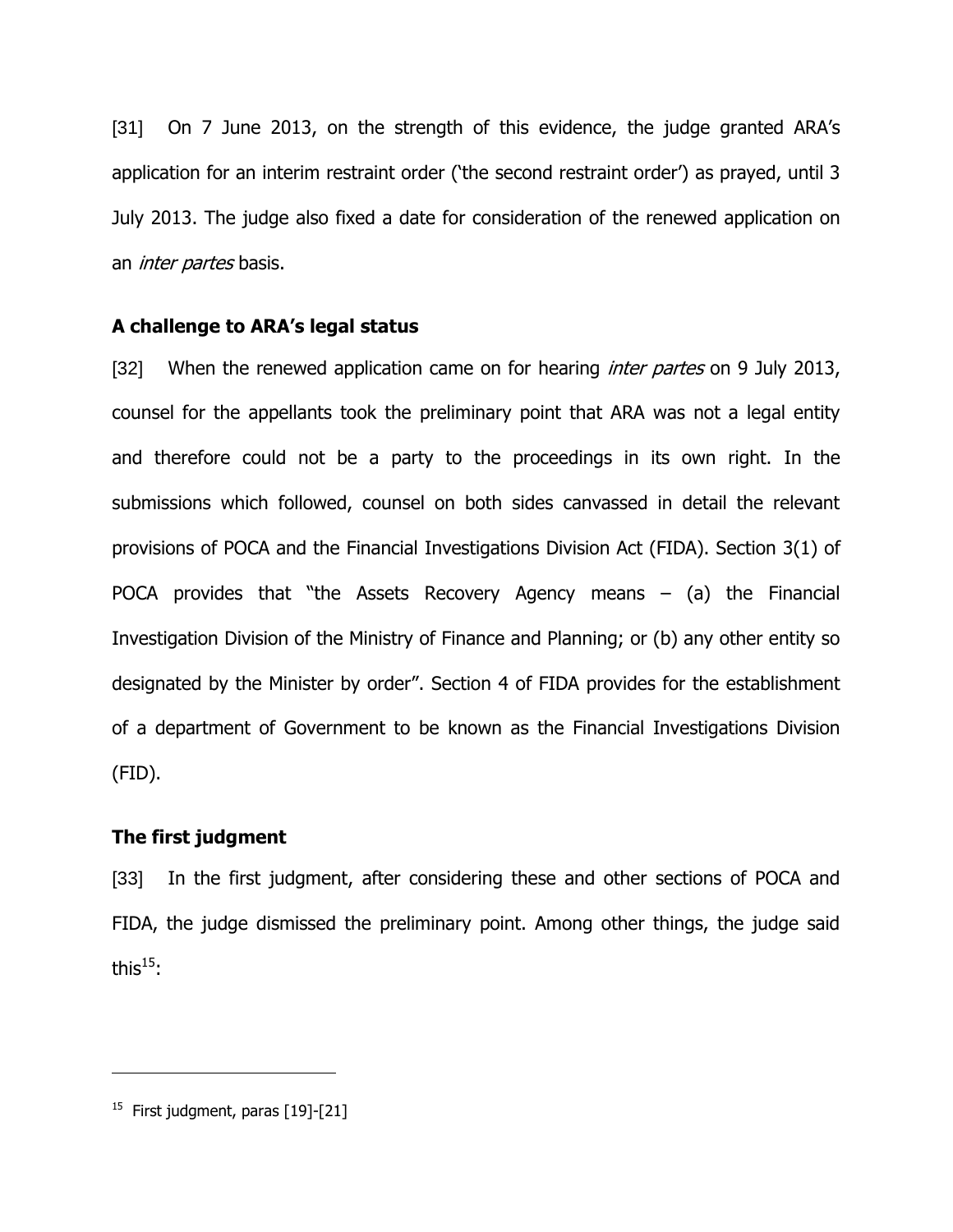"[19] When acting under POCA, ARA has significant powers. When one looks at the First and Third Schedules to POCA it is obvious that the legislature intended that whichever entity is designated as ARA, then that entity should be able to borrow money, sell property, start, carry and defend legal proceedings in respect of property, enter into a compromise or other legal arrangement in connection with property and manage property generally.

[20] The proposition that ARA is not a legal entity is to misunderstand the statute. The statute was not creating ARA. What it was doing was giving power to any entity that met the label of either being the FID or any other entity designated to use the powers under POCA. Parliament may have chosen an unusual way to go about achieving its purpose. That does not make it bad. What is important is to determine whether what has been enacted can be sensibly interpreted. We are long past the era of the seventeenth to the nineteenth centuries where judges thought that the common law was adequate and only to be tinkered with by the legislature occasionally. This judicial conception of the law and the role of the legislature led to a very restrictive interpretation being given to statutes. Judges saw the legislature as an interloper who should be chased off the legal common law reservation or at least kept within a narrow area of the reservation.

[21] In the modern world, judges now recognise and accept that a democratically elected Parliament in a constitutional democracy is empowered to pass laws for good governance and provided that they are compatible with the constitution, then judges should employ a purposive interpretation in order to give effect to the policy reflected in the statute. There are many areas now governed by legislation that were unknown to the common law. The common law was largely predicated on application to matters within the geographical boundaries of the country. The modern world now requires legal powers to deal with matters such as international organised crime and its links with criminals in the geographical boundaries of any particular state. This reality requires the modern nation state to pass laws and introduce concepts unknown to the common law. Judges no longer look for flaws in order to neuter the statute. The purposive interpretation authorises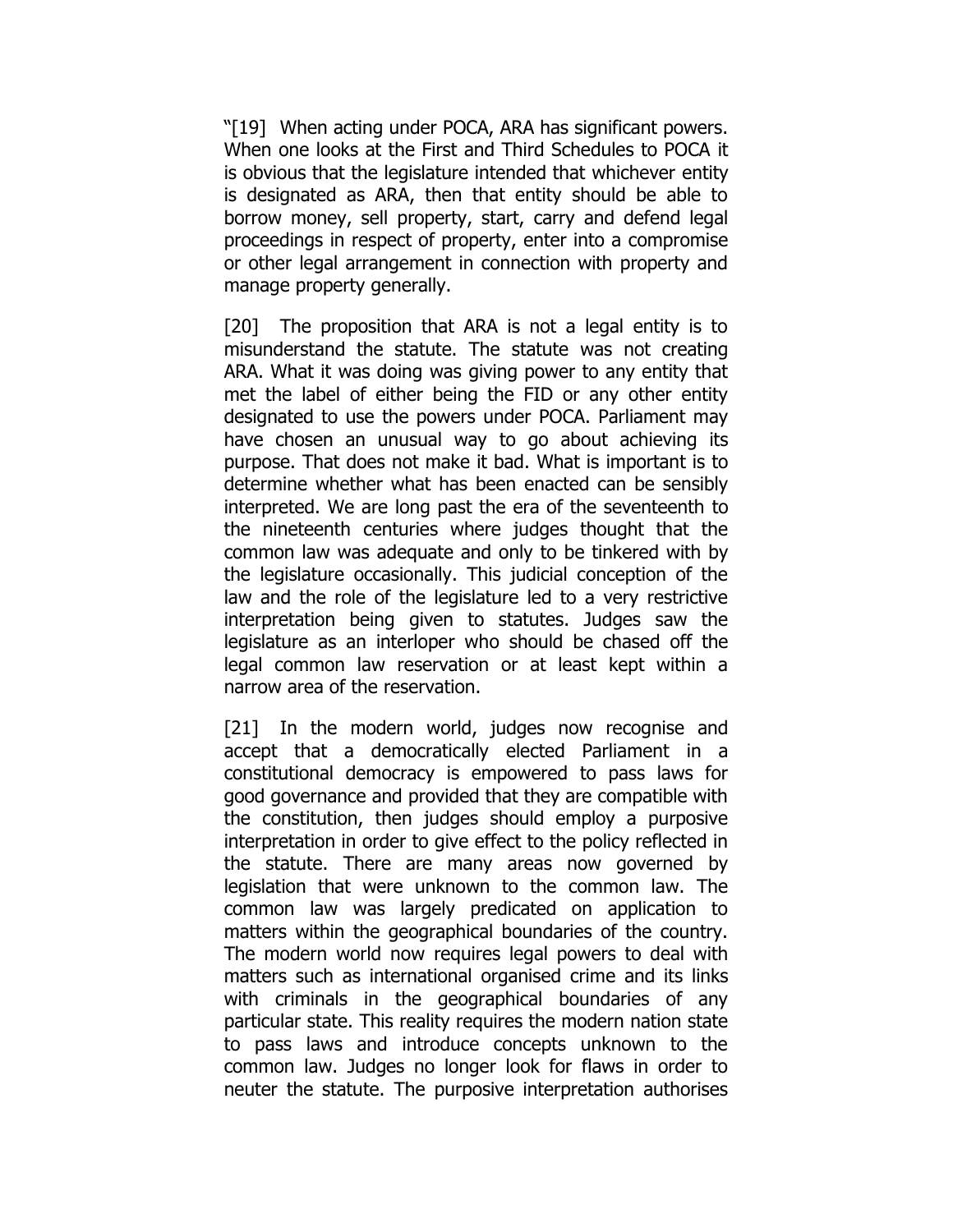judges to apply common sense to ensure that the statute works provided of course that the words used are capable of carrying out the objective of the statute. Sometimes the objective is clear but the wrong words were used. That is not the case here."

# **The legal status appeal**

[34] In notice and grounds of appeal filed on 3 July 2014, AHCL appealed against the

first judgment on the following grounds:

- "a. The learned judge erred in finding or ruling that an entity called 'Assets Recovery Agency' or 'The Assets' Recovery Agency' had legal personality.
- b. The learned judge erred in law stating that the entity described under POCA to recover assets is ARA and that what was done by the legislature under POCA was sufficient to establish ARA.
- c. The learned judge erred in failing to appreciate that reference to the ARA in POCA must mean the Financial Investigations Division ("FID") and not an entity called 'The ARA' or 'ARA'.
- d. The learned judge erred in law in failing to find that it is the FID that has been given the several powers by POCA, including recovering assets and not another entity called 'ARA'.
- e. The learned judge's finding that 'the statute was not creating ARA" (paragraph 20 of the judgment) is contradictory or inconsistent with his decision to dismiss the preliminary point and the finding that the ARA is the entity described under POCA to recover assets.
- f. The learned judge erred in finding that there was no need to make ARA a corporation sole or to establish it in a similar manner to how the FID was established in 2010.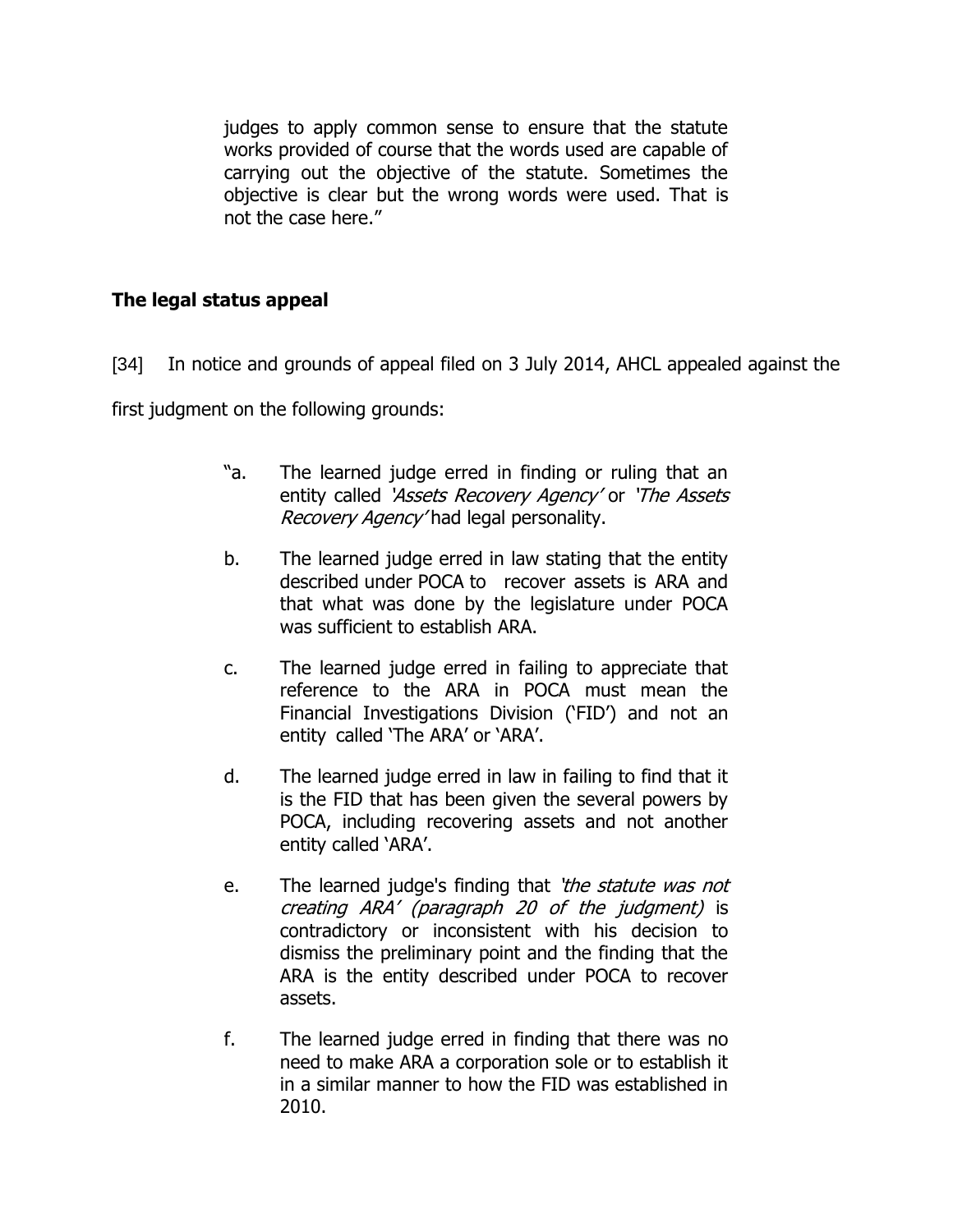- g. The learned judge erred in finding that when acting under POCA the FID is known as 'ARA', particularly as there was no basis for such a finding.
- h. The learned judge erred in concluding that what was done by the legislature under POCA was no different from what was done under the Mutual Assistance (Criminal Matters) Act.
- i. The learned judge erred in referring to, or relying on, the purposive rule of interpretation to find or rule that an entity called ARA existed.
- j. The learned judge erred in law in relying on the establishment of the FID in 2010 to justify the establishment of ARA, having regard to the fact that POCA was enacted in 2007, purported to create ARA and no FID existed at the time.
- k. The learned judge erred in law in dismissing the preliminary point raised by the Appellant."

# **The submissions**

[35] In skeleton arguments filed in support of these grounds, Mr Wilkinson QC

conveniently treated all the grounds as giving rise to a single argument, that is, that the

judge erred in attributing legal personality to the ARA. Mr Wilkinson's basic postulate

was that -

 $\overline{a}$ 

"It is trite law that every litigant must exist and have proper legal status in order to ground his/her/its *locus standi*. In other words, a litigant must have what is regarded as "legal personality'.<sup>"16</sup>

 $16$  Appellant's Skeleton Submissions filed 25 September 2014, para. 6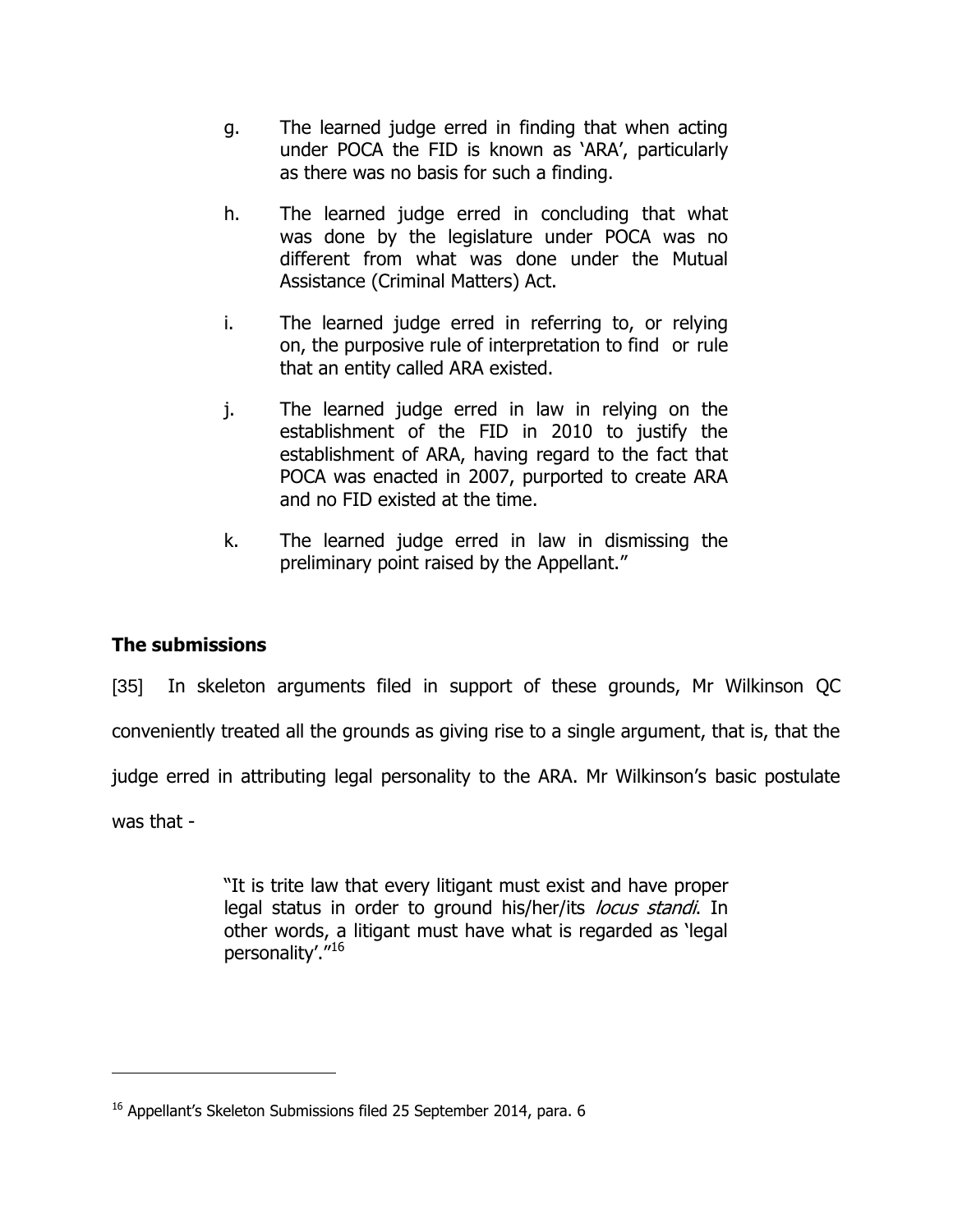[36] After reviewing the relevant provisions of POCA and FIDA, Mr Wilkinson submitted that, at the time when POCA was first enacted in 2007 and, more significantly, when the cases against his client and the other appellants were commenced, there was no legal entity called the ARA. Mr Wilkinson contrasted the provisions of POCA with other legislation, such as the Administrator General"s Act, the Children (Adoption of) Act and the Executive Agencies Act, to make the point that, under those statutes, the operational agencies were all given clear legal status. We were also referred to the United Kingdom Proceeds of Crime Act 2002, to demonstrate that, under that statute, the director of the agency known as the Assets Recovery Agency was specifically designated a corporation sole $^{17}$ . It was accordingly submitted $^{18}$ that the omission to so designate the ARA under POCA reflected a deliberate decision by the Jamaican legislature "not to cloak any such body with legal personality or status".

[37] In all these circumstances, it was submitted, the judge erred in law by applying the purposive rule of statutory interpretation, since, by doing so, he was obviously defeating the intention of the legislature.

[38] In support of these grounds, Mr Wilkinson referred us to various authorities with a view to underscoring the fundamental importance of the requirement of legal personality. I will refer to three of them at this point.

 $17$  Proceeds of Crime Act 2002, section  $1(3)$ 

 $18$  Ibid, para. 29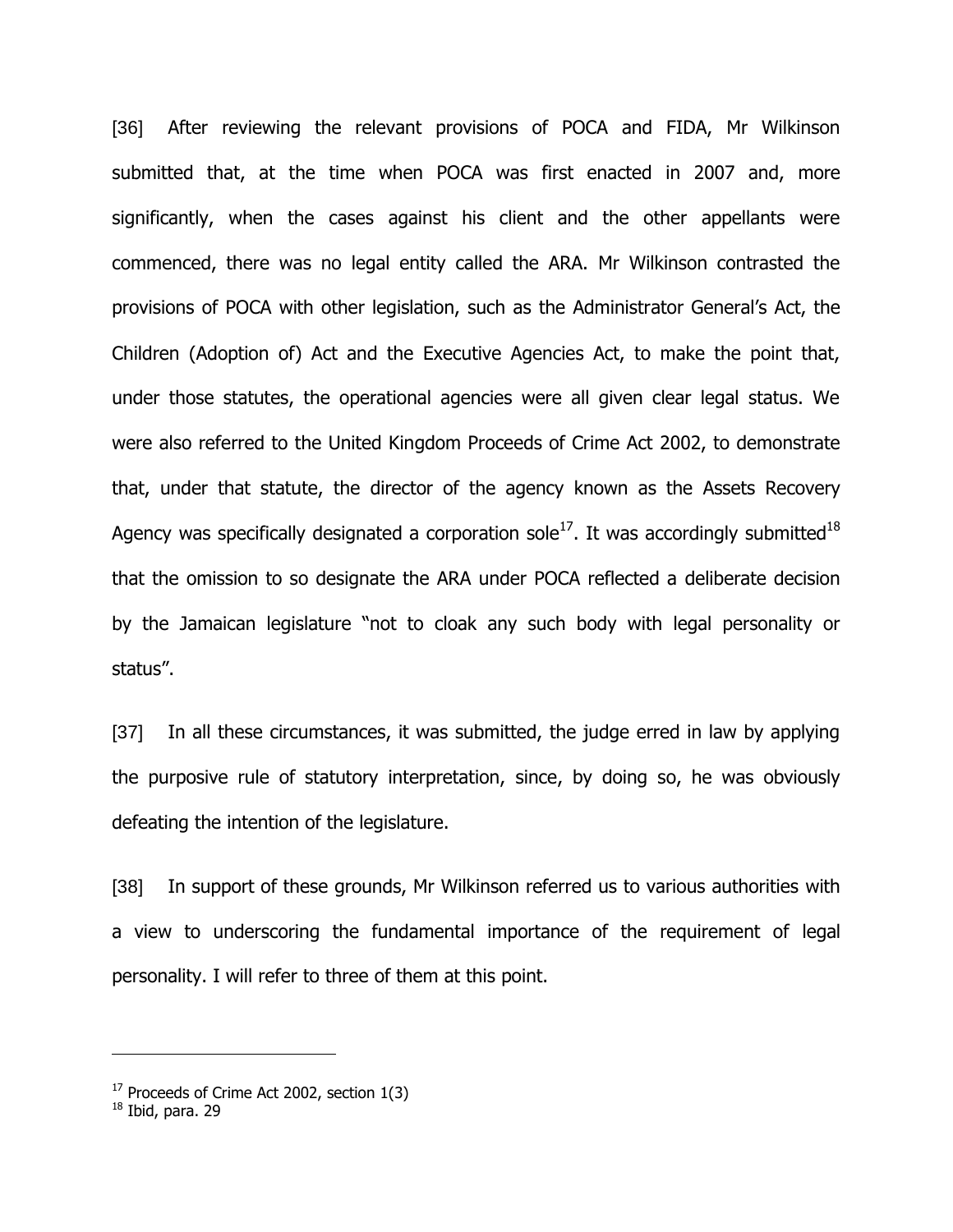[39] The first in time is the well-known older case of **Lazard Brothers and Company v Midland Bank Limited**<sup>19</sup>. In that case, a writ, judgment and garnishee proceedings issued against a Russian Bank were declared null and void and set aside, it having been established that the bank had ceased to exist as a juristic person before the date of the writ. Delivering the leading judgment in the House of Lords, Lord Wright observed<sup>20</sup> that  $-$ 

> "... it is clear law, scarcely needing any express authority, that a judgment must be set aside and declared a nullity by the Court in the exercise of its inherent jurisdiction if and as soon as it appears to the Court that the person named as the judgment debtor was at all material times at the date of the writ and subsequently non-existent ..."

[40] A similar result ensued, albeit in different circumstances, in **The Junior Doctor Association and another v The Attorney General for Jamaica**<sup>21</sup>. In that case, the Junior Doctors Association ("JDA") and its central executive were the named respondents to a successful application for an injunction to prevent industrial action on the part of its members. The members of the JDA having disobeyed the injunction, orders for contempt of court were sought against them and granted by the Chief Justice. But the proceedings subsequently collapsed when this court held that, because the respondents had no legal personality, the entire proceedings were a nullity.

<sup>19</sup> [1933] AC 289

 $20$  At page 296

 $^{21}$  (unreported), Court of Appeal, Jamaica, Motion No 21/2000, Suit No E127/2000, judgment delivered 12 July 2000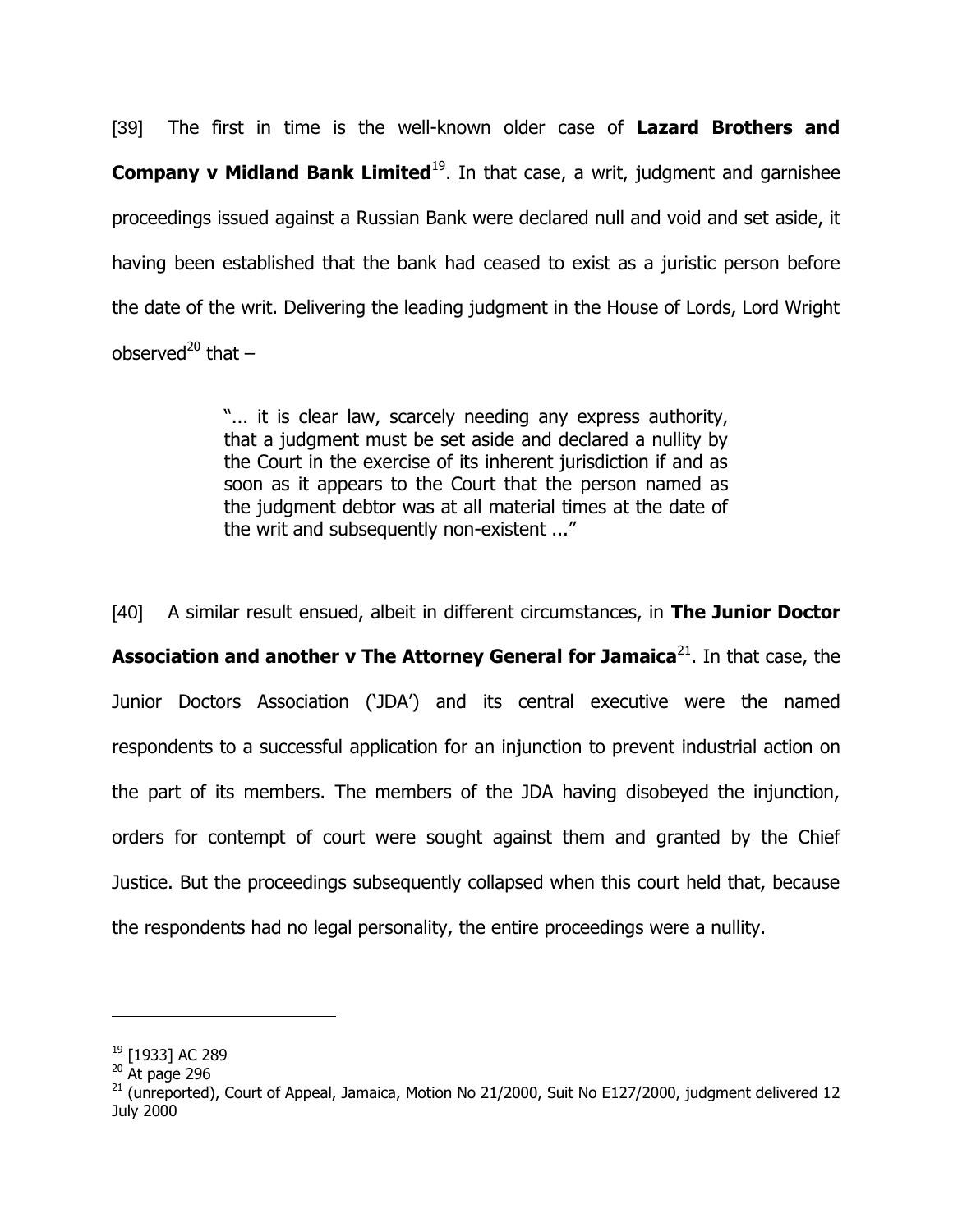[41] Lastly, I will mention **Caribbean Development Consultants v Lloyd Gibson**<sup>22</sup>. That was a case in which Sykes J (Ag) (as he then was) refused to permit the substitution of a party for the claimant after the expiration of the relevant limitation period, it having emerged that the claimant was not a legal entity. Taking the view that the entire proceeding was therefore a nullity (after citing the **Lazard Brothers** case), Sykes J (Ag) said this<sup>23</sup>:

> "One of the ways in which a nullity arises is where one party to the suit is not a legal entity. CDC is not a legal entity. The original proceeding was therefore a nullity. If this amendment were allowed it would bring into existence what never existed in law."

[42] In her submissions on behalf of ARA, Mrs Mayhew took no issue with any of these authorities. However, she contended for a distinction between "corporate personality" and "legal personality". On the one hand, she observed, a body established by statute as "a body corporate" will have the full powers vested in it by section 28 of the Interpretation Act (such as, for example, to sue, to enter contracts, or be sued in its corporate name<sup>24</sup>). But, even without this designation, she submitted, a body established under statute and invested with certain powers may nevertheless have legal personality sufficient to enable it to bring legal proceedings for the purposes contemplated by the statute. Because this will only be possible if the body is authorised

 $^{22}$  (unreported), Supreme Court, Jamaica, Suit No CL 323/1996, judgment delivered 25 May 2004

 $^{23}$  At page 11 of the unreported transcript

<sup>&</sup>lt;sup>24</sup> Section 28(1)(a)(i) and (ii), and section 28(1)(b)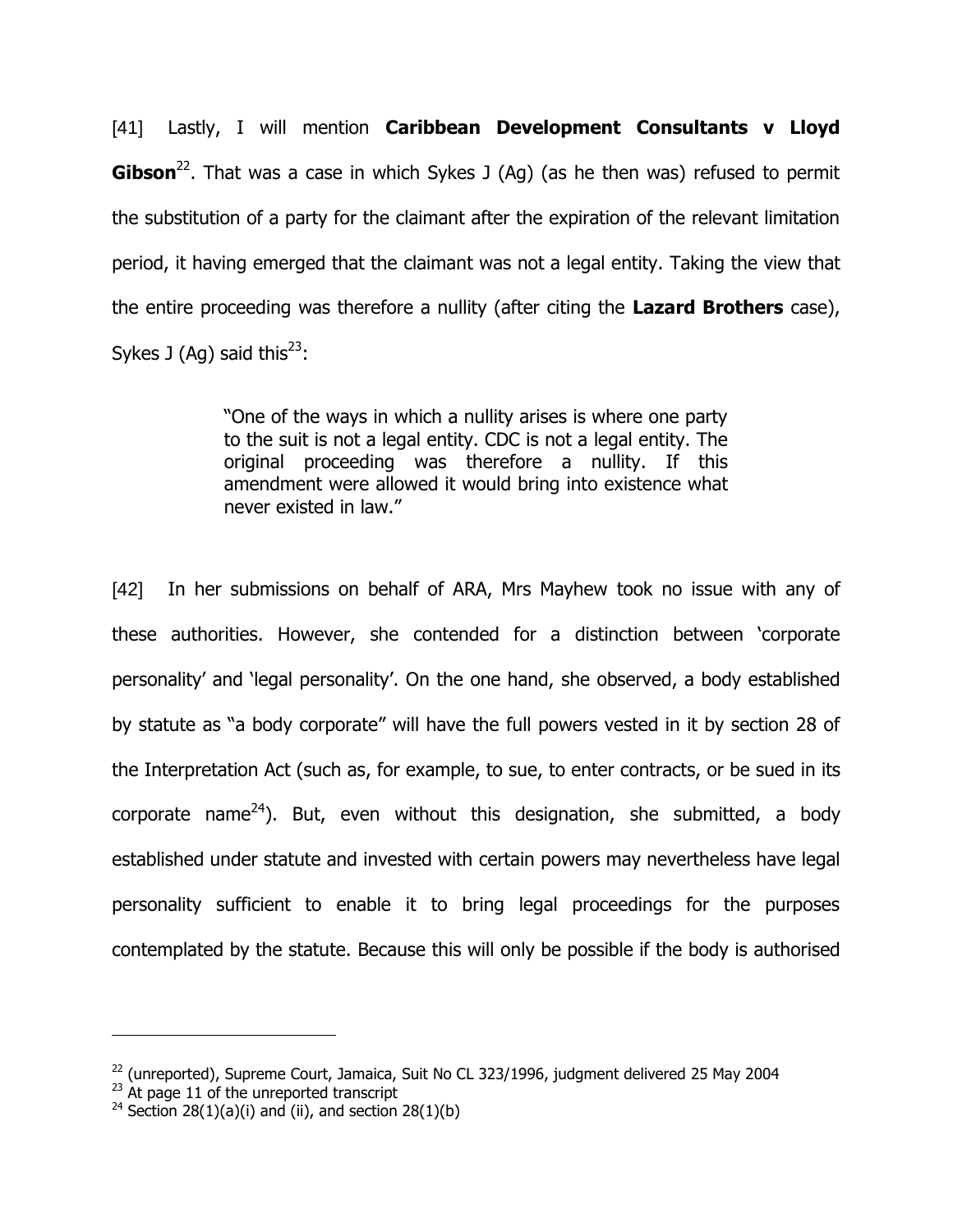directly or indirectly by the legislature to do so, it is therefore necessary to examine each statute carefully in order to determine the scope of its powers. In this case, Mrs Mayhew submitted, the explicit powers granted to ARA under POCA and FIDA make it clear that Parliament must have intended that it should have legal personality to the extent necessary to give effect to the purposes referred to in the legislation.

[43] I will naturally have to examine in due course the statutory provisions upon which Mrs Mayhew relied. But it may be helpful to first consider briefly a few of the authorities to which she also made reference.

[44] **L C McKenzie Construction Ltd v The Minister of Housing and The Commissioner of Lands**<sup>25</sup>, a decision of Duffus CJ, was principally concerned with the question whether the defendants were servants and/or agents of the Crown for the purposes of the Crown Proceedings Act. In considering this issue, one of the points which the Chief Justice had to determine was what was the status of the Minister of Housing, who had been designated a corporation sole with perpetual succession under the provisions of the Housing Act 1968. The legal result of this designation, so the plaintiff"s submission went, was that the Minister ceased to be a servant or agent of the Crown and was thus amenable to injunctive relief.

[45] Duffus CJ disagreed, taking the view that the status of corporation sole did not by itself put an end to the relationship of principal and agent between the Minister and

 $25$  (unreported), Supreme Court, Jamaica, Suit No E200/1972, judgment delivered 13 November 1972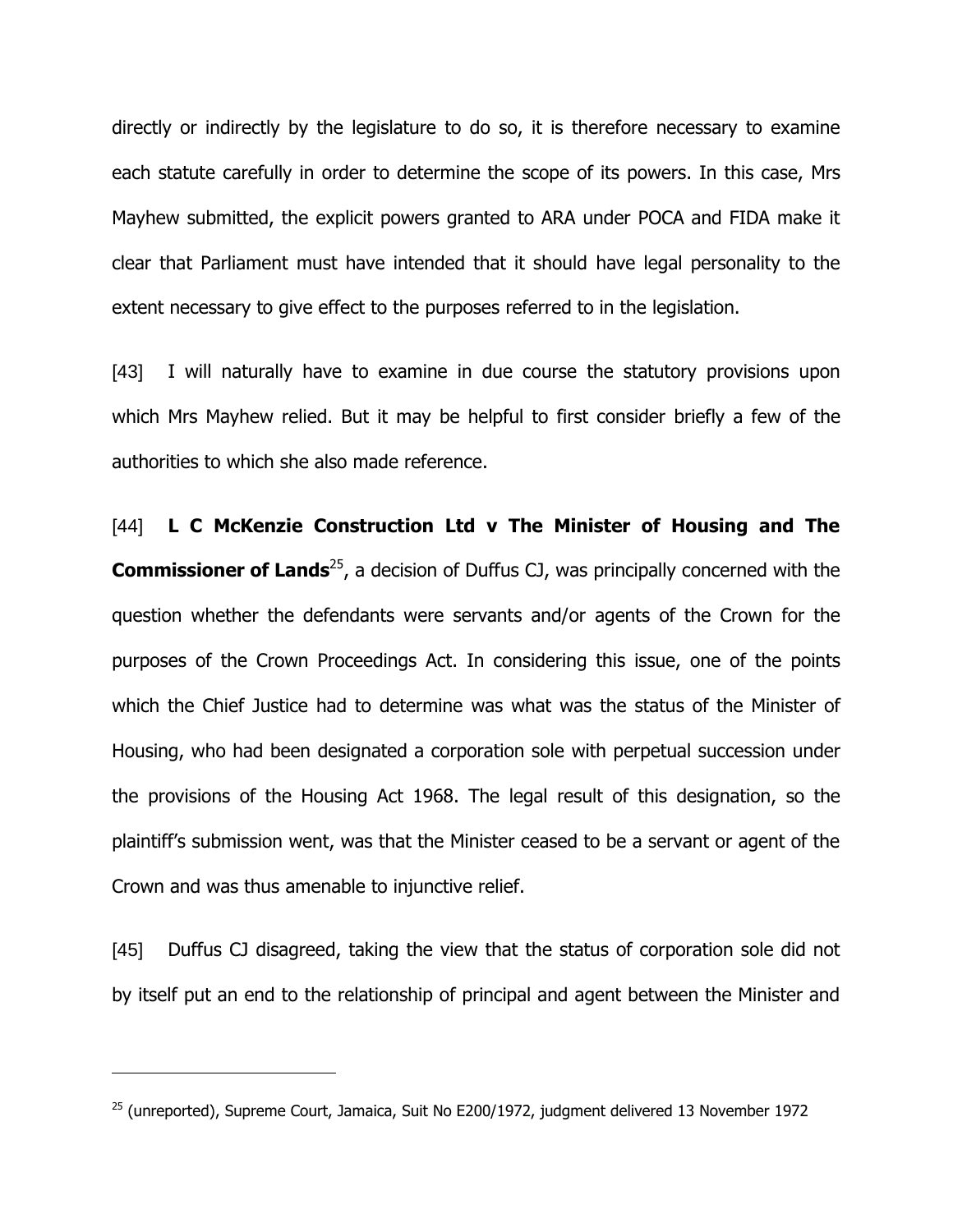the Crown. After detailed examination of the provisions of the Housing Act, Duffus CJ concluded that –

> "... the Minister of Housing has no power to sue or liability to be sued and that the provisions of the Crown Proceedings [Act] apply to him; therefore the person to sue or to be sued in respect of all matters arising under the Housing Act of 1968 is the Attorney General."

[46] The Chief Justice"s decision in the **L C McKenzie Construction Ltd** case was

specifically approved by this court<sup>26</sup> in the consolidated appeals of **Linton Thomas v** 

# **The Minister of Housing and Ivanhoe Jackson v The Minister of Housing**<sup>27</sup>. In

considering the effect of the corporation sole designation by statute, Rowe JA (as he

then was) said $^{28}$ :

"Each statute creating a Corporation Sole must be individually examined to discover whether from its terms the Corporation Sole is empowered to sue and is liable to be sued. Accordingly I do not think that an examination of the several statutes referred to by [counsel] in which a person or an official is created a Corporation Sole either with or without power to sue or liability to be sued, can lend assistance to the interpretation of the relevant provisions of the Housing Act."

[47] Then there is the decision at first instance of F Williams J (as he then was) in

# **Nichola Bryan and Others v St Mary Parish Council, National Works Agency**

 $26$  Zacca P, Rowe JA and Campbell JA (Aq)

 $27$  (unreported), Court of Appeal, Jamaica, Supreme Court Civil Appeal Nos 60 & 61/1983, judgment delivered 22 June 1984

 $28$  At page 11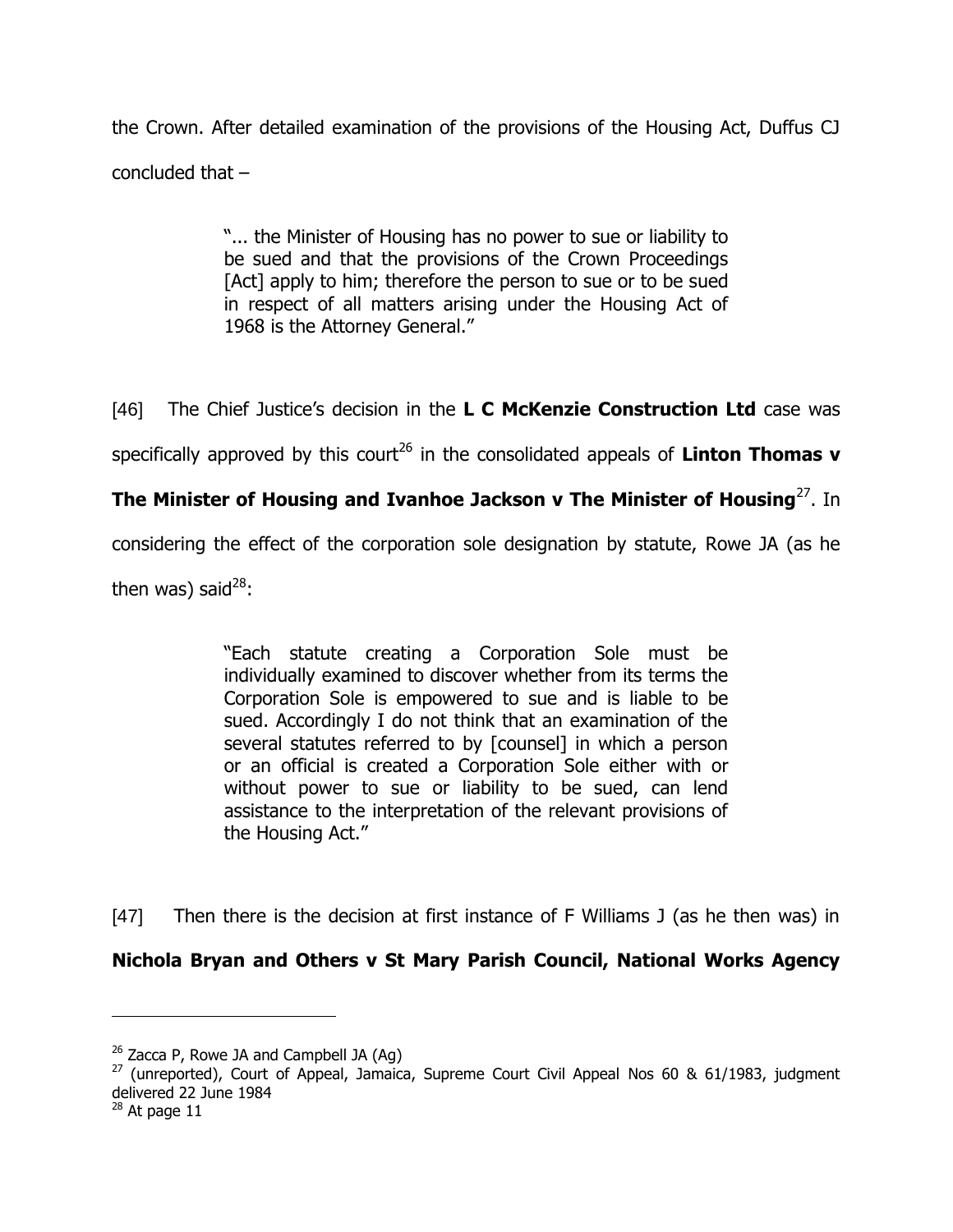**and The Attorney General**<sup>29</sup>. One of the issues in that case was whether injunctive relief could be granted against the National Works Agency, a body created pursuant to the provisions of the Executive Agencies Act 2002. After examining various statutory provisions under which other public agencies have been established, F Williams J concluded<sup>30</sup> that  $-$ 

> "... where the legislature intends to accord a body a separate and distinct legal persona, with the power to sue and be sued, it does so in clear terms by using a variety of legislative provisions. That it has not done so in the creation of the NWA as an executive agency, leads to the inference that it was not the intention of the legislature to give such separate legal existence to the NWA: - it remains a part of the Ministry under which it falls, and so also remains a part of the Crown. It has no separate legal existence; but exists as a semi-autonomous body created for administrative expediency."

[48] And finally I will mention **Attorney-General v The Lord Mayor, etc, of the City of Leeds**<sup>31</sup>, which Mrs Mayhew cited for the incontrovertible proposition that, as Luxmoore J put it<sup>32</sup>, "a statutory corporation ... can only do such acts as are authorized directly or indirectly by the statute creating it".

[49] Mrs Mayhew relied on these cases to make the point that non-designation of ARA as a corporation sole is not decisive of its power to maintain the proceedings against the appellants in this case. Rather, regard must be had to the relevant provisions of

 $29$  (unreported), Supreme Court, Jamaica, Claim No 2011HCV06108, judgment delivered 3 February 2012

 $30$  At para. 41

 $31$  [1929] 2 Ch 291

 $32$  At page 295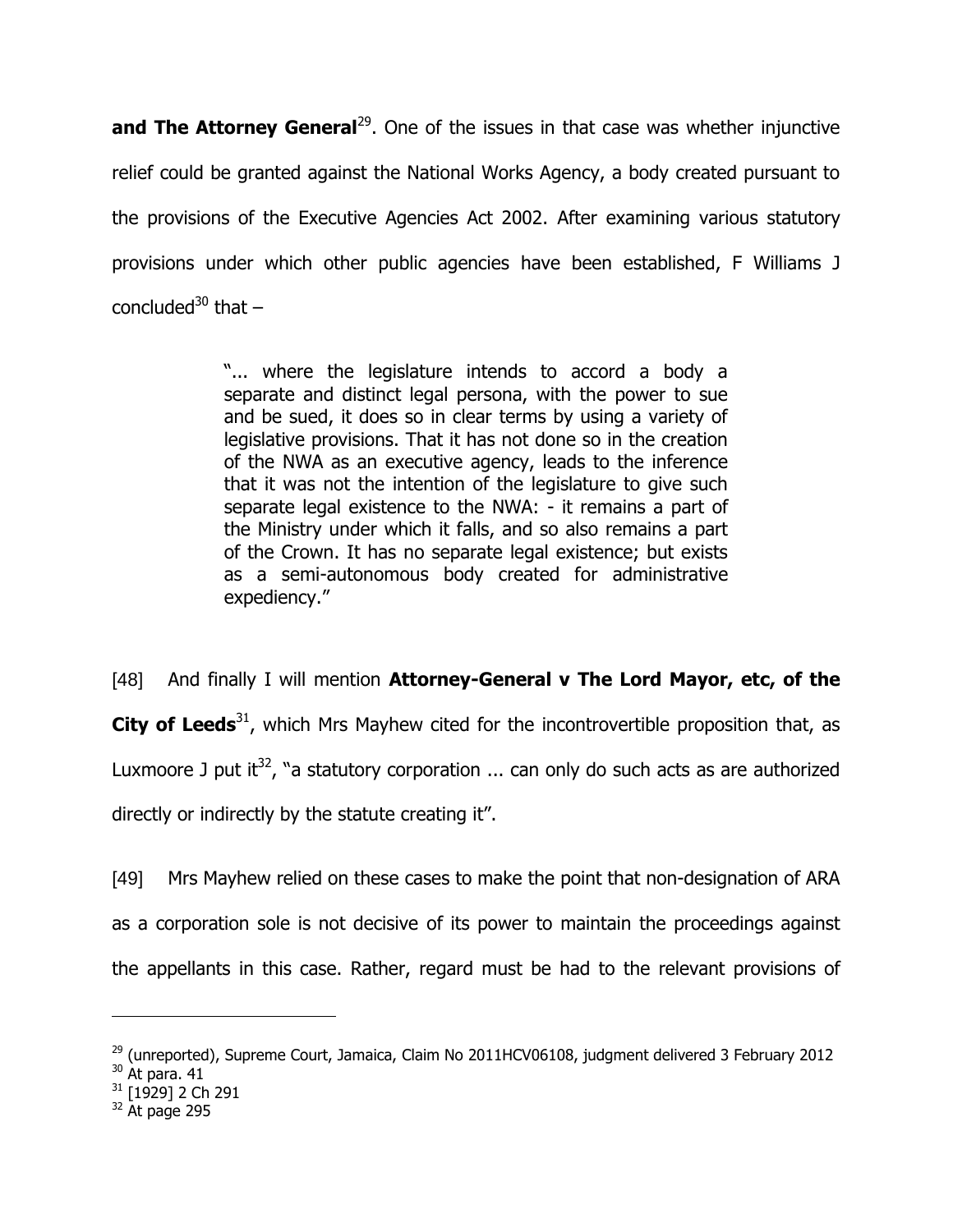POCA and FIDA in order to determine the true ambit of the powers given to it by the legislature.

# **The statutory provisions**

[50] First, I will refer to section 3 of FIDA, which states the objects of the Act as being -

> "... to establish a department of Government with sufficient independence and authority to effectively deal with the multidimensional and complex problem of financial crime and confer upon it the responsibility to-

- (a) investigate all categories of financial crime;
- (b) collect information and maintain intelligence databases on financial crimes;
- (c) maintain an arm's length relationship with law enforcement agencies and other authorities of Jamaica and of foreign States, and with regional and international associations or organizations, with which it is required to share information;
- (d) exercise its functions with due regard for the rights of citizens."

[51] Nothing in these broad, general statements of the objectives of FIDA is of any direct assistance in resolving the issue now under consideration. Indeed, Mrs Mayhew quite properly accepted that neither FIDA nor POCA contains express language designating ARA a body corporate. It was submitted, however, that, in POCA, Parliament has conferred on ARA specific statutory functions and powers which necessarily include the power to bring legal proceedings for certain purposes. In this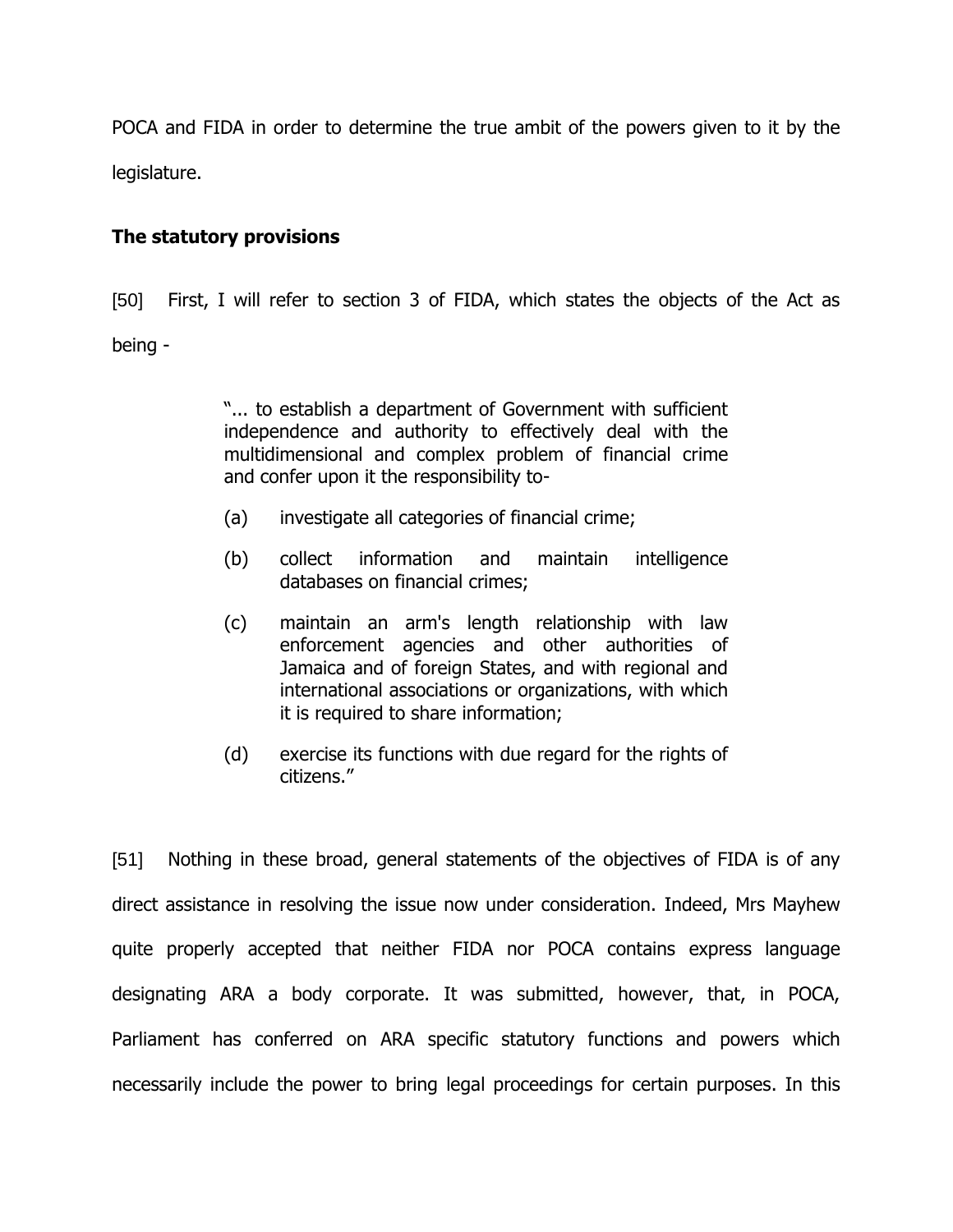regard, Mrs Mayhew placed particular reliance on sections 3, 5, 33, 57, 59 and 71 of POCA.

[52] The starting point is section 3, which I will set out in full:

- "(1) In this Act, the Assets Recovery Agency means -
- (a) the Financial Investigations Division of the Ministry of Finance and Planning; or
- (b) any other entity so designated by the Minister by order.

(2) The Chief Technical Director of the Financial Investigations Division or, where another entity is designated as the Agency under subsection (1), the person in charge of the operations of that entity, shall be the Director of the Agency.

(3) The provisions of the First Schedule shall have effect as to the conduct of operations of the Agency with respect to the exercise of its functions under this Act.

(4) The Agency shall have such functions as are conferred upon it by this or any other enactment and may do anything (including the carrying out of investigations) that is appropriate for facilitating, or is incidental to, the exercise of its functions.

(5) The Agency shall give the Minister any advice or assistance that the Minister reasonably requires and that -

- (a) relates to matters connected with the operation of this Act; and
- (b) is designed to help the Minister to exercise his functions so as to reduce crime.

(6) The provisions of paragraphs 12 to 15 of the First Schedule have effect with respect to the disclosure of information to or by the Agency and the use of such information."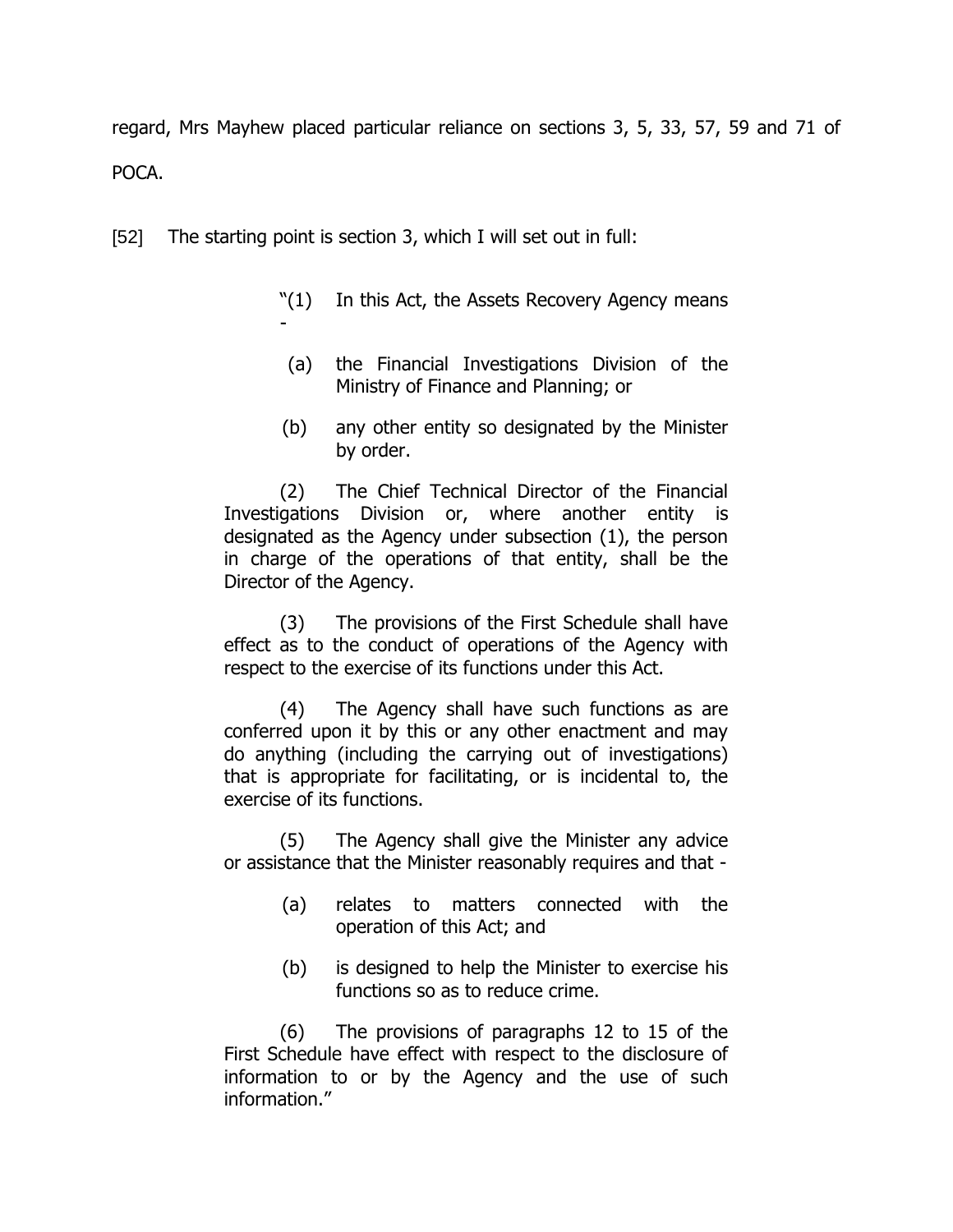(i) section 5, which empowers the court to make forfeiture orders and other pecuniary penalty orders, upon the application of the ARA or the Director of Public Prosecutions ("DPP");

(ii) section 33 (the section under which ARA"s application was originally made in this case), which empowers the court to make a restraint order, upon the application of either the DPP or the ARA;

(iii) section 57, which, under the rubric, "Civil Recovery in the Supreme Court", empowers the "enforcing authority" (defined for the purposes of this section as the ARA or the DPP $^{33}$ ) to "take proceedings in the Court against any person who [it] believes holds recoverable property":

(iv) section 59(3), which provides that, in relation to any property vested in it by a recovery order, the ARA "has the powers mentioned in the Third Schedule", among which are powers (a) "to start, carry on or defend any legal proceedings in respect of the property<sup> $34$ </sup>; and (b) in connection with the exercise of any of those powers, of "suing and being sued $1/35$ ; and

<sup>34</sup> Para. 4

 $33$  By section 2(1)

 $35$  Para.  $6(2)(c)$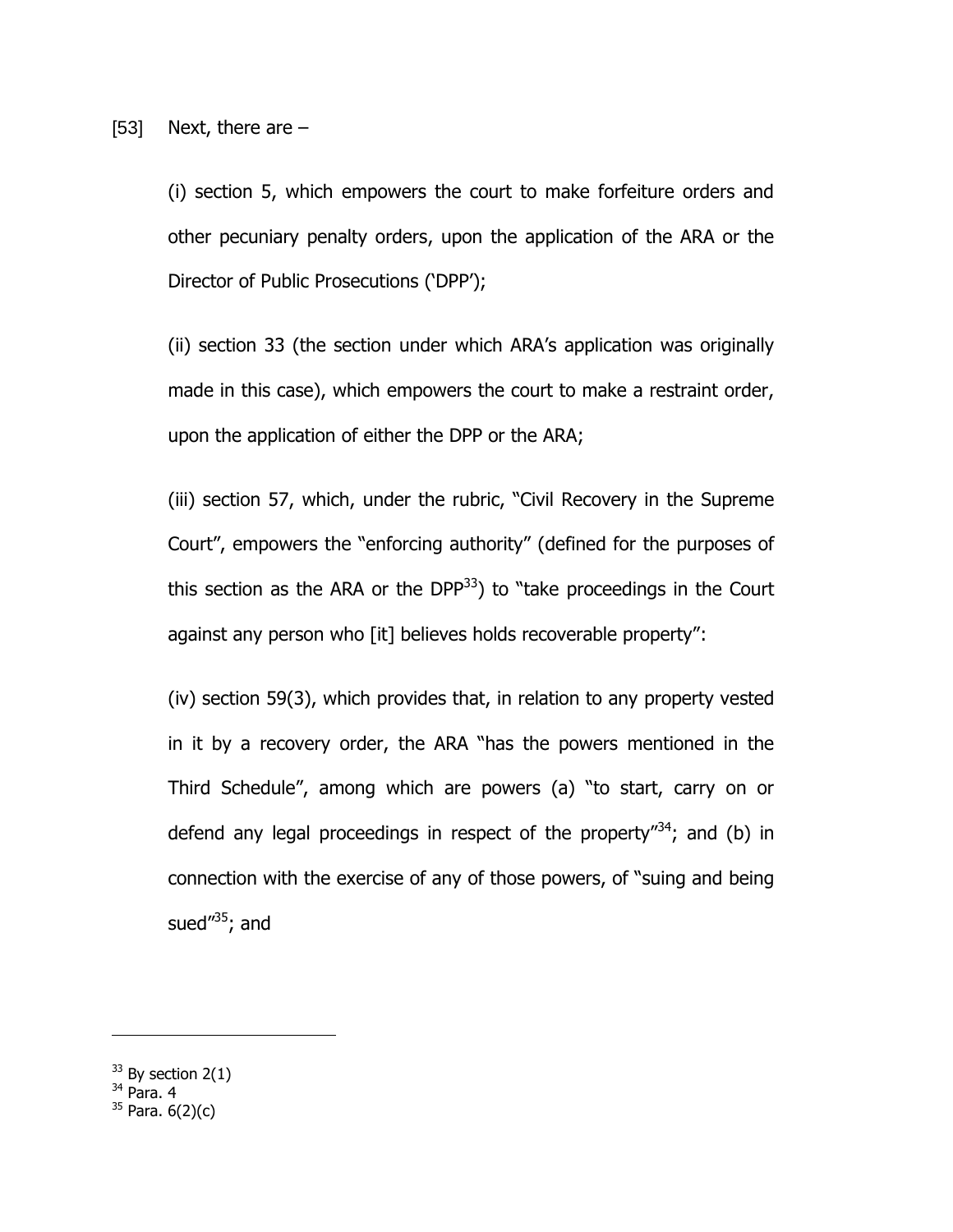(v) section 71, which dis-applies the provisions of the Limitation of Actions Act in relation to any proceedings under that part of POCA which governs civil recovery proceedings in the Supreme Court<sup>36</sup>, and prescribes a limitation period in respect of such proceedings of "twelve years from the date on which [ARA's] cause of action accrued"<sup>37</sup>.

#### **Conclusion on the issue of legal personality**

[54] There can be no question that, in order to institute and maintain legal proceedings, all litigants must have legal status of some kind, some sort of separate legal existence or persona. But it is clear that there is no fixed route to such status. In every case in which it is said to derive from statute, it will be necessary to consider the particular statute relied on in order to discern the intention of Parliament. At one end of the spectrum, there will be clear cases, such as, for instance, a company incorporated under the Companies Act, which "has the capacity ... rights, powers and privileges of an individual"<sup>38</sup>. Equally clear will be the case of a body corporate established by statute to which section 28 of the Interpretation Act applies, which will have the power to, among other things, sue in its corporate name.

[55] However, as the cases show<sup>39</sup>, even the designation by statute of a body as a corporation sole does not necessarily vest in that body the right to sue or be sued in its

 $36$  Section 71(1)

 $37$  Section 71(2)

 $38$  Companies Act, section 4(1)

 $39$  See paras [44]-[48] above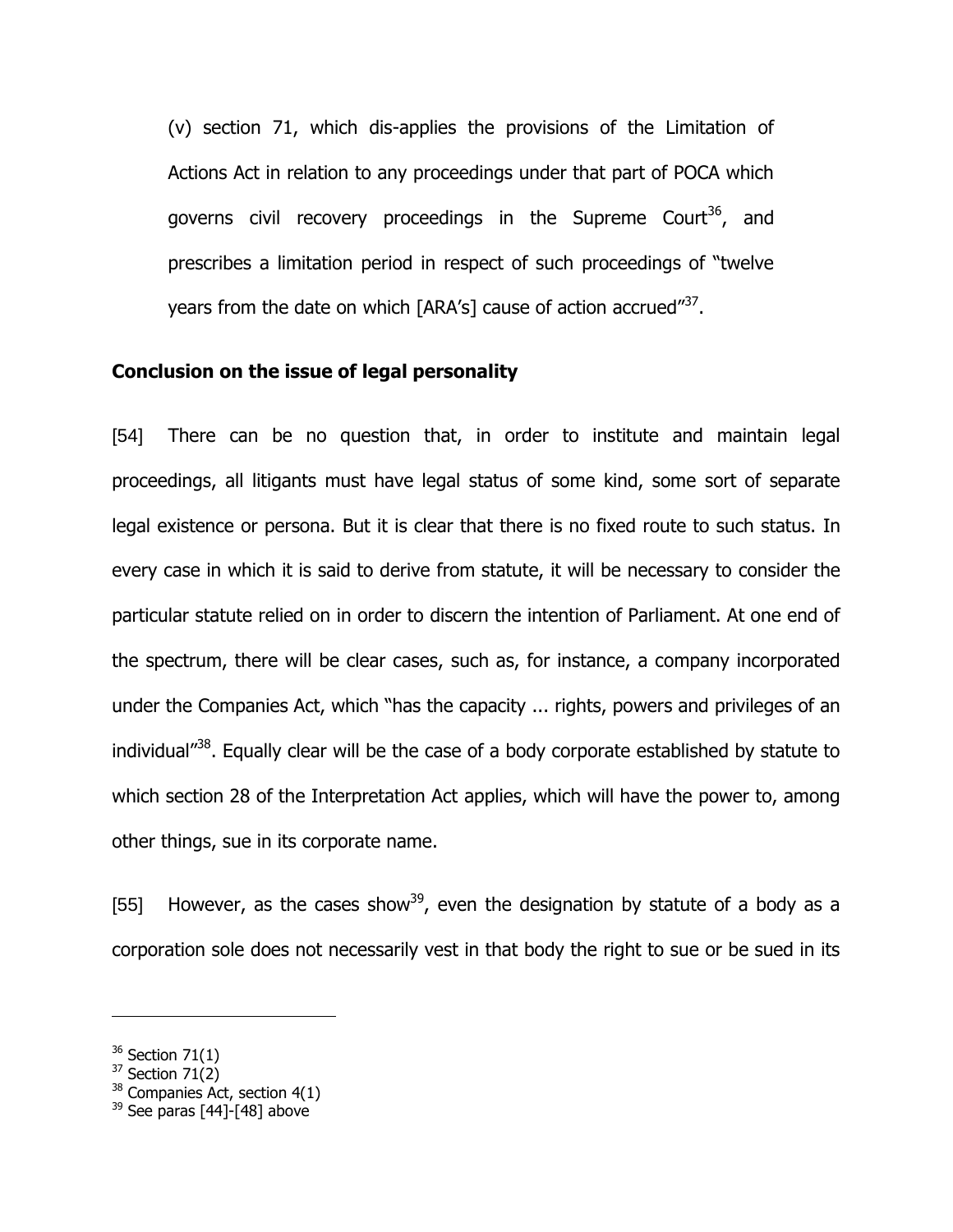own name. Every case therefore calls for careful scrutiny of the particular statute in order to determine the legislative intent with regard to the particular body under consideration. In this case, as it seems to me, the various powers conferred on ARA by POCA - to apply or initiate court proceedings for forfeiture orders and other pecuniary penalty orders, restraint orders, civil recovery orders, and to take and defend proceedings in respect of property vested in it as a result of a recovery order – are clear indicators that Parliament must necessarily have intended that it should enjoy legal status for these purposes. Similarly, in my view, the reference in section 71(2) to ARA"s "cause of action", in the context of a provision relating to limitation of actions, is only explicable on the basis that Parliament intended that ARA should have the power to file and maintain an action in court.

[56] So whether, as section 3(1) of POCA puts it, "the  $[ARA]$  means – (a) the  $[FID]$  ... or (b) any other entity so designated by the Minister by order", it seems to me that the statute has plainly given the ARA the authority to commence and maintain proceedings in the manner indicated. I accordingly agree with the judge's view<sup>40</sup> that -

> "The proposition that ARA is not a legal entity is to misunderstand the statute. The statute was not creating ARA. What it was doing was giving power to any entity that met the label of either being the FID or any other entity designated to use the powers under POCA."

 $40$  See para. [20] of the first judgment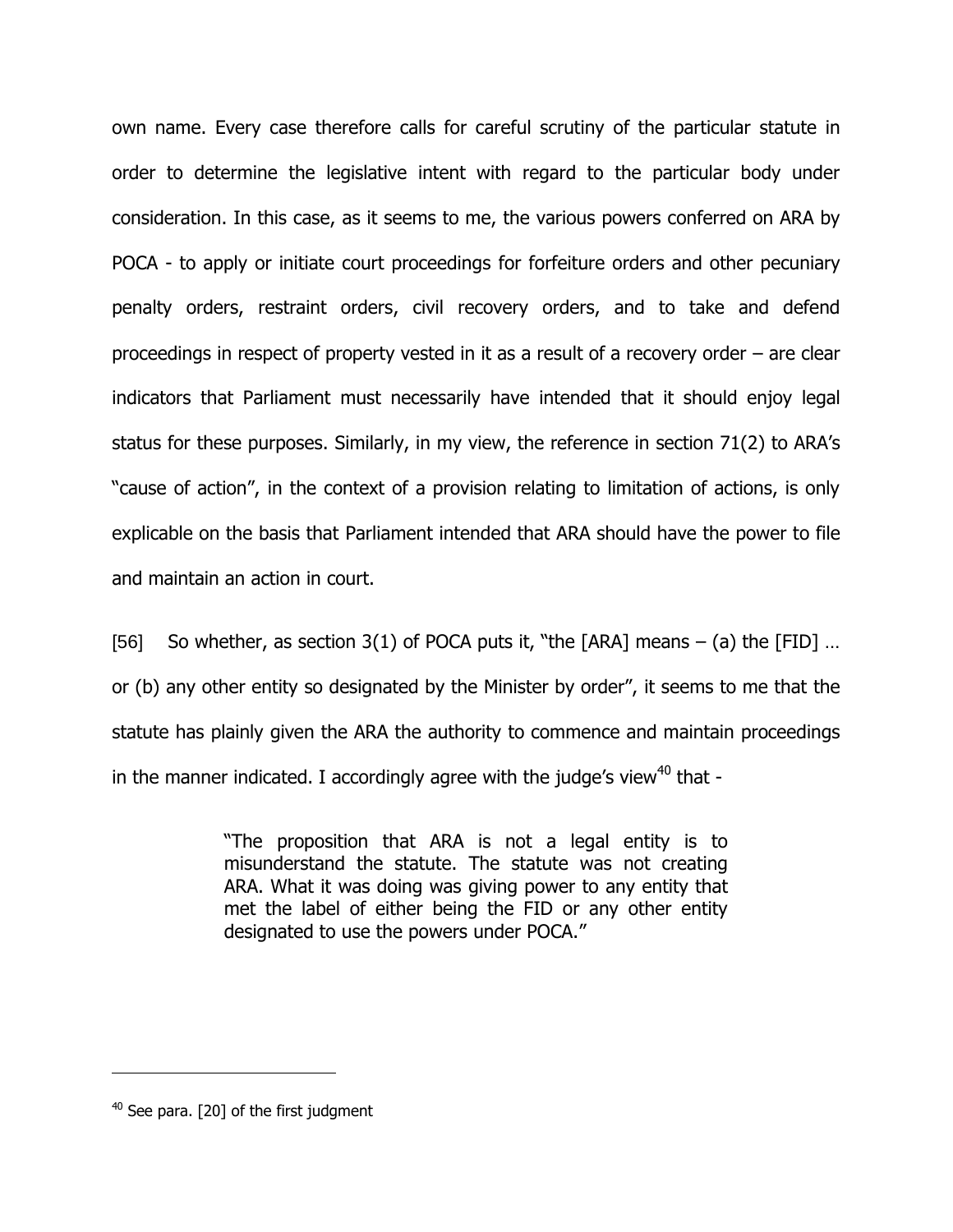[57] I therefore think that the judge was right to dismiss the preliminary point. It may well be true, as the judge went on to observe, that Parliament chose a somewhat unusual method of investing ARA with the status to initiate legal proceedings. But, as the judge ultimately concluded<sup>41</sup>, "[t]he real issue is not whether the legislature could have gone about the matter differently but rather whether what was done is legally sufficient". In this case, I agree with the judge's conclusion that it was and I would therefore dismiss the legal status appeal.

#### **A further challenge to the second restraint order**

[58] The first judgment cleared the way for a further attack on the second restraint order by the appellants. At an *inter partes* hearing conducted by the judge on 20 and 21 August 2013, an application was made, pursuant to CPR 26.3(1)(b), to strike out the particulars of claim filed on 6 June 2013 as an abuse of the process of the court<sup>42</sup>. The basis of the challenge was that the nature of the claim and the renewed application was substantially the same as that advanced by ARA in the original application. The appellants pointed out that ARA had not discontinued the original application, which therefore remained extant, and that ARA had in fact sought and obtained leave to appeal against Marsh J's decision. In these circumstances, the appellants contended, Marsh J's decision not to extend the first restraint order made that issue res judicata and the ARA was therefore estopped from obtaining any further restraint order over the

 $41$  At para [30] of the first judgment

 $42$  Although strike-out applications were not in fact filed on behalf of all of respondents to the renewed application, the judge effectively treated it as the application of all. And the formal order on the renewed application refers to it as an application made by all, save one, of them – see Restraint Order filed 3 October 2013.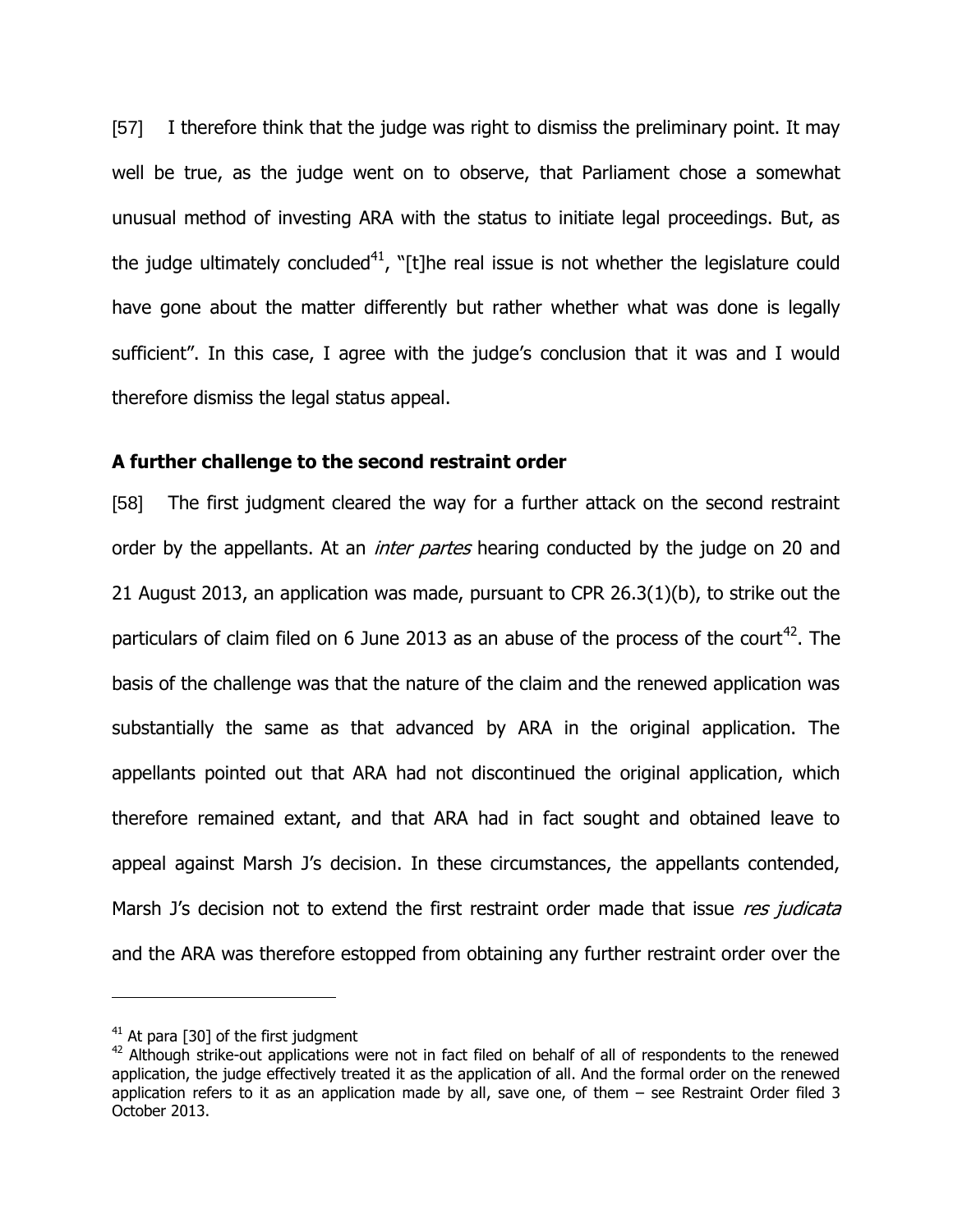same properties by filing a new claim. The appellants also complained that the second Rose affidavit was "substantially the same as that filed in support of the first restraint order′′<sup>43</sup>.

# **The second judgment**

[59] In the second judgment, the judge rejected the applications to strike out the claim form and the particulars of claim on the ground of abuse of the process of the court. He accordingly dismissed the applications to discharge the second restraint order and granted ARA"s application to extend the second restraint order until judgment or further order. In making an order for costs against the appellants, the judge also ordered that the costs were to be payable when the claim is concluded.

[60] In dismissing the strike-out application, the judge based himself substantially on the decision of the House of Lords in **Johnson v Gore Wood & Co (a firm)**<sup>44</sup>, in particular Lord Bingham's caution<sup>45</sup> that  $-$ 

> "It is ... wrong to hold that because a matter could have been raised in earlier proceedings it should have been, so as to render the raising of it in later proceedings necessarily abusive. That is to adopt too dogmatic an approach to what should ... be a broad, merits-based judgment which takes account of the public and private interests involved and also takes account of all the facts of the case, focusing attention on the crucial question whether, in all the circumstances, a party is misusing or abusing the process of the court by

<sup>&</sup>lt;sup>43</sup> Para. [42] of the second judgment

 $44$  [2002] 2 AC 1

 $45$  At page 31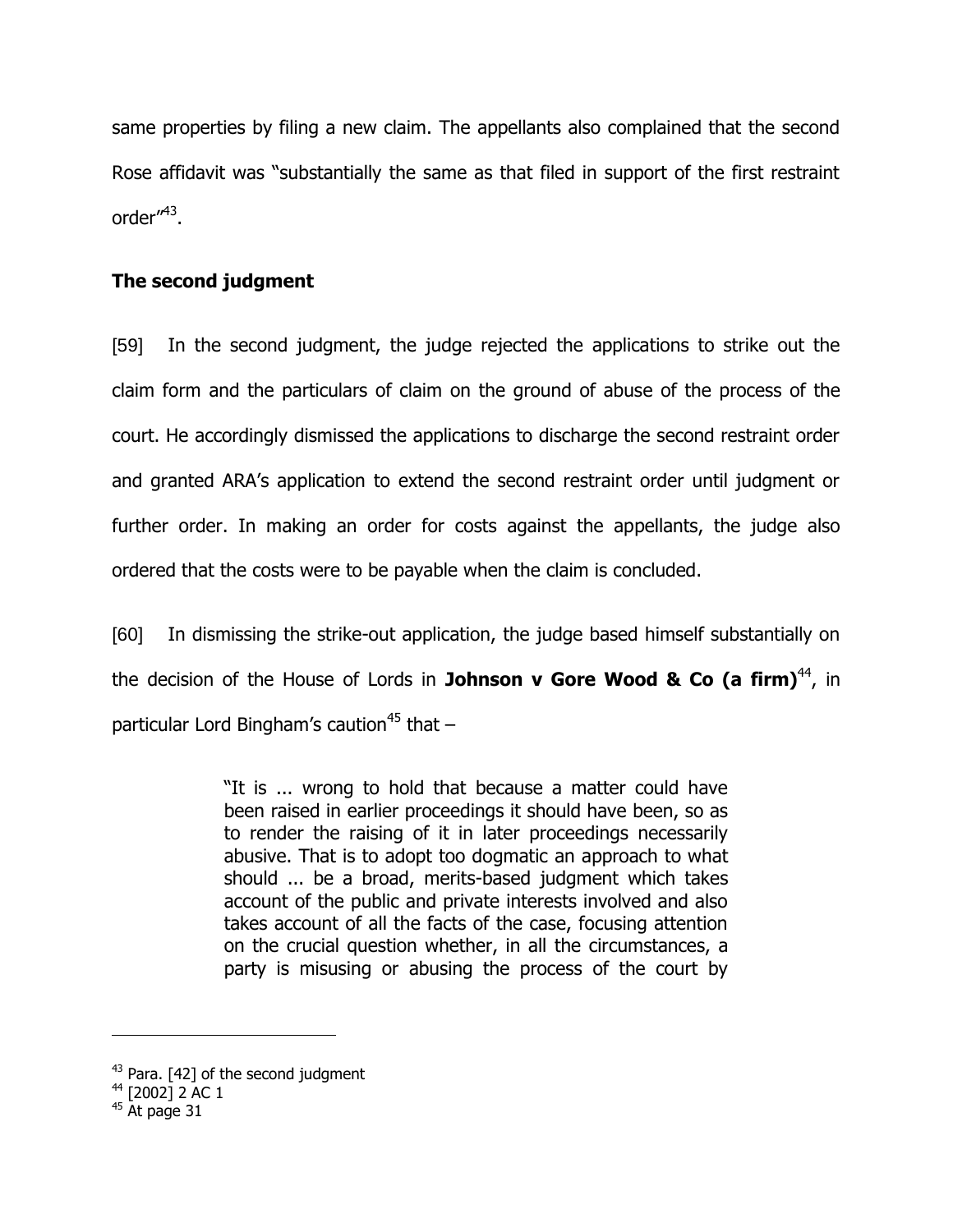seeking to raise before it the issue which could have been raised before."

[61] After a detailed examination of both of the affidavits sworn to by Mr Rose, the judge concluded that, while "on a superficial view they appear to cover the same ground ... they are fundamentally different in several respects". The judge's analysis of the differences between the two affidavits, from which there is no appeal, was as follows $46$ :

> "[43] In the first affidavit of Mr Rose placed before Campbell J Mr Rose swore that "a civil recovery investigation has started and investigations have found ... assets ... believed to be the proceeds of the alleged criminal conduct of Hamilton and represents recoverable property' (para 5 of affidavit dated August 16, 2012). In the second affidavit placed before Sykes J, Mr Rose swore that 'Andrew Hamilton pleaded guilty in the State of California, United States of America to conspiracy to distribute marijuana and conspiracy to launder money' (para. 6 of affidavit dated June 6, 2013). The legal significance is that Mr Andrew Hamilton, on the face of it, has made a judicial confession of guilt before a court of law. At the time of the first affidavit he was a suspect but at the time of the second affidavit what was suspected has now become a fact by virtue of his guilty plea. Mr Hamilton by his plea of guilty took the case from allegations of criminal conduct to proof of criminal conduct. By any measure this must be a significant difference between the two affidavits. It surely must strengthen ARA's case. As to whether that is sufficient to enable a successful application for a recovery order is another matter.

 $46$  Second judgment, paras [43]-[48]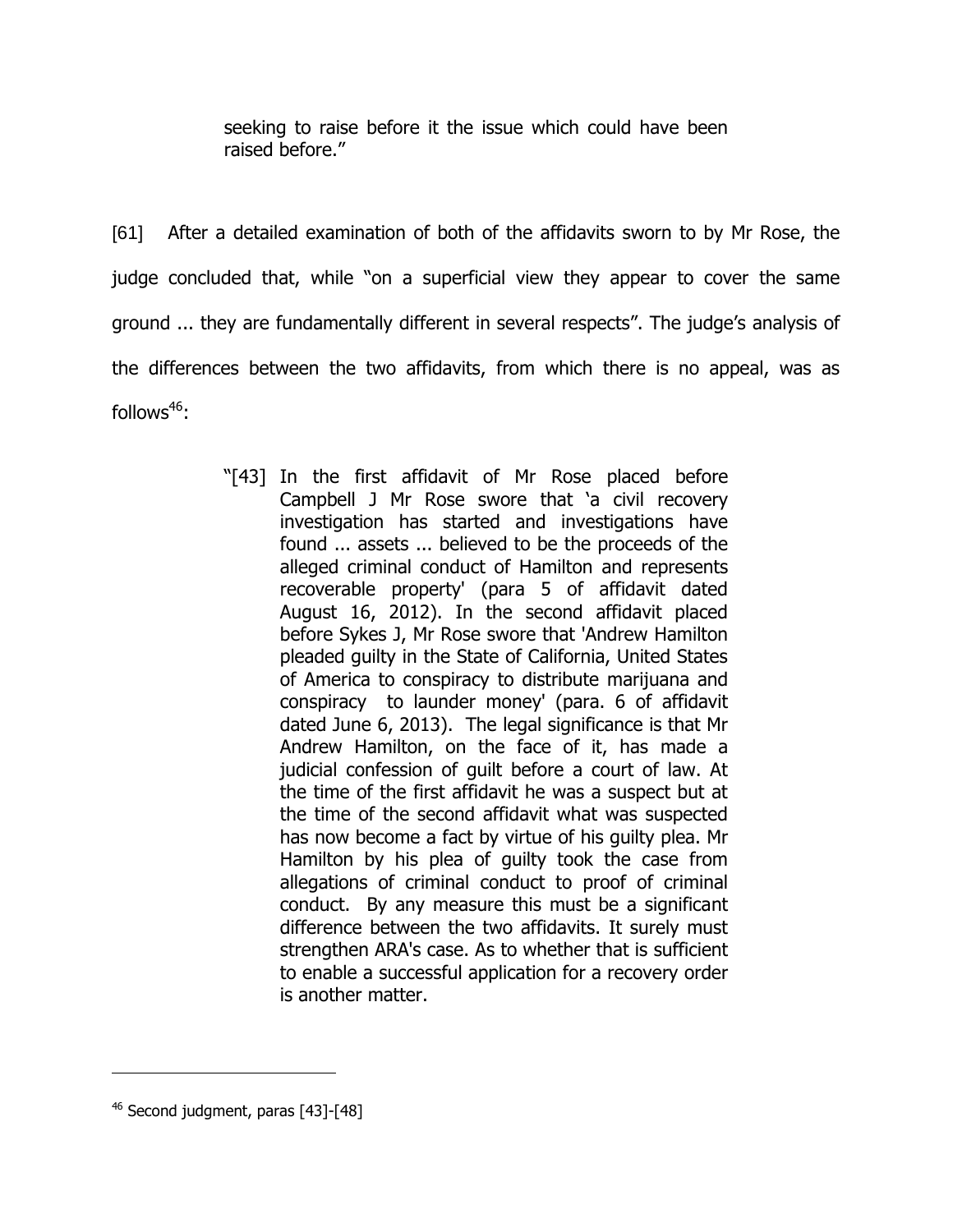- [44] The first affidavit did not have any information about the manner in which Mr Hamilton conducted his now admitted drug trafficking and money laundering activity. The second affidavit of Mr Rose states in some detail how it is believed that Mr Hamilton conducted his drug trafficking business (see paras 15 - 16).
- [45] The first affidavit did not contain any assertion regarding Mr Hamilton's source of income from any legitimate employment while in the United States of America. In the second affidavit, there is the explicit assertion that investigation done by Drug Enforcement Agency ('DEA') showed that since 1991 Mr Hamilton has not had any legitimate source of income.
- [46] The second affidavit reveals more focused and targeted investigations into the means of the named respondents who were also respondents in the first restraint order application. This second affidavit highlights the monthly income and annualised income of some of the respondents in order to suggest that even though some of the properties are in the names of some of respondents, these persons were not able to purchase these properties based on their income. There is no evidence that the named respondents bought these properties with the aid of loans. The evidence strongly suggests that these were cash purchases.
- [47] From this it is clear that the differences between the first and second affidavit of Mr Rose are substantial though they may not have taken up a significant number of paragraphs in second affidavit. The second is obviously more detailed than the first. These differences are not surprising given that the first affidavit indicated that it was an ongoing investigation.
- [48] The second restraint order was granted in the context of there being a claim form where the ARA has stated that it is seeking a civil recovery order in respect of the restrained properties. Also there were properties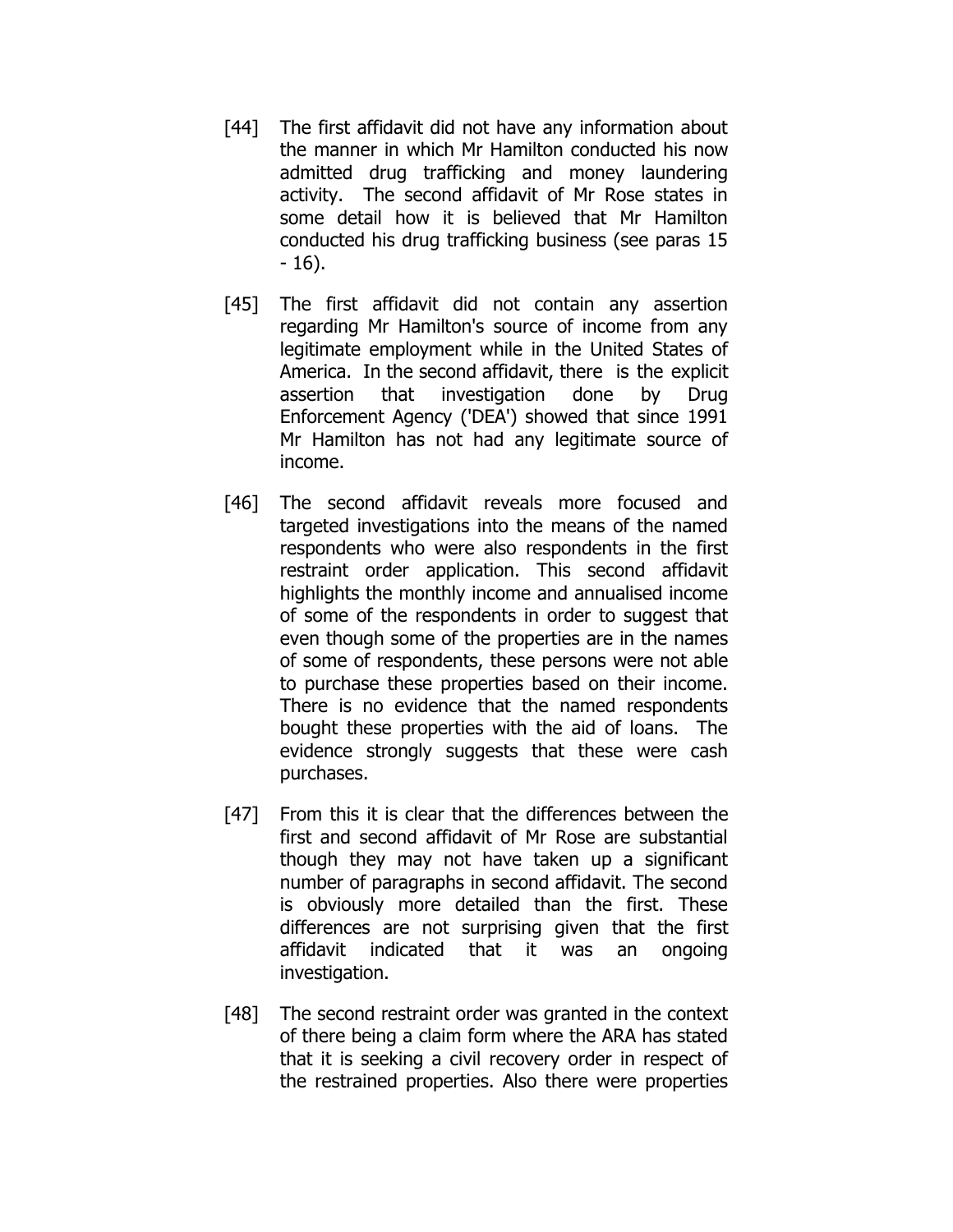restrained in the second restraint order that were not restrained by the first."

[62] On this basis, after detailed consideration of the facts and the relevant chronology, the judge concluded that there was no abuse of process in this case.

# **The abuse of process appeal**

# The grounds of appeal

- [63] By notice of appeal filed on 7 October 2013, the appellants appealed against the second judgment on the following grounds:
	- "(a) Mr Justice Sykes ('the learned judge') erred in law in misapplying the decision or ruling of the House of Lords in **Johnson v Gore Wood & Co.** (**A Firm**) [2002] 2 AC 1, to the facts of the instant case. More particularly, the learned judge failed to appreciate and/or apply correctly the germane principles, especially Lord Millett's statement (Vide p. 59 in **Johnson** (supra).
	- (b) The learned judge erred in law in failing to appreciate that the principle of **res judicata** applied and affected the ARA adversely particularly in light of the ARA's failure or refusal to appeal or challenge Marsh, J's May 27, 2013 ruling.
	- (c) The learned judge erred in law in failing to appreciate that the second claim, in particular the second application for a Restraint Order, was in substance a collateral attack on the said decision of Marsh J on May 27, 2013 in the first (2012) matter.
	- (d) The learned judge erred in law in misconstruing or misinterpreting the decision in **Leymon Strachan v The Gleaner Company** [2005] 1 WLR 3204 and in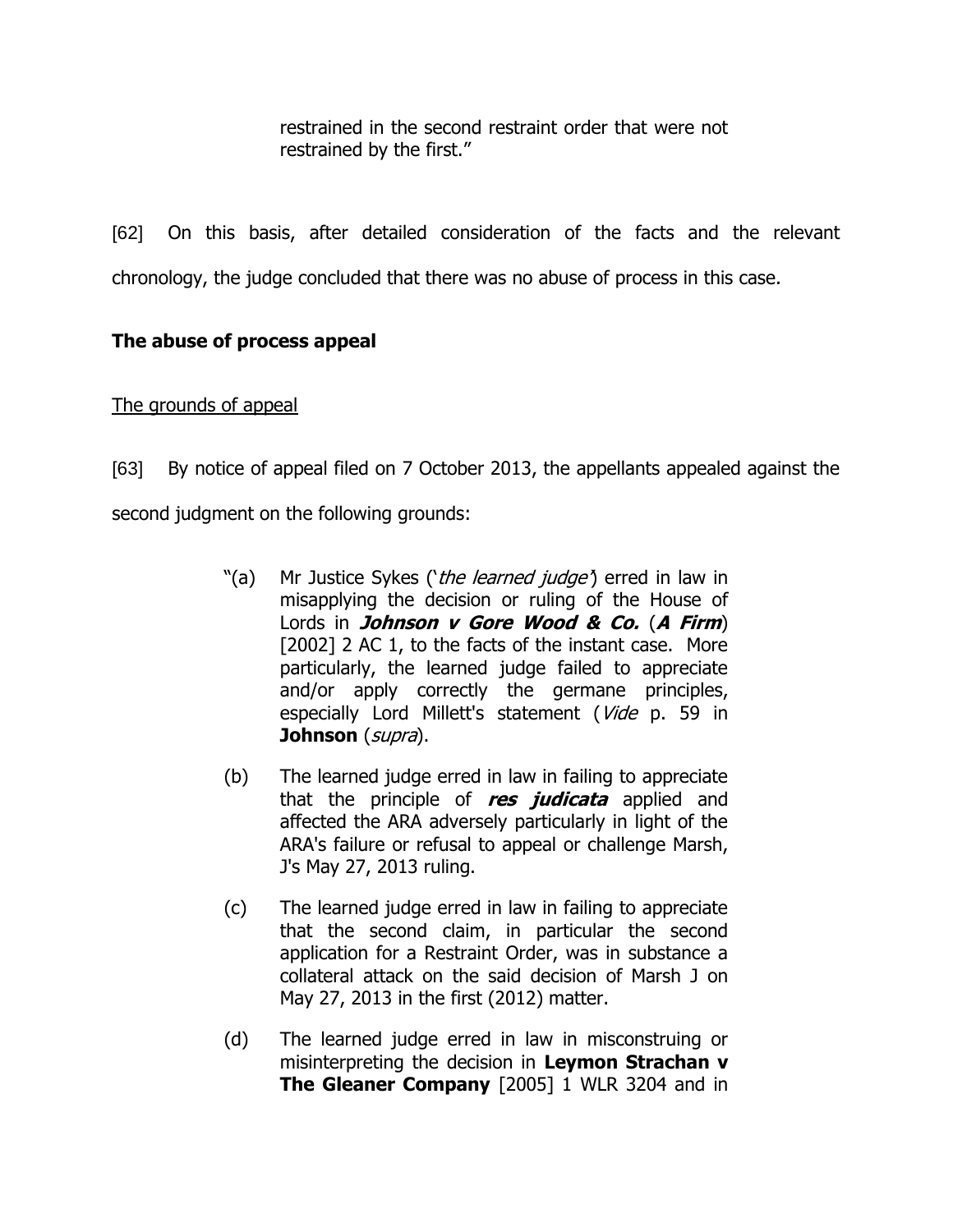misapplying the legal principles in the said case to the facts of the instant matter.

- (e) The learned judge erred in failing to appreciate or recognize that, in proceeding as he did on the  $7<sup>th</sup>$ June, 2013 and the  $30<sup>th</sup>$  September, 2013, respectively, he was essentially acting as a Court of Appeal vis-à-vis the decision of Marsh, J. The effect of this was to defeat, flout, or render nugatory Marsh, J's Orders, particularly the one directing that the proceeds of sale of the two parcels or real estate held in escrow be paid over by the respondent to the appellants' respective Attorneys-at-law.
- (f) The learned judge erred when he concluded, in relation to the issue of whether an application to extend the restraint order was considered or heard by Marsh, J, that '... the more likely position was that the time before Marsh, J was taken up with whether he had a claim before him and having decided that there was no claim then what would be the point of extending the restraint order.'
- (g) The learned judge erred when he said or decided that... ` it is common ground that Marsh, J did not hear the written applications which were in fact supported by affidavits. It is therefore difficult to say that his Lordship addressed his mind to the contents of the affidavit and then made a decision. It will be recalled that the respondents successfully persuaded Marsh J not to entertain the written applications.
- (h) The learned judge erred when he said or decided that "since Marsh J had held that the written applications were not before him and there was no claim form, then as far as the first restraint order was concerned it was a dead letter."
- (i) The learned judge erred when he said or decided that "Also, since it is common ground that his Lordship did not hear the written applications and adjudicate on them it seems fair to say that his Lordship may not have been aware that Mr. Andrew Hamilton had pleaded guilty and was awaiting sentence.'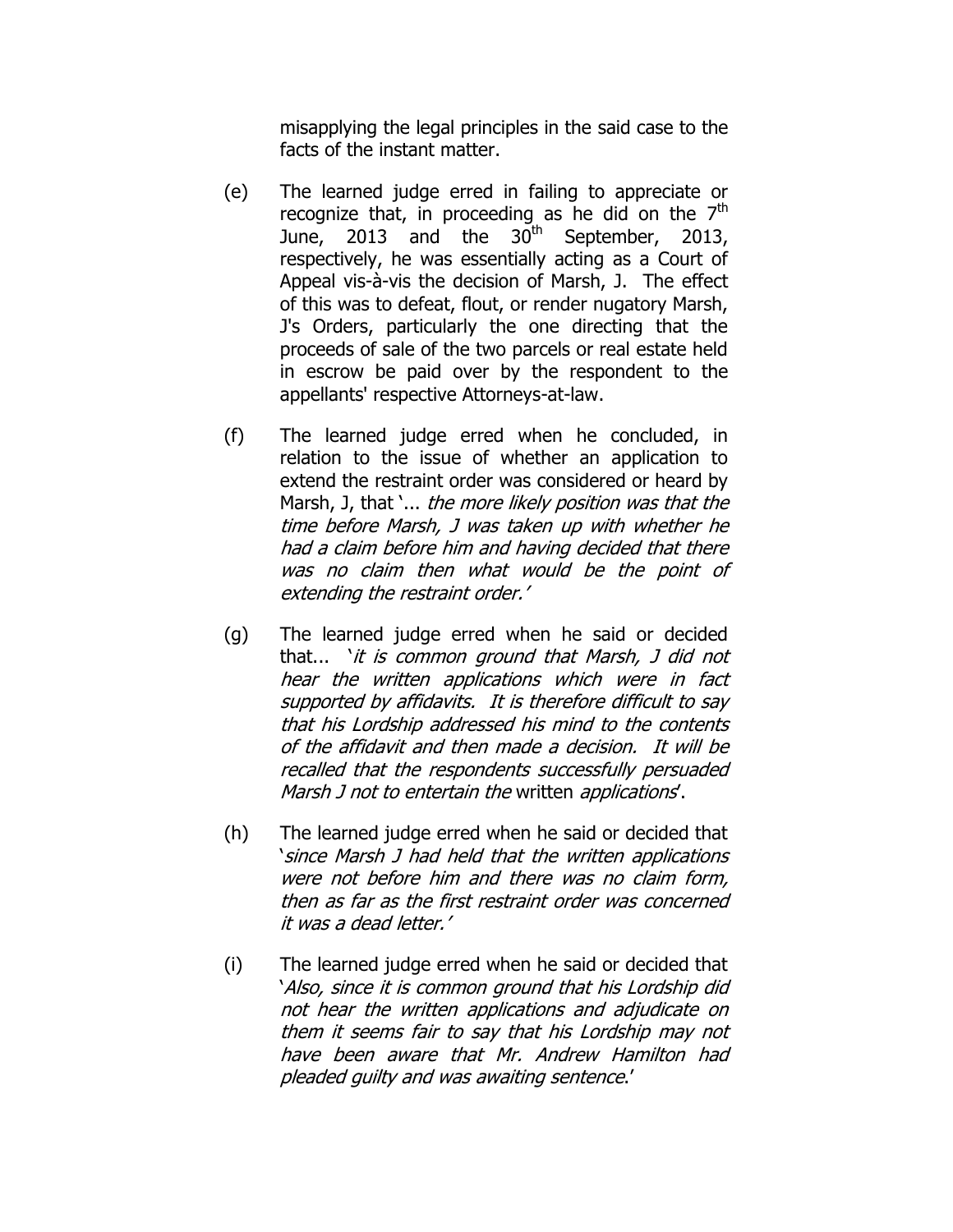- (j) The learned trial judge erred in failing to accept the evidence and/or many ('fourteen') points listed by the Appellants which clearly established that the Respondent was guilty of abuse of process.
- (k) The learned judge erred in failing to address or assess, specifically, the impact of the Respondent's failure to disclose to him: **(a)** Marsh J's formal order on May 27, 2013; and **(b)** the fact that the Respondent made an oral application for an extension of the restraint order which oral application was made in reliance on, inter alia, written material (application and supporting affidavit) that had been before the court from as far back as August, 2012.
- (l) The learned judge erred in failing to consider, or accept, the Appellant's submission that the Respondent's Claim Form and Particulars of Claim, and the evidence adduced in support of them, failed to satisfy the provisions of the Proceeds of Crime Act **('POCA')**, in particular **section 5 (1)** and **section 32 (1)** which deals with the circumstances in which the court will make a restraint order.
- (m) The learned judge erred in law in accepting or relying on the Affidavit evidence of Ronald Rose to support his conclusion for granting the (second) Restraint Order when the said affidavit was replete with hearsay evidence and failed to satisfy the requirements of the law, in particular **section 5 (1)** and **section 32 (1)** of POCA.
- (n) The learned judge erred in law in dismissing the Appellants' application to strike out the Respondent's Claim Form and particulars of Claim.
- (o) The learned judge erred in law in dismissing the Appellant's application to discharge the Restraint Order.
- (p) The learned judge erred in law in granting the Respondent's application to extend the Restraint Order.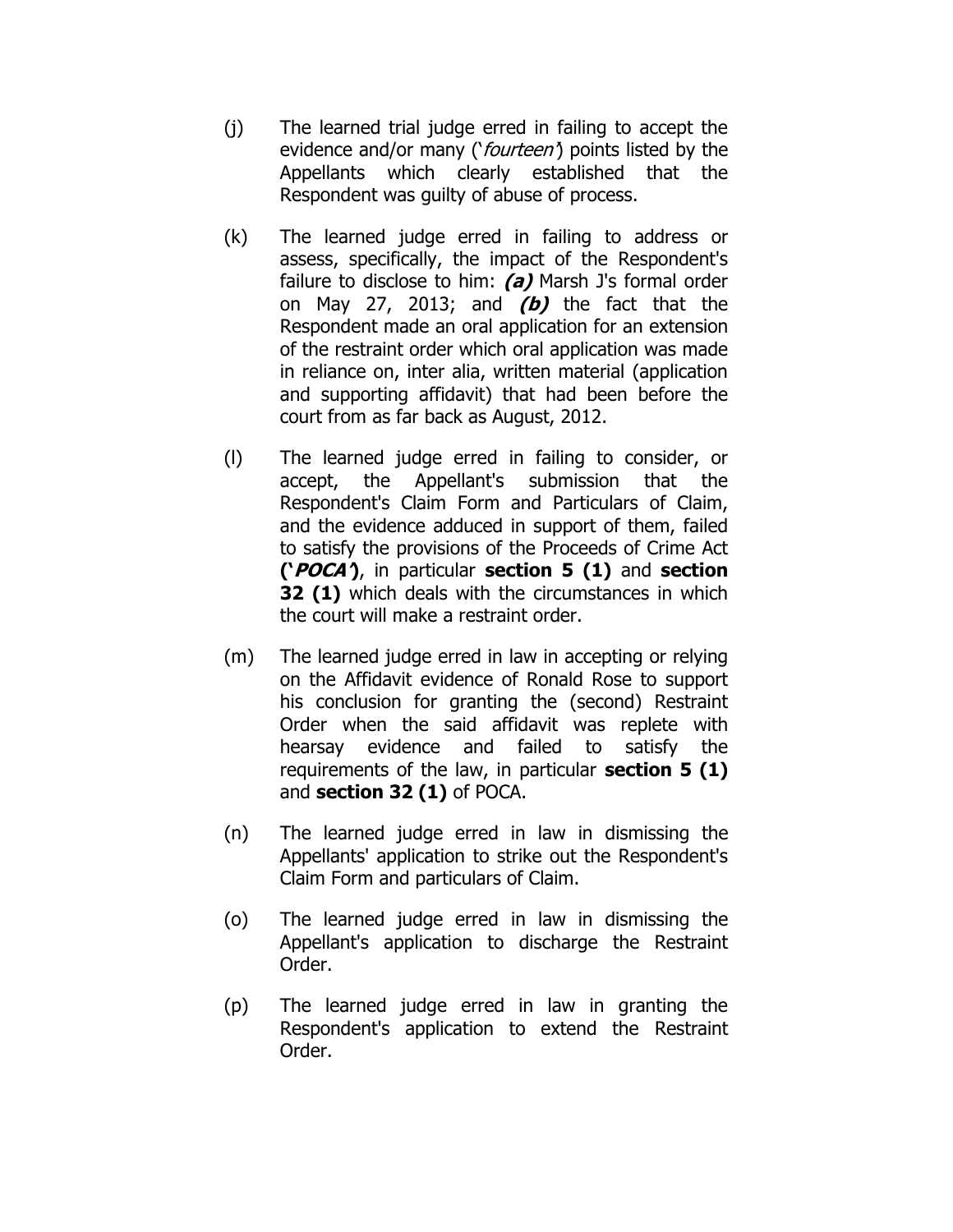(q) The learned judge erred in granting Costs to the Respondent."

### **The appellants' submissions**

[64] For the purposes of his argument, Mr Wilkinson very helpfully grouped these grounds into more manageable units, that is, grounds (a), (b), (c) and (j); grounds (d) and (e); grounds (f), (g), (h) and (i); ground (k); grounds (l) and (m); and grounds (n), (o), (p) and (q).

[65] On grounds (a), (b), (c) and (j), Mr Wilkinson submitted that, ARA"s application for continuation of the first restraint order, having been refused by Marsh J, ARA was guilty of abuse of process by applying to the judge *de novo* for virtually the identical relief which Marsh J had refused. In circumstances in which there was no appeal against Marsh J"s order, despite the fact that leave to appeal was sought and obtained, the proceedings before the judge amounted to no more than a collateral attack on that order. In the alternative, Mr Wilkinson submitted further, the issues between the parties having already been decided by Marsh J's order, the matter was res judicata and the judge ought not to have allowed it to be reopened before him.

[66] Amplifying these submissions, Mr Wilkinson drew attention to a number of what he described as "clear examples of abuse of process", which he had also brought to the judge"s attention. He submitted that these instances demonstrated that ARA "has been guilty of mishandling or misusing this Honourable Court"s resources". They may be summarised as follows: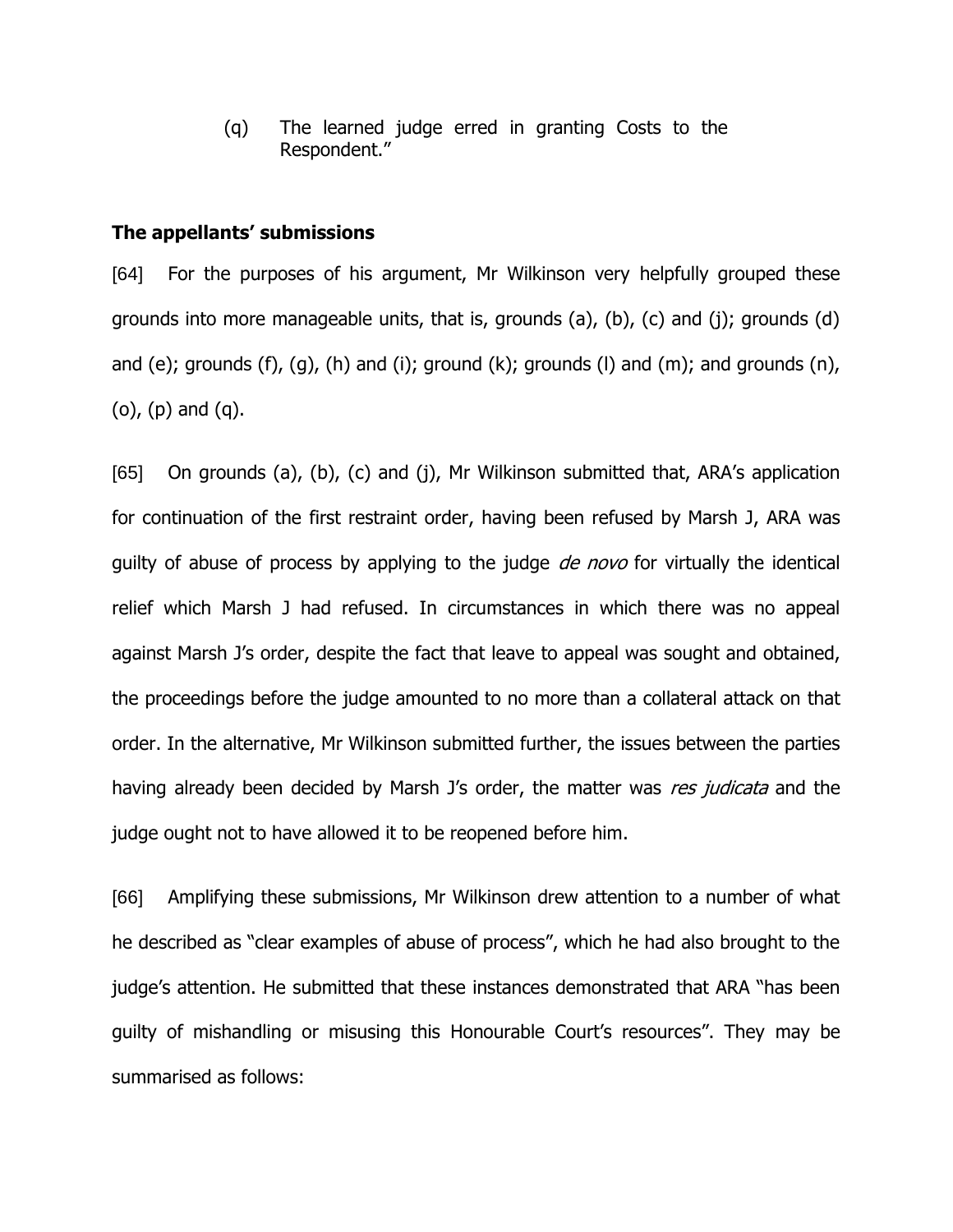(i) Failing to file a claim form and/or particulars of claim in respect of the first restraint order, despite having obtained that order as far back as August 2012.

(ii) Deliberately filing, and short-serving the applications for extension of the first restraint order when the hearing before Marsh J was set for 27 May 2013.

(iii) Obtaining several interim restraint orders in the first case against a deceased person (Joseph Arnold), although knowing that he had died from January, 2012.

(iv) Filing a claim form and particulars of claim (subsequently amended) in support of the claim for the second restraint order so as to make an argument that doing so made it different from the application for the first restraint order.

(v) Deploying evidence before the judge which was either similar to that which was before Marsh J when he dismissed ARA"s application on 27 May 2013, or known to ARA for months in advance of the hearing before Marsh J.

(vi) Failing to give full and frank disclosure to the judge regarding the earlier proceedings, lasting for almost three hours, before Marsh J.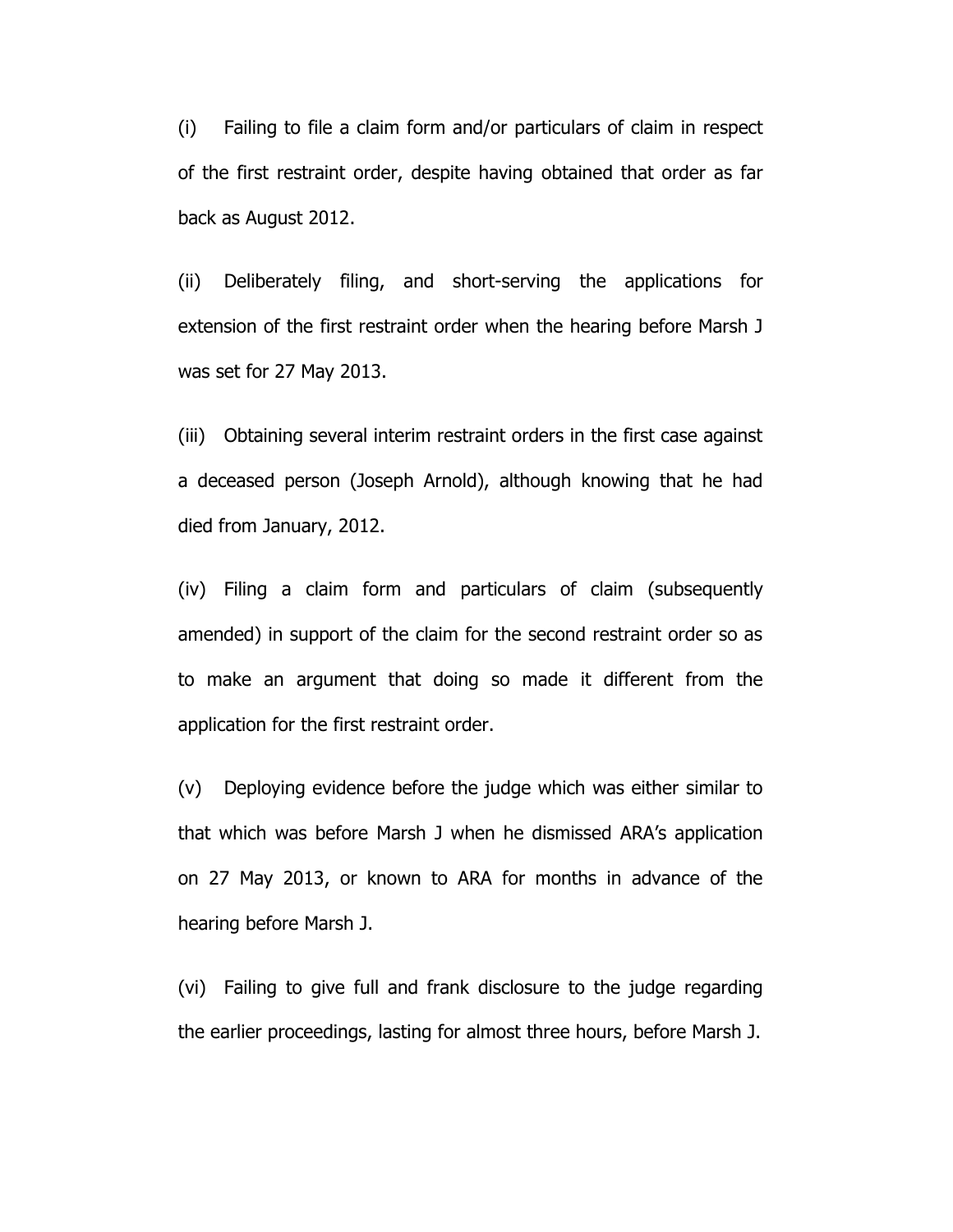(vii) Failing to exhibit in the proceedings before the judge Marsh J"s perfected order in respect of the 27 May 2013 hearing.

(viii) Seeking a stay of Marsh J's 27 May 2013 order until 7 June in order to delay or prevent Marsh J's order taking effect.

(ix) Not proceeding by way of an appeal to the Court of Appeal, despite having sought and obtained leave to appeal from Marsh J.

(x) Failing to go back before Marsh J, who had a good command of the issues in the matter, to hear its application for the second restraint order on 7 June 2013.

(xi) Failing to inform the appellants' respective attorneys-at-law of the 2013 application and the intention to seek the second restraint order.

(xii) Proceeding to obtain the second restraint order without informing the appellants' said attorneys-at-law.

(xiii) Delaying until 6 June 2013, the day before the stay granted by Marsh J on 27 May 2013 was scheduled to expire, to file the application for the second restraint order.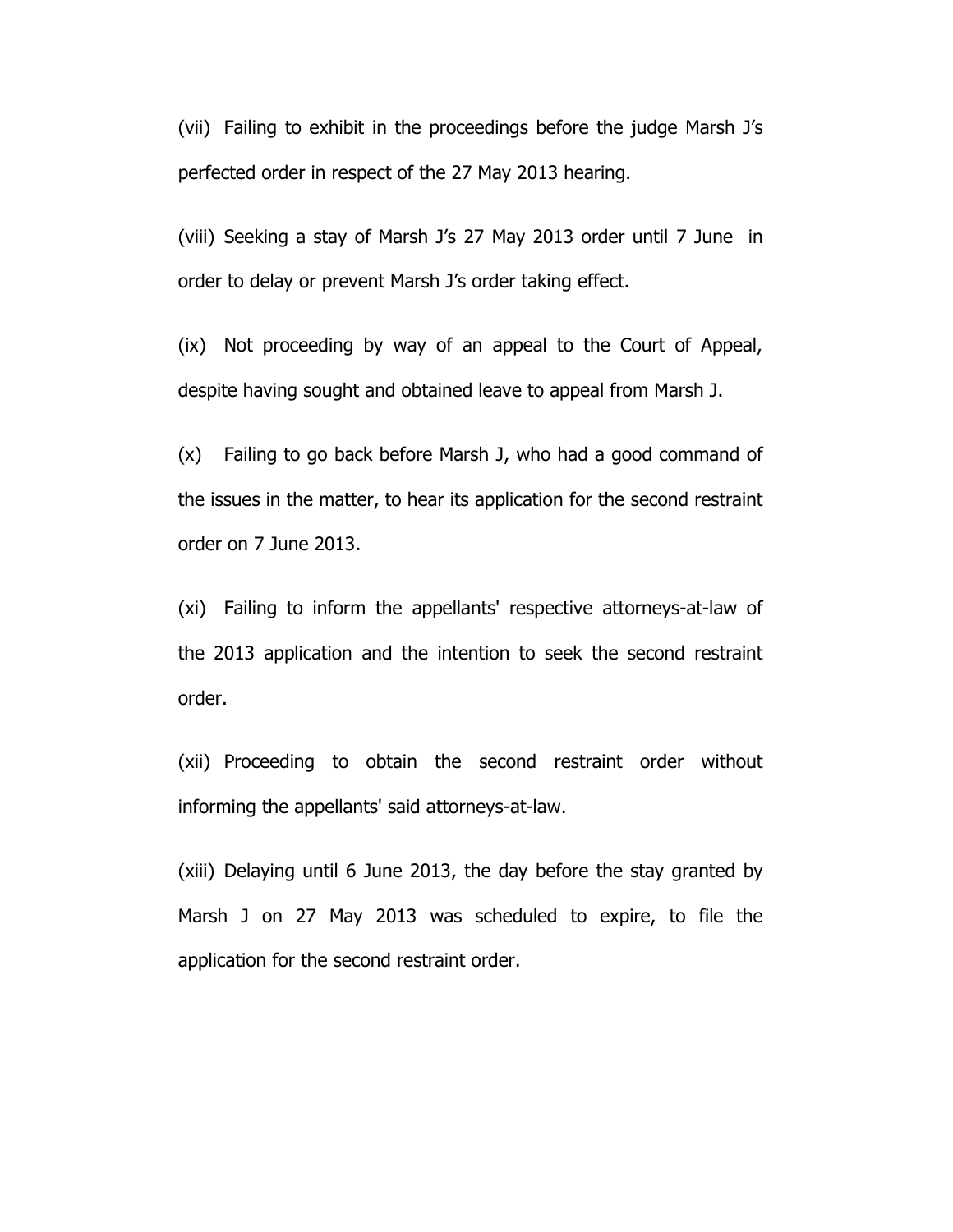[67] In support of these submissions, Mr Wilkinson relied on a number of authorities, principal among them the decision of the House of Lords in **Johnson v Gore Wood & Co (a firm)**, to which I will come in due course.

[68] Mr Wilkinson's submissions on the remaining grounds may be summarised, hopefully without disserving any of them, as follows:

> (i) On grounds (d) and (e), the judge failed to give effect to the decision of the Privy Council in **Leymon Strachan v The Gleaner Company Limited and Dudley Stokes**<sup>47</sup> ("**Leymon Strachan**"), which made it clear that a judge had no power to set aside the judgment of another judge of co-ordinate jurisdiction. In proceeding as he did, it was submitted, the judge acted as a Court of Appeal against Marsh J's decision by effectively overruling his orders.

> (ii) On grounds (l) and (m), the claim filed by ARA in respect of the second restraint order was defective in its failure to comply with sections 5(1) and 32(1) of POCA, in particular as regards the evidence required to be supplied to the court on such an application.

> (iii) On grounds  $(f)$ ,  $(g)$ ,  $(h)$  and  $(i)$ , the judge erred in, in effect, speculating – incorrectly as it turned out – as to what had occurred at the 27 May 2013 hearing before Marsh J. In particular, the judge

<sup>47</sup> [2005] UKPC 33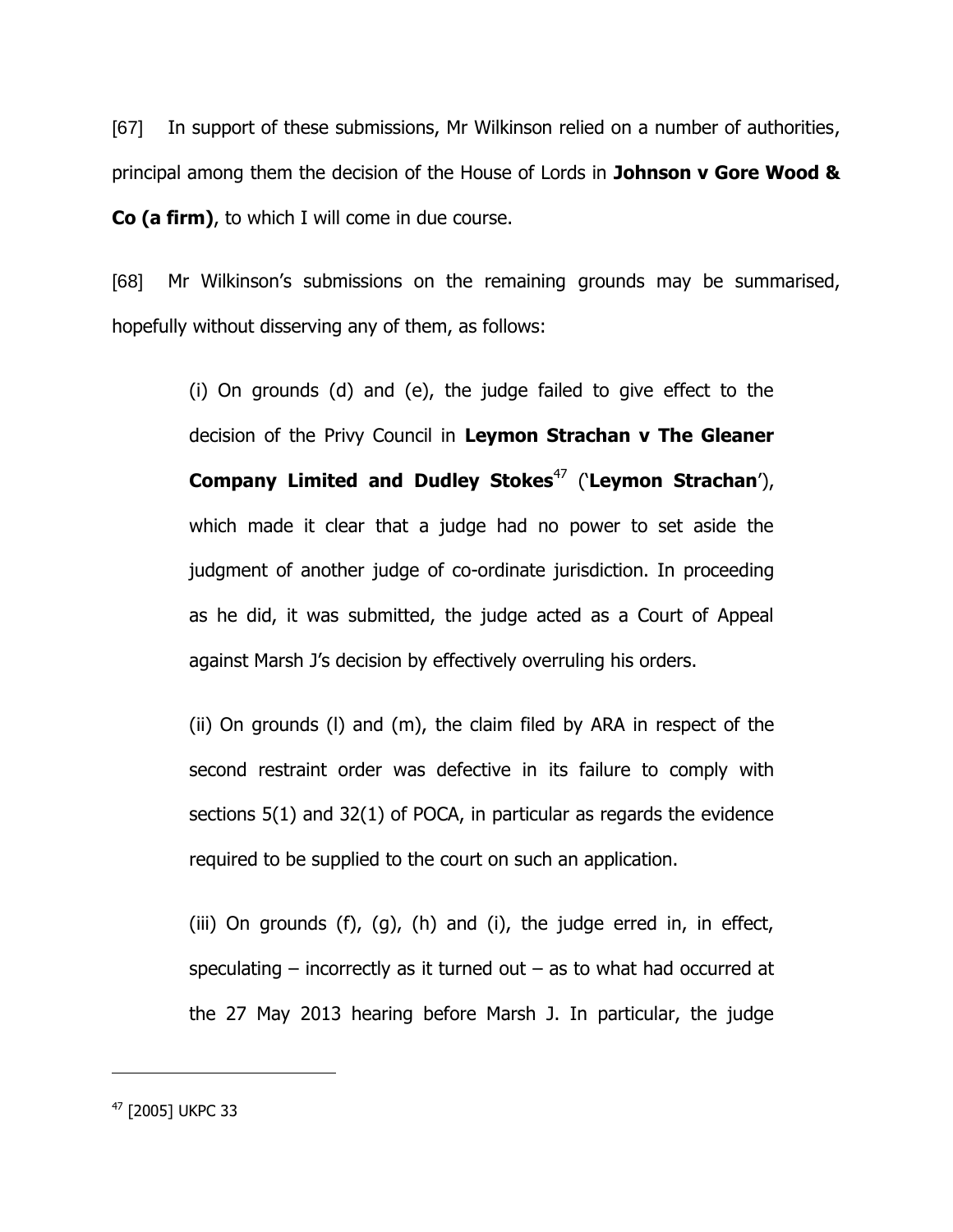erred in concluding that ARA"s application for an extension of the first restraint order was not heard and determined by Marsh J.

(iv) On ground (k), the second restraint order should not have been issued, as this encouraged and resulted in a multiplicity of proceedings, contrary to the provisions of section 48(g) of the Judicature (Supreme Court) Act and the overriding objective of the CPR.

(v) And, on grounds  $(n)$ ,  $(o)$ ,  $(p)$  and  $(q)$ , for all the reasons already advanced, the judge ought not to have made the orders which he made.

### **ARA's submissions**

[69] At the outset of her submissions on behalf of ARA, Mrs Hay protested what she described as the appellants" improper representations to this court as regards what had taken place before Marsh J at the 27 May 2013 hearing. Mrs Hay also quite properly reminded us of the well-established limits of appellate authority to interfere with a judge"s exercise of discretion: those limits require that this court should ordinarily defer to judges in the court below on discretionary matters, save in those cases in which it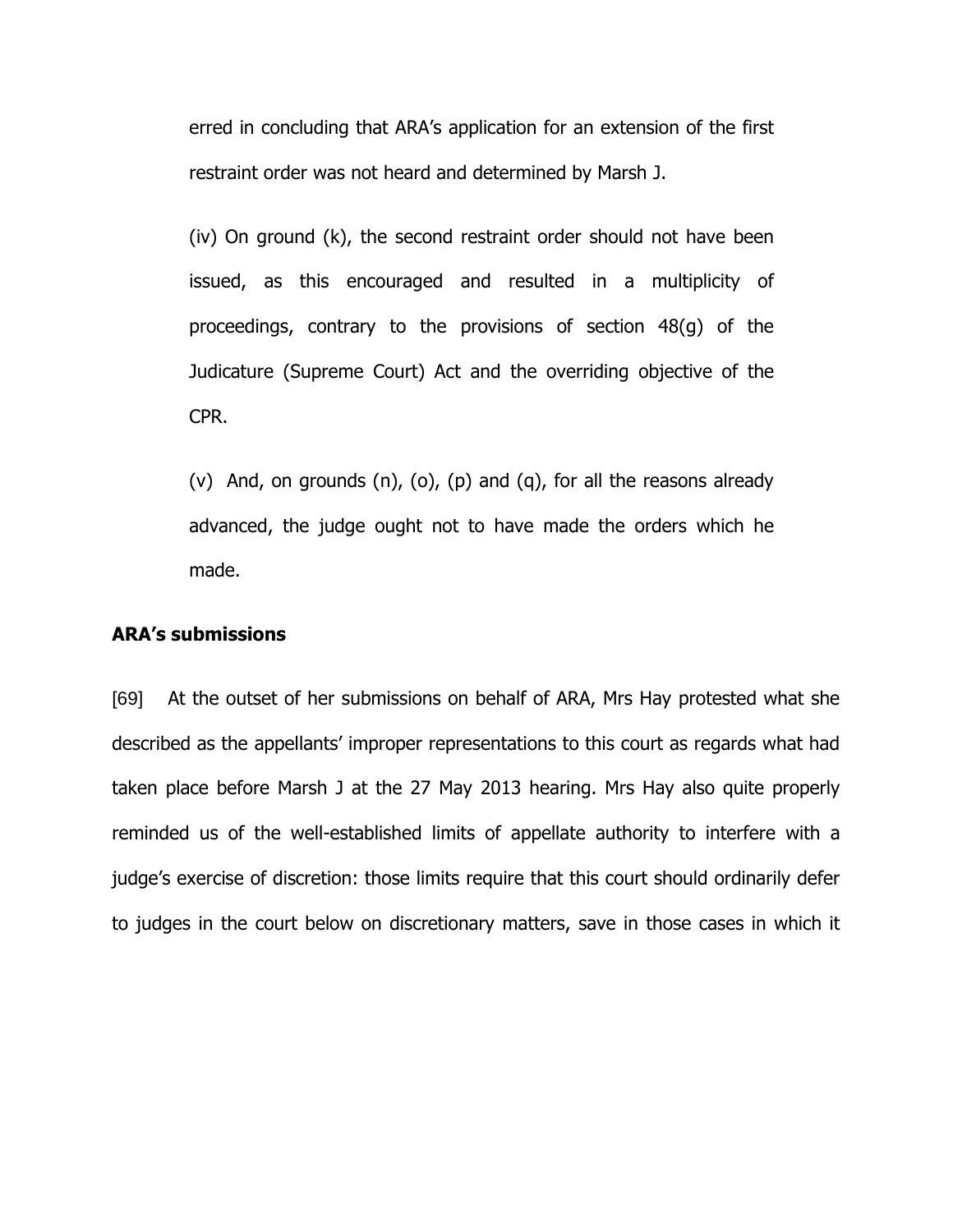concludes that the exercise of the discretion was palpably wrong (**Hadmor Productions Ltd and Others v Hamilton and Another<sup>48</sup>).** 

[70] In this case, Mrs Hay submitted, there was a material change in circumstances, brought about by Mr Hamilton's plea of guilty in the interim to drug trafficking and money laundering offences, between Campbell J"s grant of the first restraint order in August 2012 and the judge"s grant of the second restraint order in June 2013. In addition, by the time the matter came before the judge, ARA filed its civil recovery action to ground the application for the second restraint order. For these and other reasons identified by the judge, it was therefore not correct to say, as the appellants submitted, that the material placed before the court by Mr Ronald Rose in his two affidavits was "essentially similar".

[71] In these circumstances, taking the "broad merits-based approach" sanctioned by the House of Lords in the leading modern case of **Johnson v Gore Wood & Co** (**a firm**), Mrs Hay submitted that there was no basis for the appellants' contention that the application for the second restraint order was an abuse of the process of the court. Accordingly, the judge's exercise of his discretion in granting the order should not be disturbed.

[72] Mrs Hay also submitted that there was a further reason which justified the judge's order, which was the fact of the appellants' non-compliance, up to the time the

<sup>48</sup> [1983] AC 191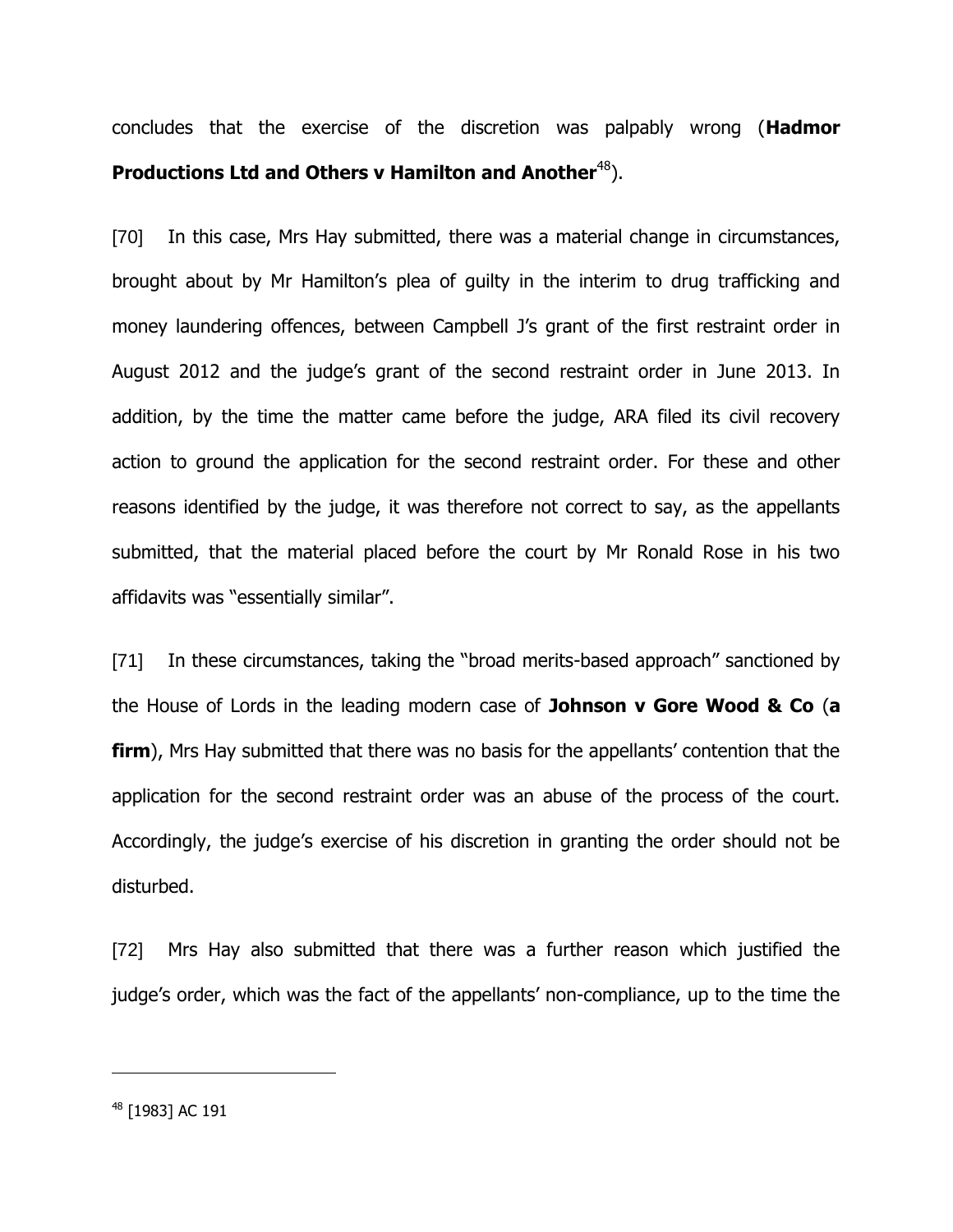application for the second restraint order came before him, with the disclosure orders which Campbell J had made.

#### **Discussion and analysis**

[73] It seems to me that three broad questions emerge from these submissions. First, did Marsh J's order have the result that the issue of whether to grant a further restraint order against the appellants was res judicata? Second, if so, was the subsequent application to the judge an abuse of process? And third, was the application to the judge an attempt to appeal from the decision of one judge to another judge of coordinate jurisdiction?

#### Res Judicata and abuse of process

 $\overline{a}$ 

[74] The phrase res judicata is apt to denote three distinct, though related, ideas. In its first, narrower, sense, it describes the species of estoppel ("cause of action estoppel") which prevents a party to an action from asserting or denying, as against the other party, the existence of a particular cause of action, the non-existence or existence of which has been determined by a court of competent jurisdiction in previous litigation between the same parties. So, if the cause of action was determined by a judgment of the court to exist, or not to exist, the matter is res judicata and no action can subsequently be brought by the losing party to assert the opposite<sup>49</sup>.

<sup>49</sup> See the influential judgment of Diplock LJ, as he then was, in **Thoday v Thoday** [1964] P 181, 197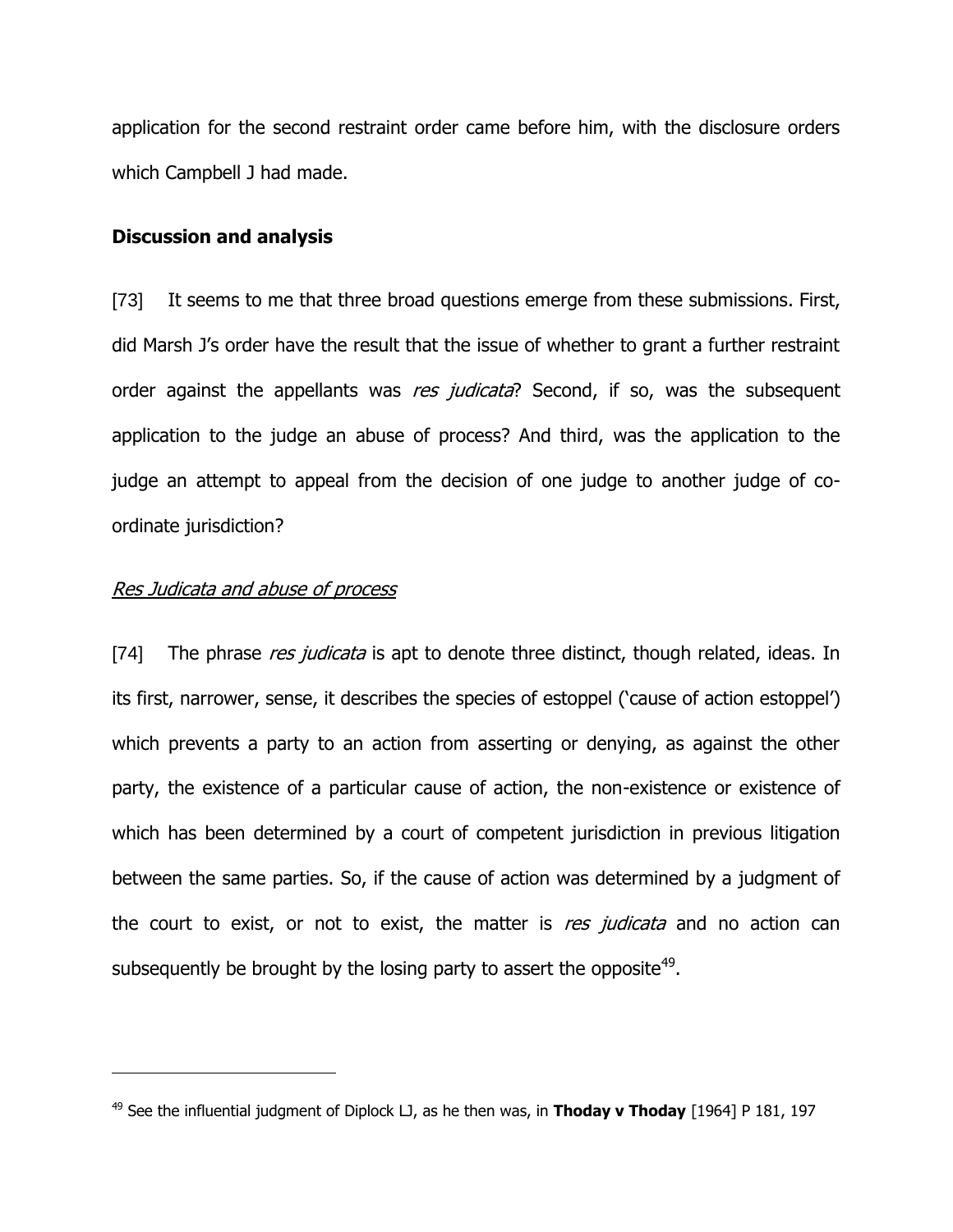[75] In its second, perhaps looser, sense, it speaks to a situation in which a particular issue forming a necessary ingredient in a cause of action has been litigated and decided; but, in subsequent proceedings between the same parties, involving a different cause of action to which the same issue is relevant, one of the parties seeks to re-open that issue. In such circumstances, the doctrine of issue estoppel is said to apply to prevent the reopening of the particular issue. However, the principle of issue estoppel is subject to an exception in special circumstances where further material becomes available, whether factual or arising from a subsequent change in the law, which could not by reasonable diligence have been deployed in the previous litigation $^{50}$ .

[76] Then thirdly, as Lord Kilbrandon pointed out in the judgment of the Privy Council in **Yat Tung Investment Co Ltd v Dao Heng Bank Ltd and Another<sup>51</sup>, "... there is** a wider sense in which the doctrine may be appealed to, so that it becomes an abuse of process to raise in subsequent proceedings matters which could and therefore should have been litigated in earlier proceedings". This is what is sometimes described as **Henderson v Henderson** abuse of process, deriving as it does from the classic statement of Wigram VC in the nineteenth century case of **Henderson v Henderson**<sup>52</sup>:

> "… where a given matter becomes the subject of litigation in, and of adjudication by, a Court of competent jurisdiction,

<sup>50</sup> See generally **Arnold v National Westminster Bank plc** [1991] 2 AC 93, per Lord Keith of Kinkel at pages 109-111  $^{51}$  [1975] AC 581, 590  $52$  (1843) 3 Hare 100, 115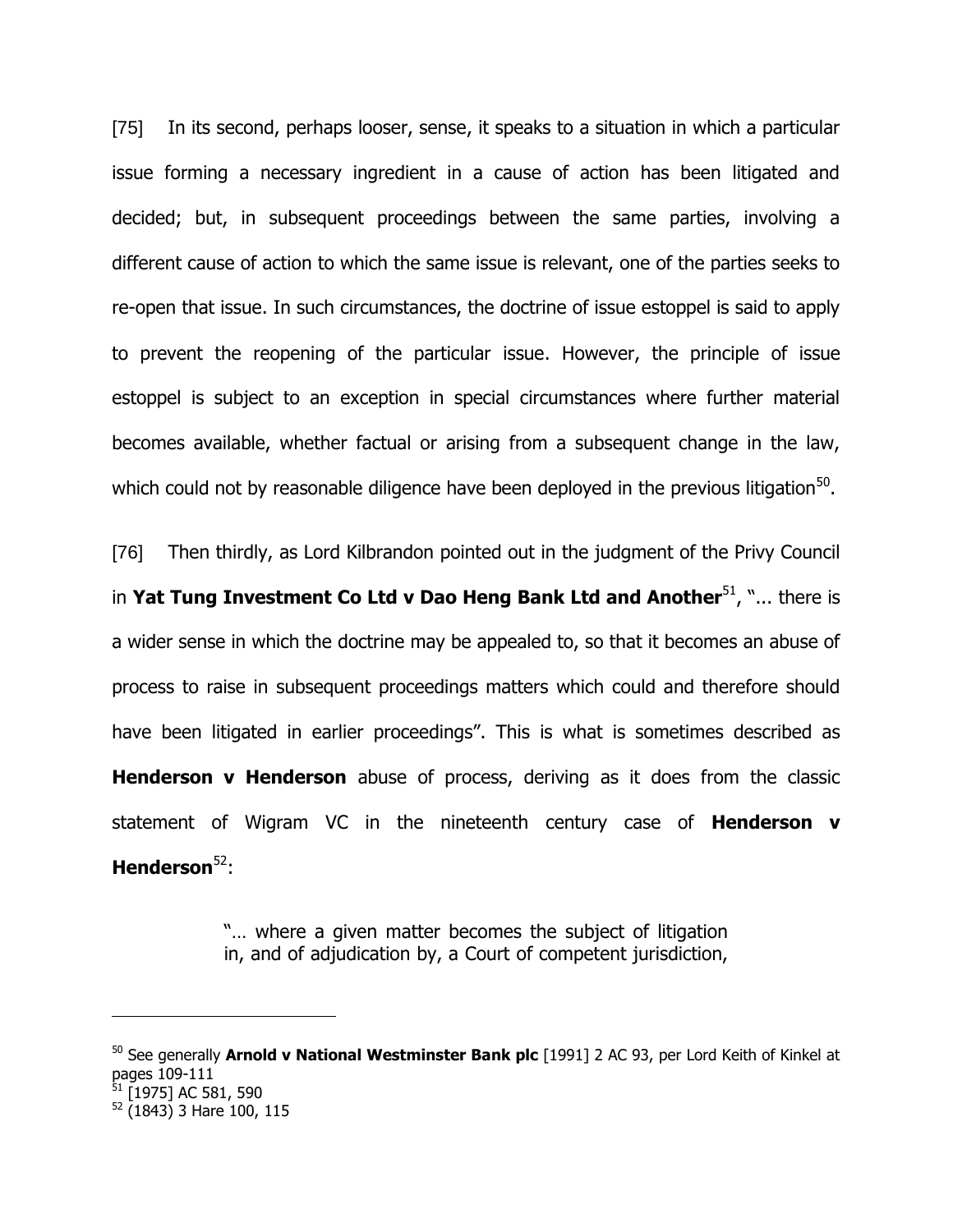the Court requires the parties to that litigation to bring forward their whole case, and will not (except under special circumstances) permit the same parties to open the same subject of litigation in respect of matter which might have been brought forward as part of the subject in contest, but which was not brought forward, only because they have, from negligence, inadvertence, or even accident, omitted part of their case. **The plea of res judicata applies, except in special cases, not only to points upon which the Court was actually required by the parties to form an opinion and pronounce a judgment, but to every point which properly belonged to the subject of litigation, and which the parties, exercising reasonable diligence, might have brought forward at the time**."<sup>53</sup>

[77] However, as well established as this principle may be, it is also the case that, as Lord Kilbrandon went on to observe, the power to shut out "a subject of litigation" is one "... which no court should exercise but after a scrupulous examination of all the circumstances". In similar vein, delivering the judgment of the Privy Council in

# **Brisbane City Council and another v Attorney General for Queensland<sup>54</sup>, Lord**

Wilberforce was careful to emphasise that, because abuse of process is the true basis of

the doctrine –

"... it ought only to be applied when the facts are such as to amount to an abuse, otherwise there is a danger of a party being shut out from bringing forward a genuine subject of litigation."

<sup>&</sup>lt;sup>53</sup> Emphasis supplied

<sup>54</sup> [1978] 3 All ER 30, 36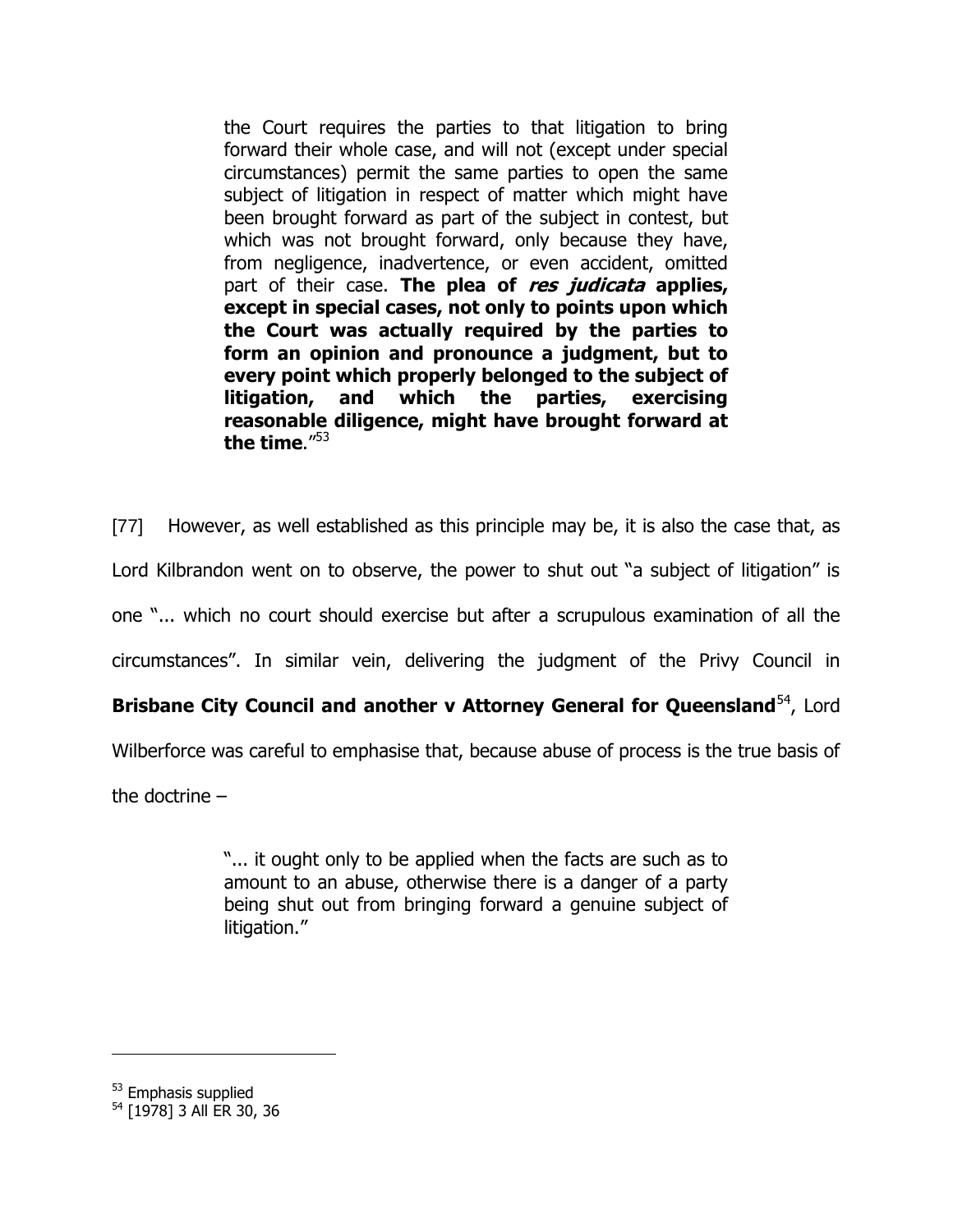[78] Finally, there is **Johnson v Gore Wood & Co (a firm)**. As both Mr Wilkinson and Mrs Hay agree, this is now the leading authority on the topic. The plaintiff in that case was a property developer. Both he and a company controlled by him retained the defendants as their solicitors in certain transactions. Problems having arisen, the company filed action against the solicitors for damages for negligence and this action was settled in the company's favour for a substantial sum. The plaintiff then brought proceedings to recover his personal losses, having made a deliberate decision, for financial reasons, to defer his personal claims until the company"s claim had been disposed of. The defendants were well aware that a personal action was contemplated by the plaintiff when they settled the company"s action. In fact, the possibility of an overall settlement of both the company's and the plaintiff's personal claims had been discussed during the settlement negotiations. However, these discussions were not pursued because of a paucity of information at that time as regards the quantification of the plaintiff"s claims.

[79] After the personal action had been pending for over four years, the solicitors applied for an order dismissing it summarily as an abuse of process. They lost at first instance, but succeeded on appeal. The Court of Appeal accordingly ordered summary dismissal of the action on the ground that it was an abuse of process. However, the plaintiff"s subsequent appeal to the House of Lords succeeded and the order dismissing the action for abuse of process was reversed.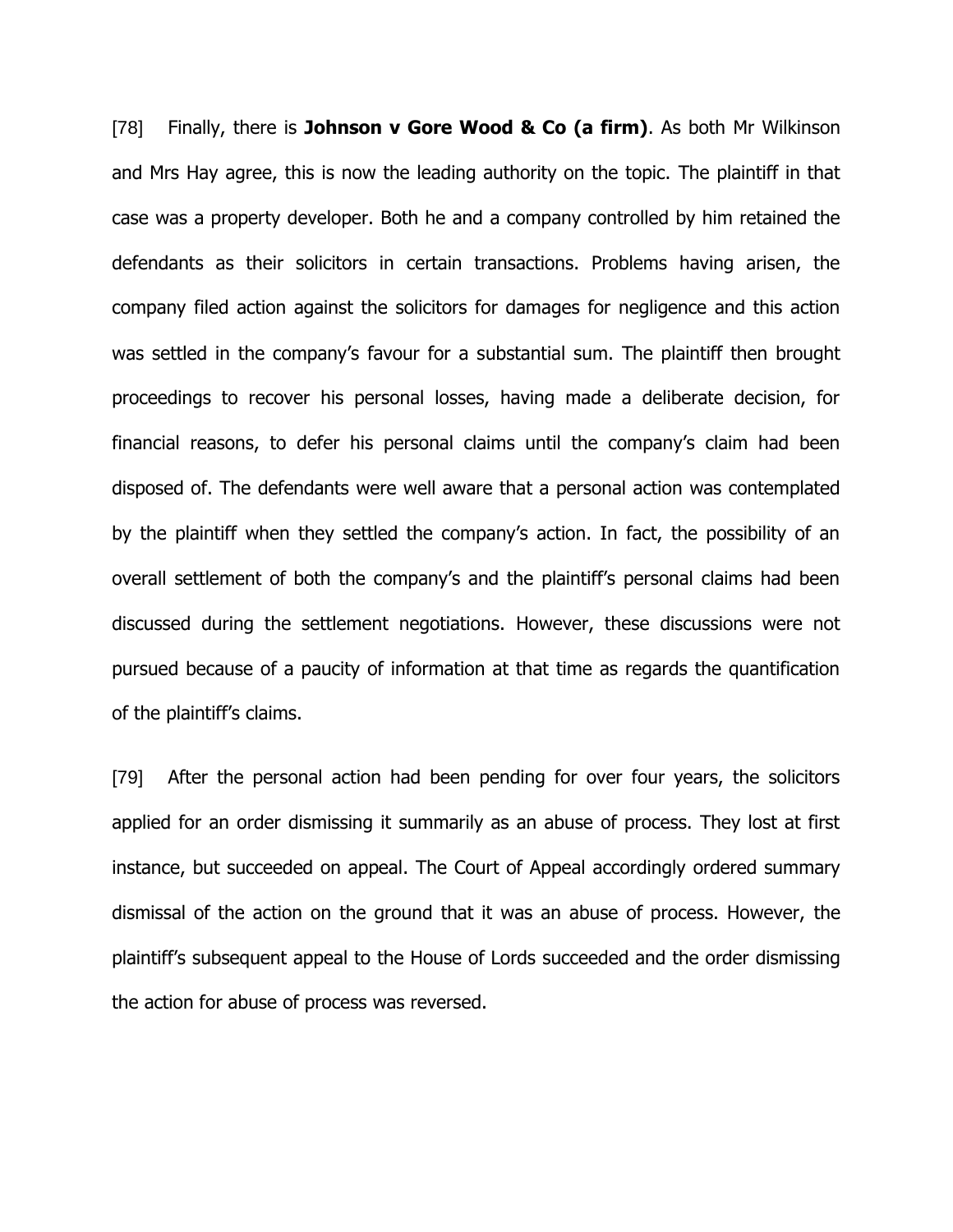[80] After a full review of all the relevant authorities, Lord Bingham of Cornhill, who delivered the leading judgment, concluded as follows $55$ :

> "... *Henderson v Henderson* abuse of process, as now understood, although separate and distinct from cause of action estoppel and issue estoppel, has much in common with them. The underlying public interest is the same: that there should be finality in litigation and that a party should not be twice vexed in the same matter. This public interest is reinforced by the current emphasis on efficiency and economy in the conduct of litigation, in the interests of the parties and the public as a whole. The bringing of a claim or the raising of a defence in later proceedings may, without more, amount to abuse if the court is satisfied (the onus being on the party alleging abuse) that the claim or defence should have been raised in the earlier proceedings if it was to be raised at all. I would not accept that it is necessary, before abuse may be found, to identify any additional element such as a collateral attack on a previous decision or some dishonesty, but where those elements are present the later proceedings will be much more obviously abusive, and there will rarely be a finding of abuse unless the later proceeding involves what the court regards as unjust harassment of a party. It is, however, wrong to hold that because a matter could have been raised in early proceedings it should have been, so as to render the raising of it in later proceedings necessarily abusive. That is to adopt too dogmatic an approach to what should in my opinion be a broad, merits-based judgment which takes account of the public and private interests involved and also takes account of all the facts of the case, focusing attention on the crucial question whether, in all the circumstances, a party is misusing or abusing the process of the court by seeking to raise before it the issue which could have been raised before. As one cannot comprehensively list all possible forms of abuse, so one cannot formulate any hard and fast rule to determine whether, on given facts, abuse is to be found or not. Thus while I would accept that lack of funds would not ordinarily excuse a failure to raise in earlier

 $55$  At page 31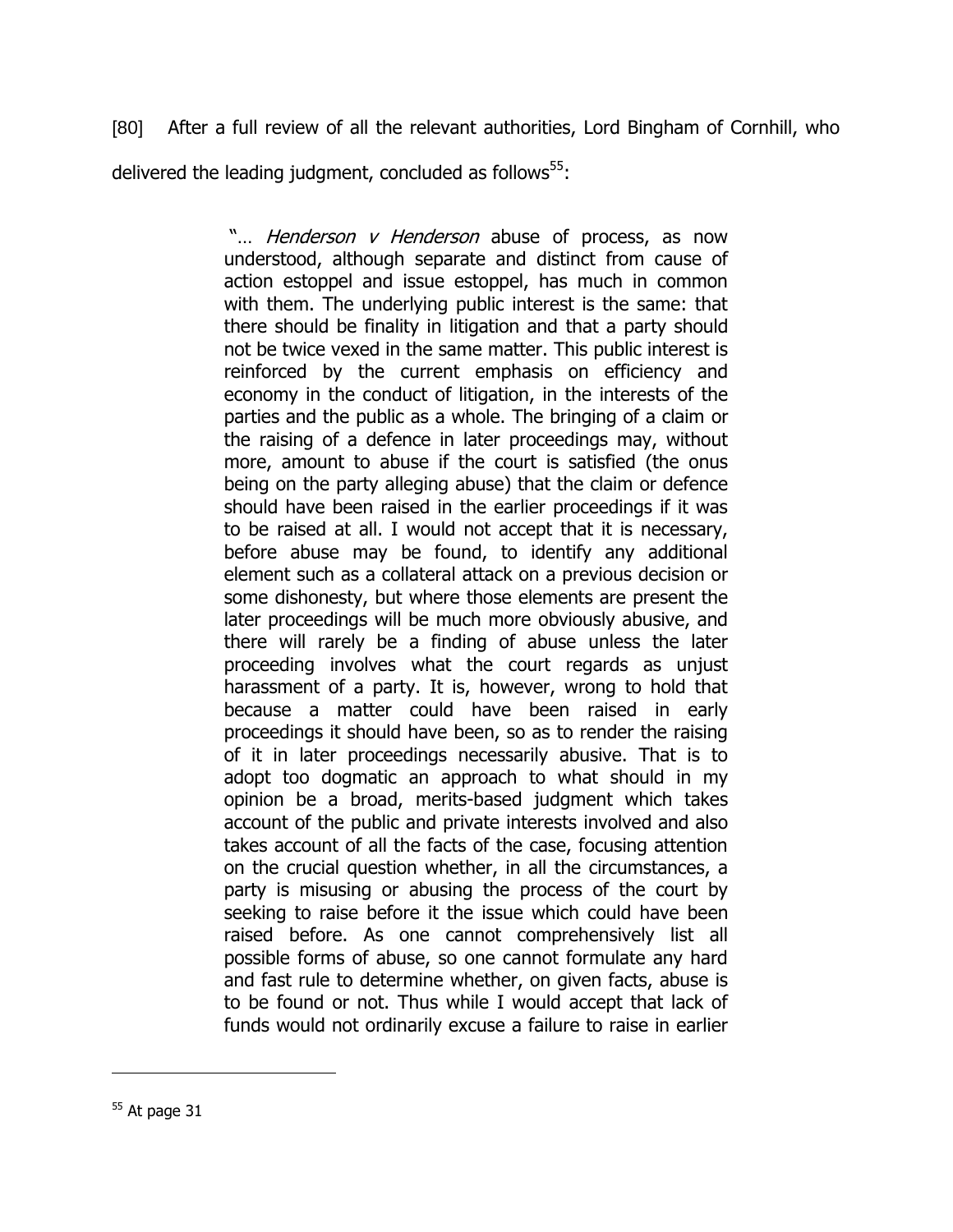proceedings an issue which could and should have been raised then, I would not regard it as necessarily irrelevant, particularly if it appears that the lack of funds has been caused by the party against whom it is sought to claim. While the result may often be the same, it is in my view preferable to ask whether in all the circumstances a party"s conduct is an abuse than to ask whether the conduct is an abuse and then, if it is, to ask whether the abuse is excused or justified by special circumstances. Properly applied, and whatever the legitimacy of its descent, the rule has in my view a valuable part to play in protecting the interests of justice."

[81] Concurring, Lord Millett added this<sup>56</sup>:

"It is one thing to refuse to allow a party to relitigate a question which has already been decided; it is quite another to deny him the opportunity of litigating for the first time a question which has not previously been adjudicated upon. This latter (though not the former) is prima facie a denial of the citizen"s right of access to the court conferred by the common law and guaranteed by article 6 of the Convention for the Protection of Human Rights and Fundamental Freedoms (1953). While, therefore, the doctrine of res judicata in all its branches may properly be regarded as a rule of substantive law, applicable in all save exceptional circumstances, the doctrine now under consideration can be no more than a procedural rule based on the need to protect the process of the court from abuse and the defendant from oppression."

[82] In the result, the House of Lords held that, taking into account all the circumstances, the plaintiff"s action to recover his personal losses was not abusive and should therefore be allowed to proceed.

 $56$  At page 59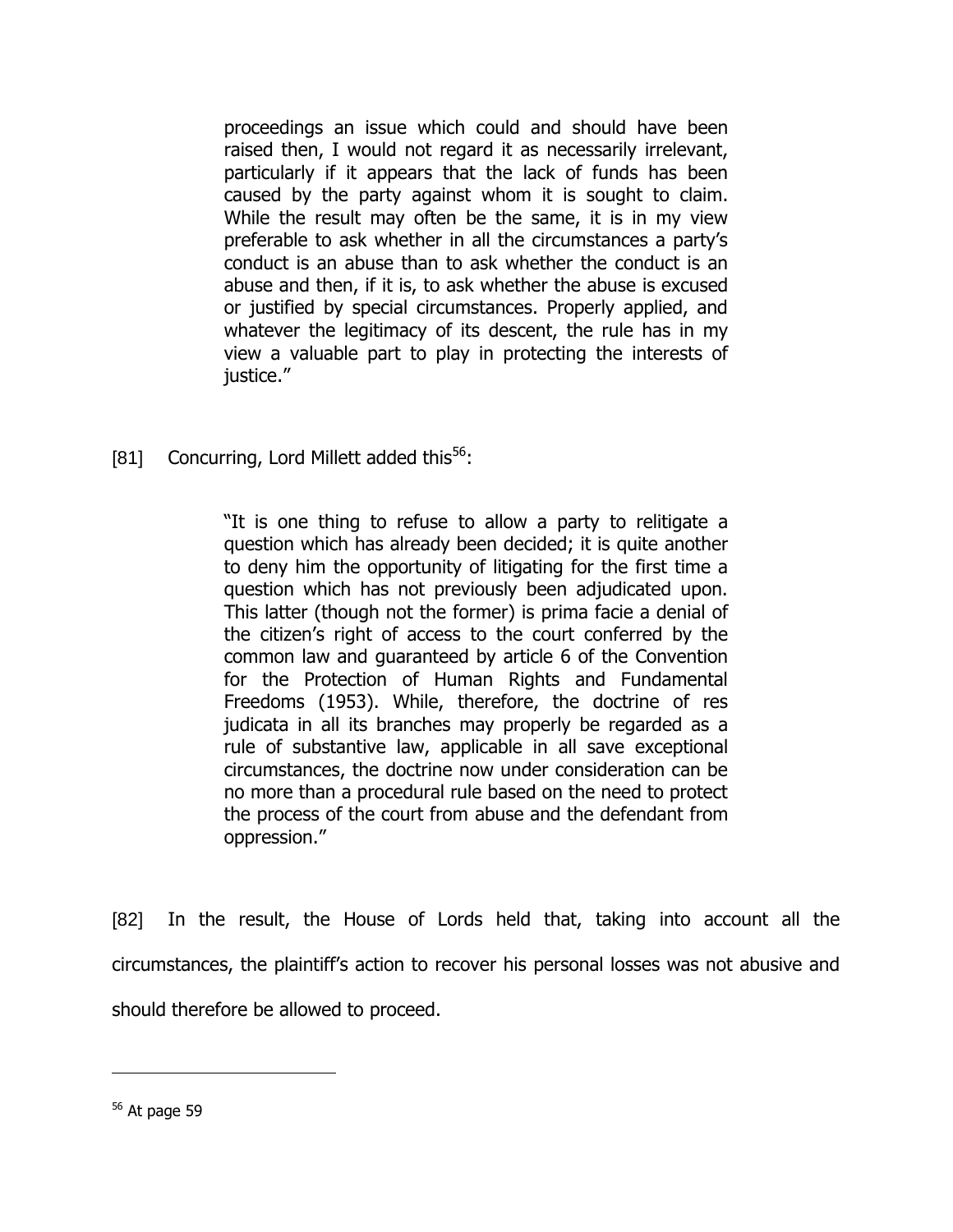[83] **Johnson v Gore Wood & Co (a firm)** was subsequently applied by this court in **S & T Distributors Limited and another v CIBC Jamaica Limited and another**<sup>57</sup>; and **Hon Gordon Stewart OJ, Air Jamaica Acquisition Group Limited and another v Independent Radio Company Limited and another<sup>58</sup>. In the latter** case, Harris JA concluded that $59$ :

> "The rule in **Henderson v Henderson** is described as an extension of the doctrine of res judicata. In the cases which were considered, and in which the rule was applied, it is to be noted that the second action was commenced after the first was disposed of. The doctrine of res judicata is to protect courts from having to adjudicate more than once on issues arising from the same cause, to protect litigants from having to face multiple suits arising from the same cause of action, and to protect the public interest that there should be finality in litigation and that justice be done between the parties. …"

[84] Nothing in this case turns on the second sense in which the maxim res judicata is said to apply, that is, to describe an issue estoppel. But Mr Wilkinson strongly contended that the doctrine applies in either the first or the third sense. If res judicata applies to the application for the second restraint order in the first sense, arising out of the decision of Marsh J, then it was an absolute bar to re-litigation between ARA and the applicants. If it applies in the third sense, then the doctrine of **Henderson v** 

<sup>&</sup>lt;sup>57</sup> (unreported), Court of Appeal, Jamaica, Supreme Court Civil Appeal No 112/2004, judgment delivered 31 July 2007 - see especially pages 46-52

 $58$  [2012] JMCA Civ 2, see especially paras [24]-[38]

 $59$  At para. [38]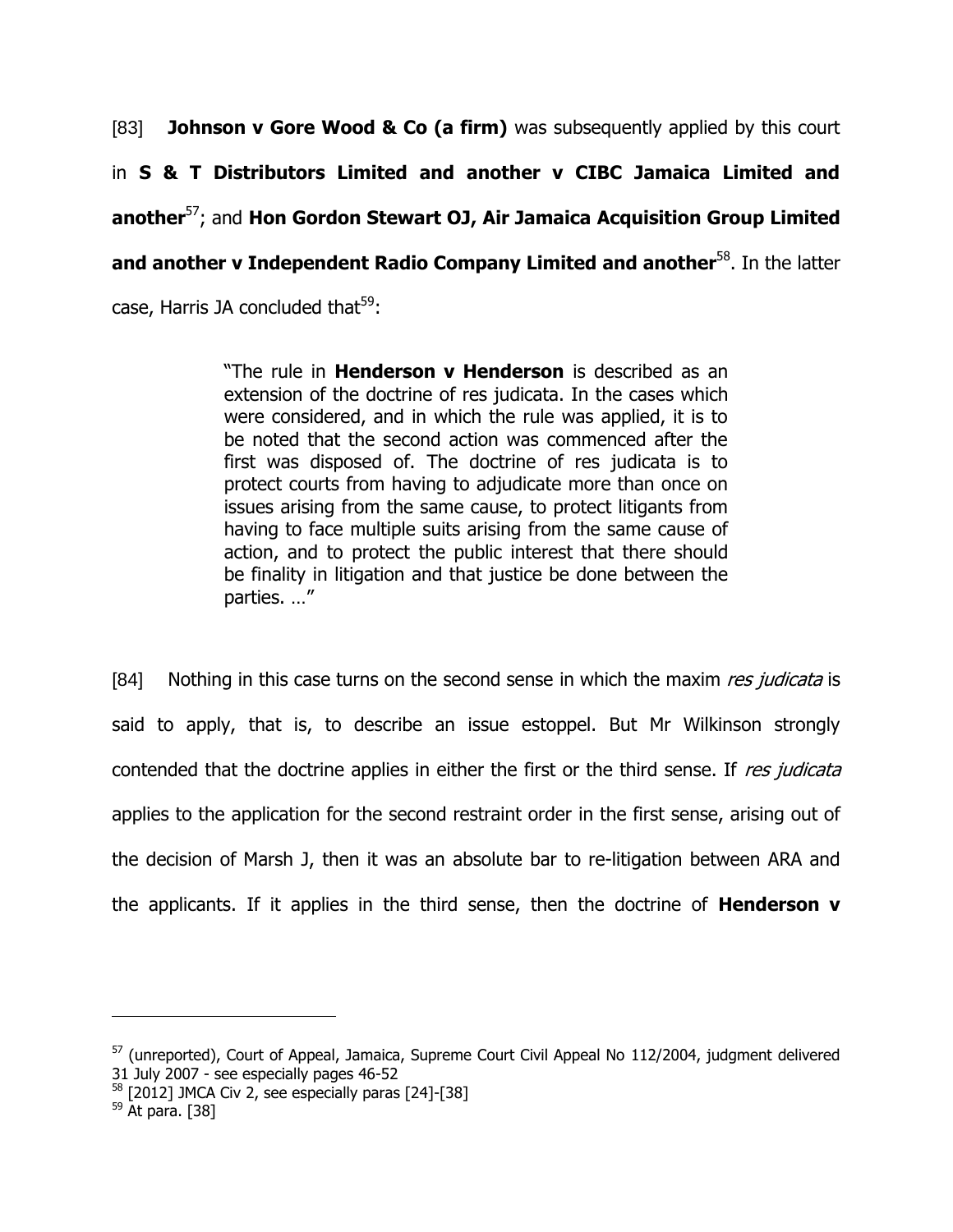**Henderson** abuse of process will potentially have given rise to a discretionary bar to the subsequent proceedings before the judge.

[85] The question whether res judicata applies to this case in the first sense turns entirely on the appellants' contention that, after a hearing on the merits on 27 May 2013, Marsh J refused ARA's application to extend the first restraint order $^{60}$ . On this point, it would of course have been helpful to know the judge's reasons, even in summary form, for refusing the application. But, in the absence of any such reasons, I find it impossible to second-guess the judge's conclusion $61$  that "... there was no final adjudication on the matter before Marsh J ...". It is common ground that, when the parties went before Marsh J on 27 May 2013, ARA"s application for extension of the first restraint order was short-served and that, on that basis, the appellants objected to it being heard. It is also common ground that, as at that date, ARA had not yet filed a civil recovery claim to support the grant of the first restraint order, which had by then been in existence for two days short of nine months. In these circumstances, it seems to me to be highly unlikely, as it did to the judge<sup>62</sup>, that, having ruled that a written application to extend the first restraint order would not be allowed to proceed on the ground of short-service, Marsh J would then have embarked on the hearing of a definitive oral application for the same relief.

 $^{60}$  See paras [22]-[24] above

 $^{61}$  At para. [56]

<sup>&</sup>lt;sup>62</sup> See para. [25] above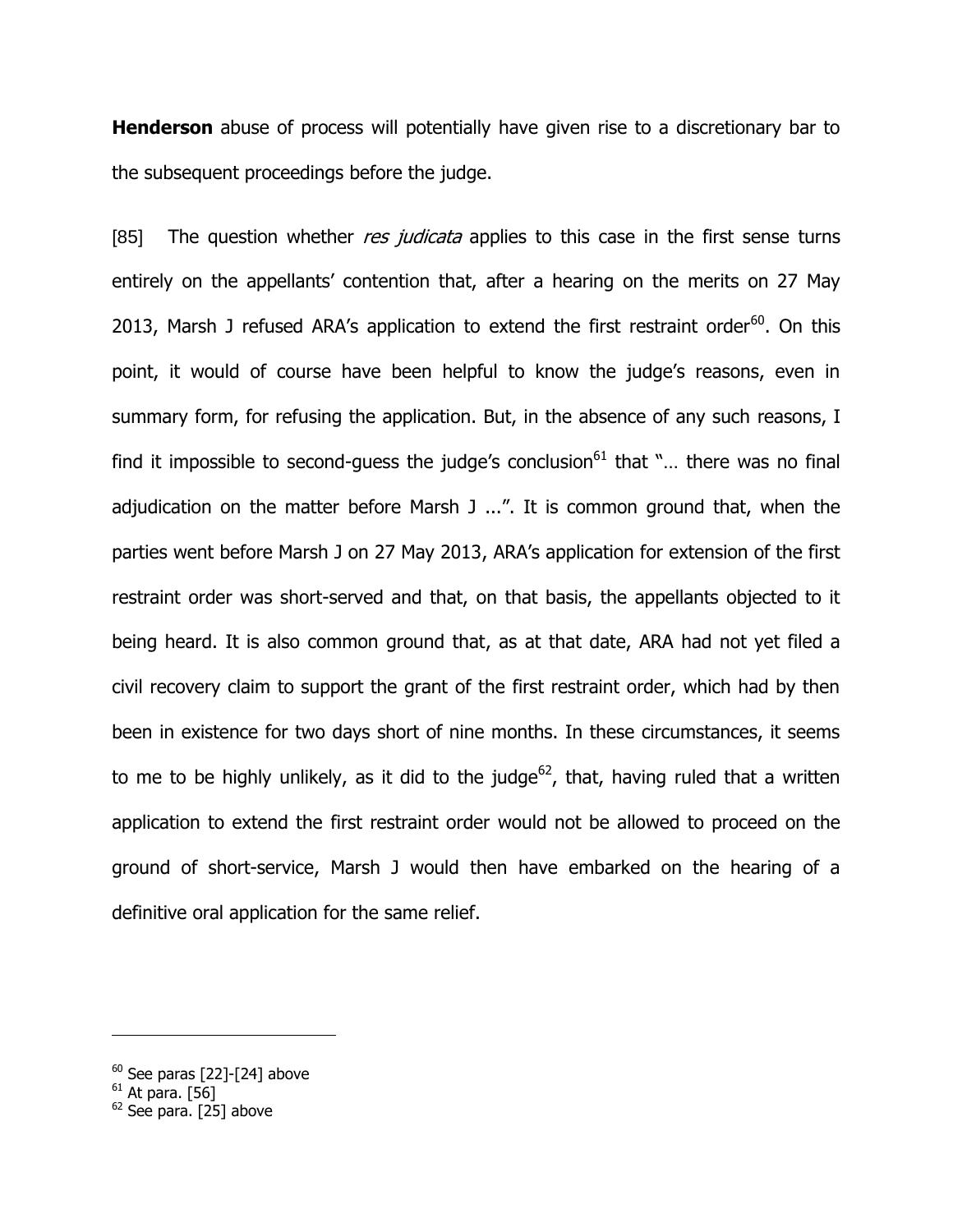[86] On this basis, I would therefore rule out the applicability of res judicata in the first or strict sense. In any event, although the judge did not say so in as many words, it is clear that he considered the strike-out application principally on the basis of **Henderson v Henderson** abuse of process. In this regard, as I have already indicated, the judge based himself substantially on **Johnson v Gore Wood & Co (a firm)**. In considering what that decision required of a court asked to determine an issue of **Henderson v Henderson** abuse of process, the judge said this<sup>63</sup>:

> "[20] So, what does Lord Bingham mean by 'broad, meritsbased judgment which takes account of the public and private interests involved and also takes account of all the facts of the case, focusing attention on the crucial question whether, in all the circumstances a party is misusing or abusing the process of the court by seeking to raise before it the issue which could have been raised before<sup>'</sup>? Whatever else it may mean, based on His Lordship"s dictum in **Gore Wood**, it means, at least, examining the reasons advanced by the person who is accused of abuse of process. It also means a close examination of facts, taking into account the reasons, if any, advanced by the person accused of abusing the process for the adoption of a particular course and then deciding whether what occurred is a sufficiently serious misuse of the process of the court to warrant being barred from continuing the case with the consequence that the actual merits of the case are not explored. Clearly, there is room for disagreement among experienced judges as the case of **Gore Wood** demonstrated.

> [21] This court's deduction from **Gore Wood** is that the judge is to take account of various factors against the backdrop of fundamental principles. What are these fundamental principles? What are the factors?"

<sup>63</sup> At paras [20]-[21]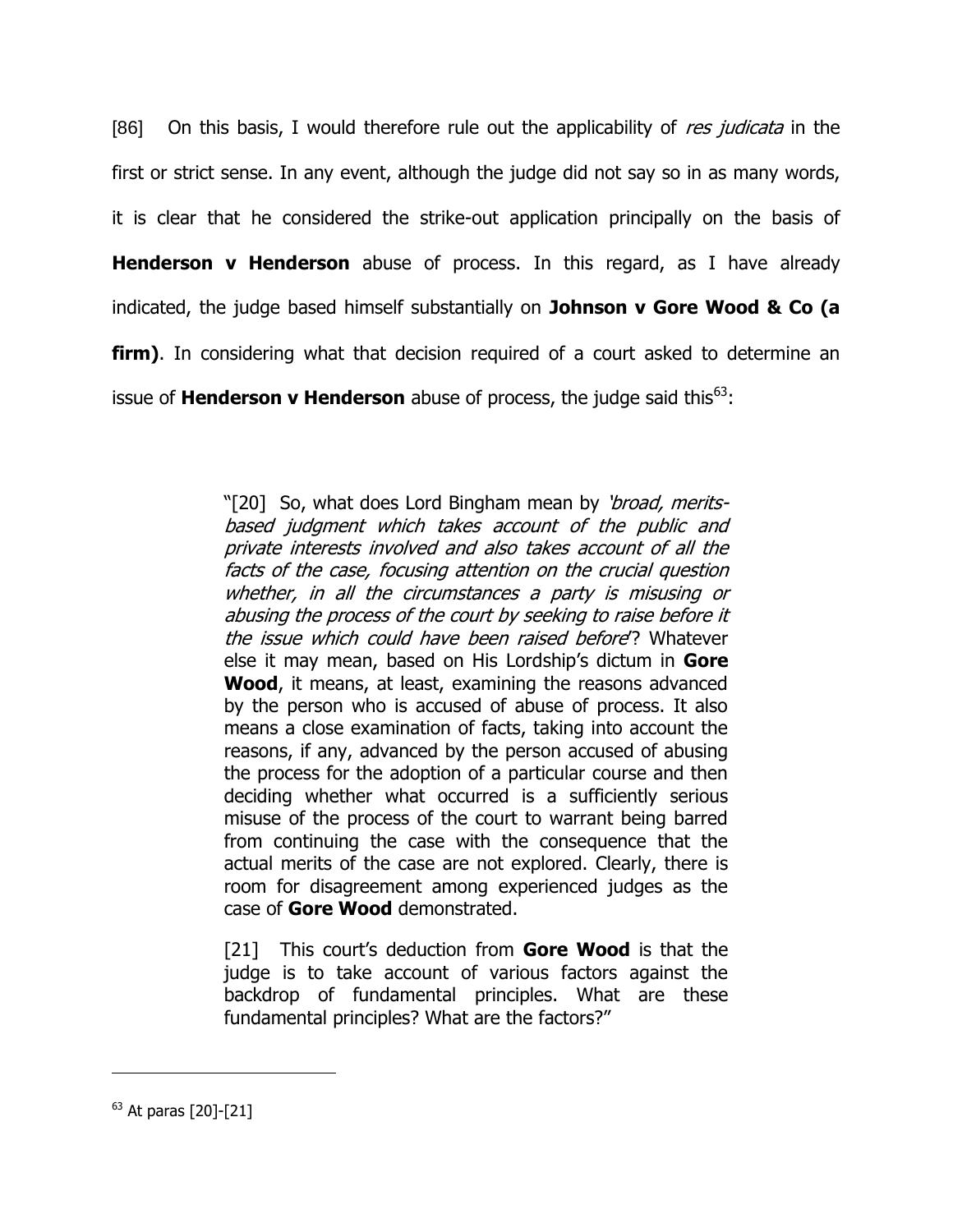[87] Next, again basing himself on **Johnson v Gore Wood & Co (a firm)**, the judge went on to list<sup>64</sup> certain fundamental principles which should always be borne in mind when considering the question of abuse of process:

- "(a) courts exist for the determination of disputes that the parties cannot resolve and so litigants, without scrupulous care, ought not to be denied the opportunity to have the courts decide their issues ...;
- (b) access to the courts is a fundamental right ...;
- (c) there should be finality in litigation and a party should not have to answer for the same matter twice ...;
- (d) the public interest emphasizes efficiency and economy in the conduct of litigation ....
- (e) abuse of process is not limited to cases of dishonesty or collateral attack on a previous decision and it is not necessary to establish any of these factors before conduct is held to be an abuse of process. However, their presence will make it easier to conclude that there is an abuse of process but even then there is no inevitability about this because what is involved is adiscretion ...;
- (f) a distinction must be drawn between abuse of process and the doctrine of res judicata or issue or cause of action estoppel ...;
- (g) abuse of process is capable of applying to cases where the first matter did not proceed to judgment or may have ended in a settlement ...;
- (h) there is no presumption against bringing successive actions ... .

 $64$  At para. [22]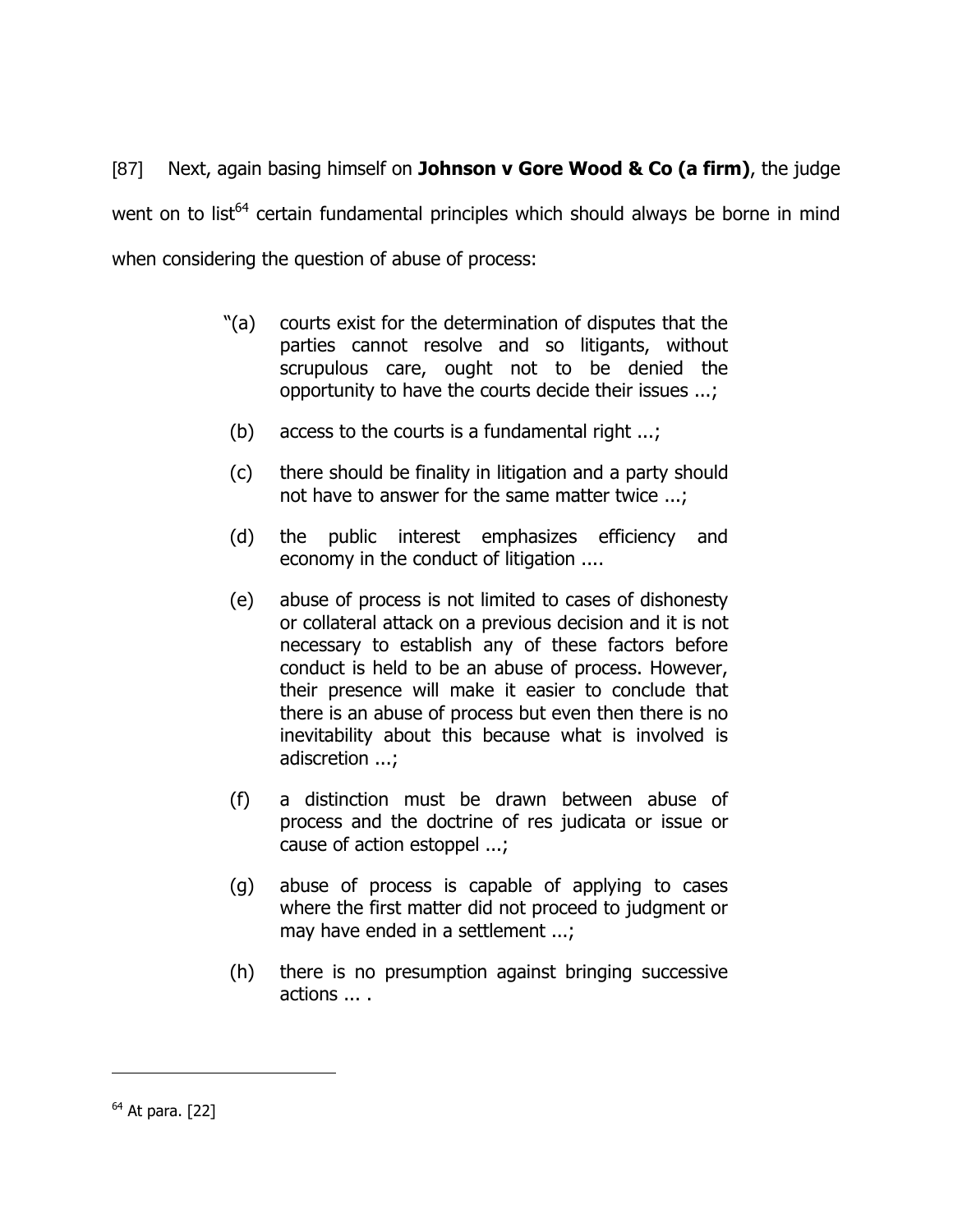(i) the **Henderson v Henderson** rule does not extend to cases where the defendants in the second case is [sic] different from the first ... ."

[88] In addition to these principles, the judge referred<sup>65</sup> to what he described as an "added dimension" of this case:

> "… The instant case is not just a matter between private citizens. It [sic] action being taken to enforce the law which has as its objective the taking of property allegedly derived from criminal activity or unlawful activity. This is an important public policy issue which cannot be lightly swept aside because this objective is seen as vital to undermining the economic capacity of organised criminal enterprises to continue its [sic] criminal activity."

[89] And finally, the judge identified<sup>66</sup> some of the relevant factors which "seem to

figure prominently in the assessment process":

- "(a) if the matter was not yet adjudicated upon and/or it is between different parties then that is an important consideration in deciding whether there is an abuse of process ...;
- (b) if the second claim is in substance though not in form the same claim dressed up in different garb the second claim may be dismissed ...;
- (c) if the first claim proceeds all the way to final judgment (or settlement) and the parties are the same and the second claim raises issues which properly belonged to the first claim and might have been brought forward with reasonable diligence, then

 $65$  At para. [23]

 $66$  At para. [25]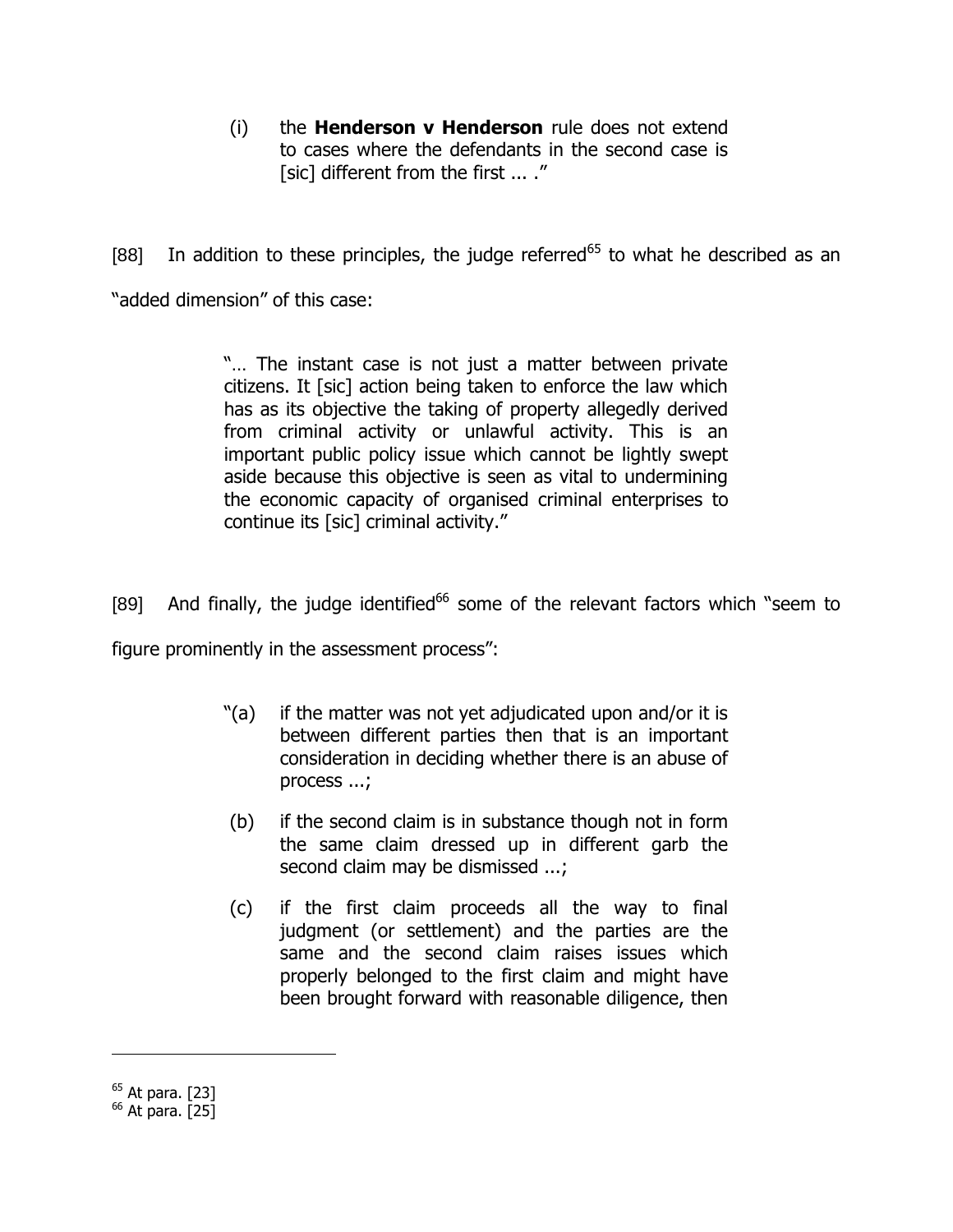in the absence of special circumstances the plea of abuse of process may succeed ...;

- (d) if the second action is in substance a collateral attack on the decision in the first matter, then an abuse of process will be found to exist ...;
- (e) if subsequent decisions of higher courts show that a particular legal position was incorrect then it may be possible for the same parties to reopen the matter decided between them. Thus res judicata in its strictest sense would not apply...;
- (f) the explanation given by the person accused of abuse of process is taking into consideration ...;"

[90] There is no appeal against the judge"s analysis and conclusions, which I fully endorse, on the relevant legal and factual considerations applicable to the assessment of a challenge to proceedings on the ground of **Henderson v Henderson** abuse of process. I have nevertheless considered it helpful to set them out in some detail for two reasons. First, by way of respectful tribute to a penetrating analysis of the legal position in a difficult area of the law. And second, to underscore the point that, in the absence of any error of law on the judge"s part, the appellants must perforce invite this court to interfere with the manner in which he exercised his discretion, on the basis that he either took into account irrelevant factors, or omitted to take into account other relevant factors.

[91] Nor is there any appeal from the judge"s findings in respect of the differences between Mr Rose"s first and second affidavits. I therefore proceed on the basis that the judge was correct to treat the following facts, which emerged from the second, as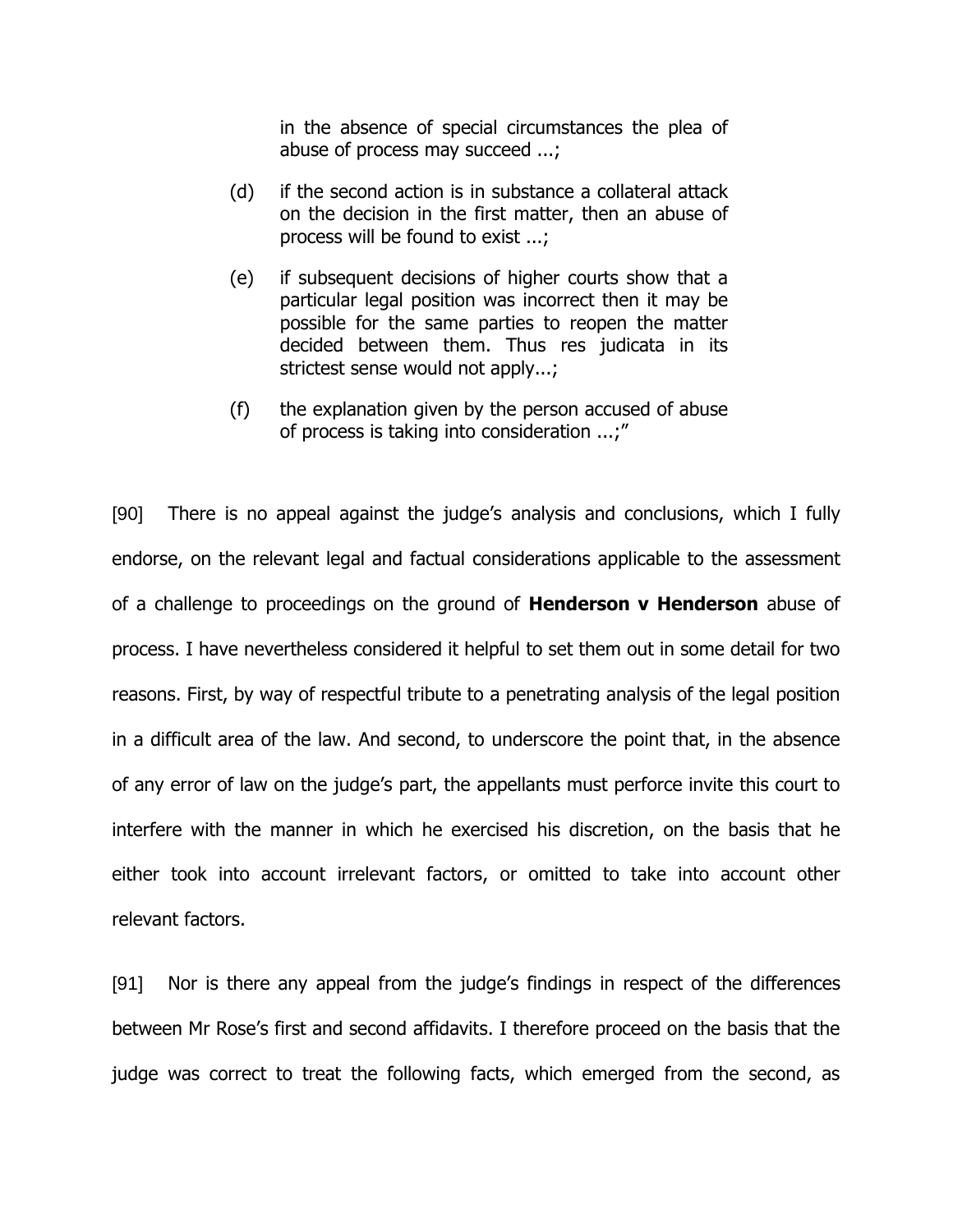relevant fresh material: (i) Mr Hamilton's plea of guilty to money laundering and drugtrafficking offences; (ii) ARA"s filing of a civil recovery action; and (iii) evidence based on investigation by the DEA, which showed that Mr Hamilton had had no legitimate source of income since 1991.

[92] This makes it strongly arguable, as it seems to me, that it is wrong to treat the application for the second restraint order as in any sense a re-litigation of the issues which arose on the application for the first, given that it was based in part on significant new material. If this is so, then it clearly begs the question whether any issue of abuse of process can arise in these circumstances at all. But since neither the case below nor the appeal appears to have been conducted on this basis, I will put this thought to one side for the moment.

[93] That having been said, I am inclined to agree with the appellants, as did the judge $^{67}$ , that there was no good reason for ARA not to have notified the appellants of its intention to apply for the second restraint order, a mere matter of days after the parties had appeared on an *inter partes* hearing before Marsh J. In this regard, it is unquestionably the case that, as Lord Hoffmann observed in **National Commercial Bank (Jamaica) Limited v Olint Corp Limited<sup>68</sup>, "...** *audi alteram partem* **is a** salutary and important principle ...". Ordinarily, therefore, the principle should apply in

 $^{67}$  At para [64]

<sup>&</sup>lt;sup>68</sup> [2009] UKPC 16, para. 13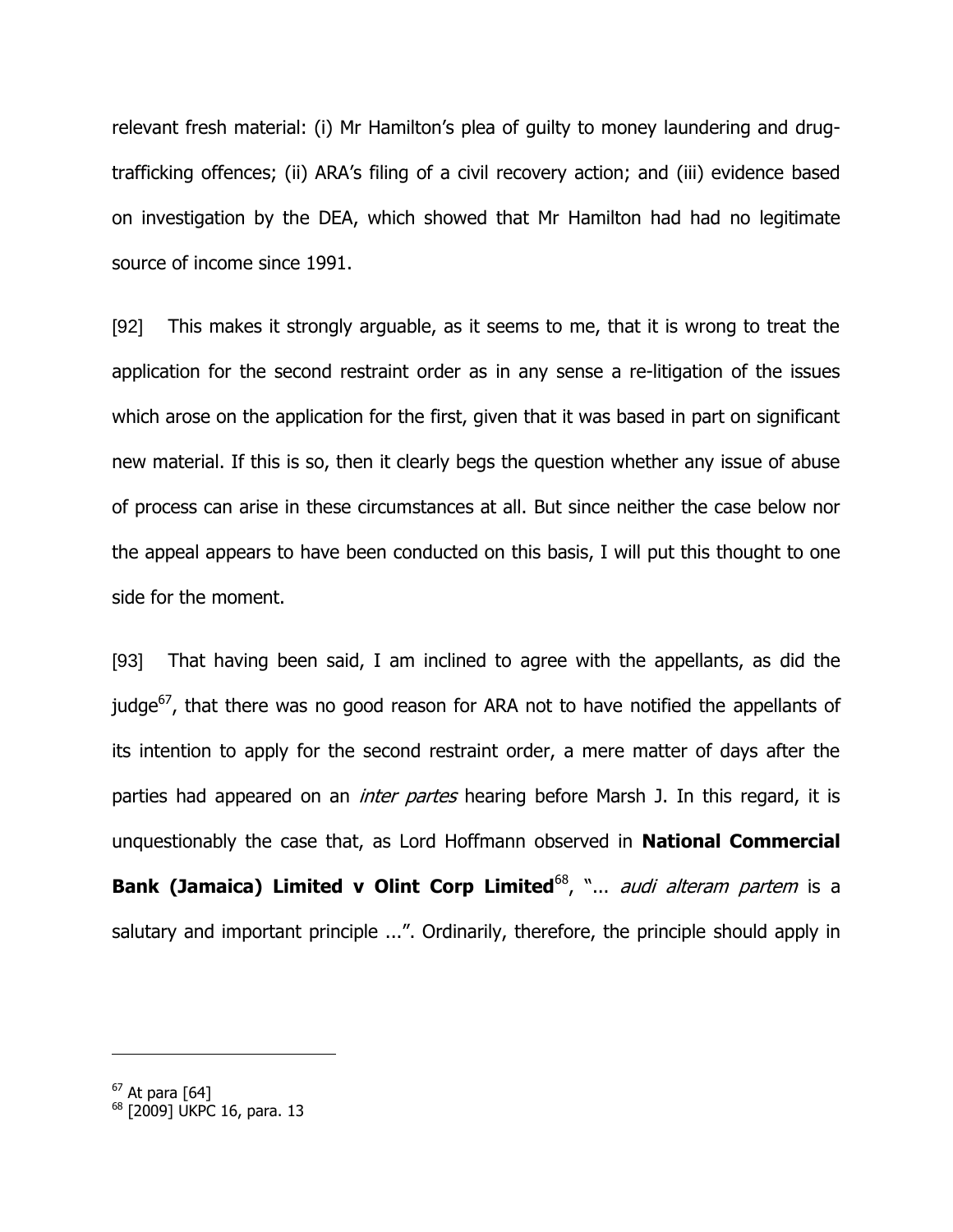the absence of some special justification, arising either from the nature of the application before the court or other surrounding circumstances.

[94] So the question of what weight to give to the failure to notify the appellants in this case, if such it was, was entirely one for the judge in the exercise of his discretion, having taken into account all the circumstances. The judge considered<sup>69</sup> that, given "the greater public interest in trying to undermine criminal organisations by gnawing at their economic capacity to engage in serious crime, this omission is not sufficient to warrant a discharge of the restraint order". In addition, the judge also expressed the view that, because Mr Hamilton was by then awaiting sentence on serious charges, "[t]he possible risk of dissipation is self-evidence [sic]".

[95] Mr Wilkinson characterised ARA"s omission to notify the appellants of its intention to apply for a second restraint order as an "unfortunate "Nicodemus" approach". But beyond this, as ever, colourful turn of phrase, nothing was put forward to suggest that the judge exercised his discretion on any wrong principle by declining, for the reasons he gave, to discharge the second restraint order on this basis.

[96] In any event, in my view, the judge"s approach derives clear support – albeit by analogy – from the decision of the Court of Appeal of England and Wales in **Jennings v Crown Prosecution Service (Practice Note)**<sup>70</sup>, to which he referred in his

 $69$  At para. [64]

 $70$  [2006] 1 WLR 182; see especially per Laws LJ at paras 52-57 and per Longmore LJ at para. 64. An appeal to the House of Lords from this decision was dismissed, without any specific reference to this point – see **Jennings v Crown Prosecution Service** [2008] UKHL 29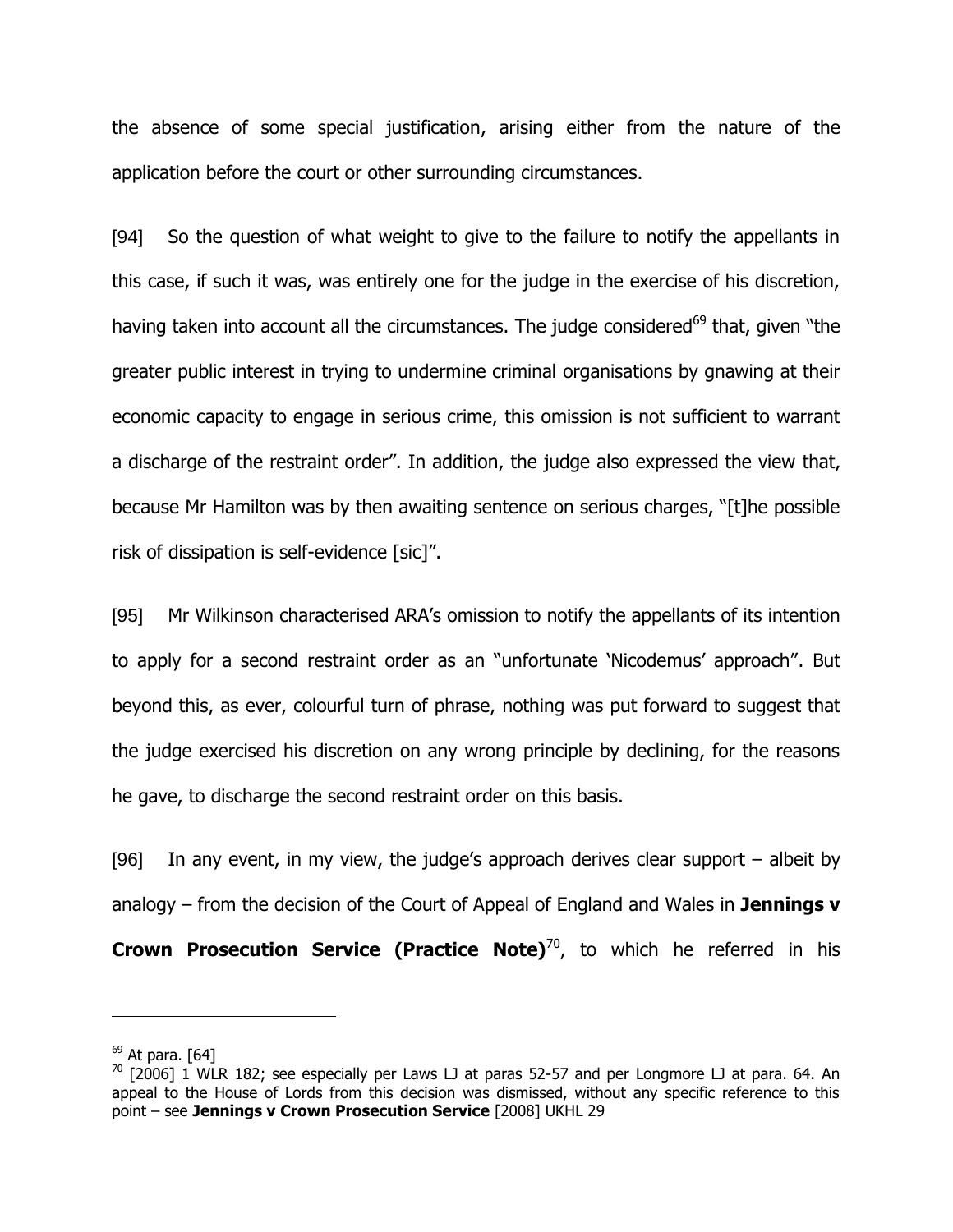judgment<sup>71</sup>. In that case, in the context of an alleged failure by the Crown to make full disclosure in confiscation proceedings, it was held that the fact that the prosecution acts in the public interest militates against the sanction of discharging an order if, after consideration of all the evidence, the court thinks the order is appropriate. So although the well-known general considerations as to the duty of a party seeking ex parte relief to make full and frank disclosure apply equally to proceedings of this kind, the consequences of non-disclosure may in an appropriate case be mitigated by public interest considerations.

[97] Mr Wilkinson also renewed a complaint which he had made to the judge that it was an abuse of process for ARA, having sought and obtained leave to appeal from Marsh J, to have instead filed the application for the second restraint order. In my view, the judge's answer to this complaint<sup>72</sup>, which is based in considerations of obvious good sense from the legal, as well as the practical standpoint, cannot be faulted:

> "… It is well known that counsel who receives an adverse ruling in these kinds of applications usually asks for leave to appeal and sometimes a stay of execution of the order made. This is usually to preserve his or her position while using the time to assess carefully the options. It is also well known that counsel may quite legitimately decide not to pursue the appeal."

 $71$  At paras [59]-[60]

 $72$  Para. [63]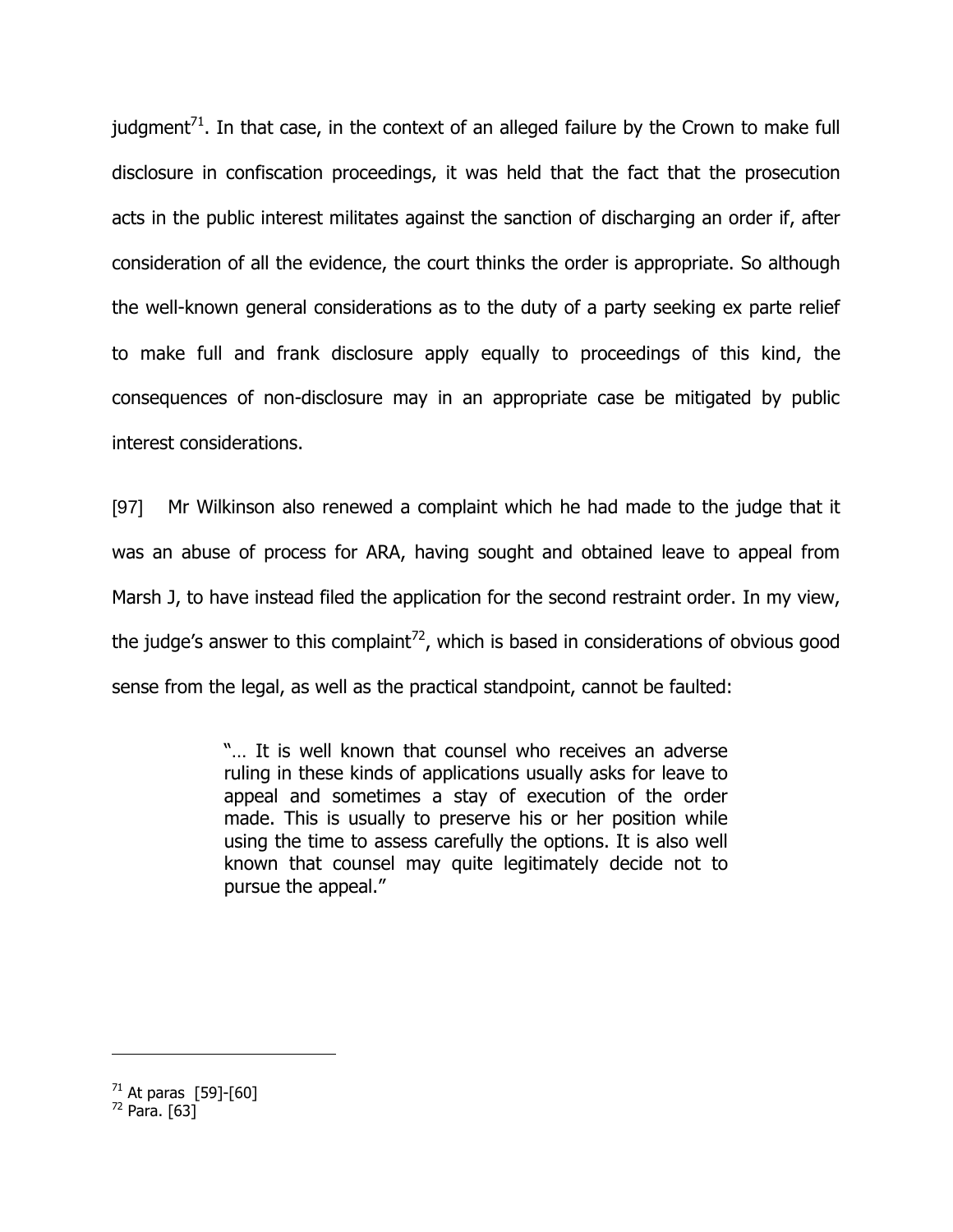[98] As will be seen from the passage from his judgment set out below<sup>3</sup>, the judge also took into account more general matters relating to the conduct of the parties and the policy of the legislative provisions:

- "[65] As noted earlier, it is now well established that making striking out a claim on the ground of abuse of process is a discretionary power. It is the view of this court that one of the material considerations in exercising the discretion is the conduct of the parties in the matter so far. The respondents have highlighted the sins of ARA which have been noted above. There is nothing to suggest ARA has been acting in bad faith. Failure to adhere to the CPR without more is not proof of bad faith.
- [66] So far as the respondents are concerned, Campbell J, in August 2012, had ordered the respondents do forthwith disclose with full particulars the nature and location of all assets owned by them, whether or not identified in the order and whether they are held in their name or by nominees or otherwise on their behalf, such disclosure to be verified by affidavit and served on the applicants' attorney at law within fourteen (14) days of service of this order' (para 3). There is no evidence that the respondents have compiled with the order. There is no evidence that the respondents applied to be relieved from complying with the order.
- [67] The respondents successfully prevented from being heard an application to compel compliance with the order of Campbell J having been in breach from August 2012 until May 2013.
- [68] Parliament has enacted legislation that has as its primary object crime reduction by means of undermining the economic capability of criminals to wage criminal activity. It has reflected this in POCA.

 $^{73}$  Paras [65]-[71]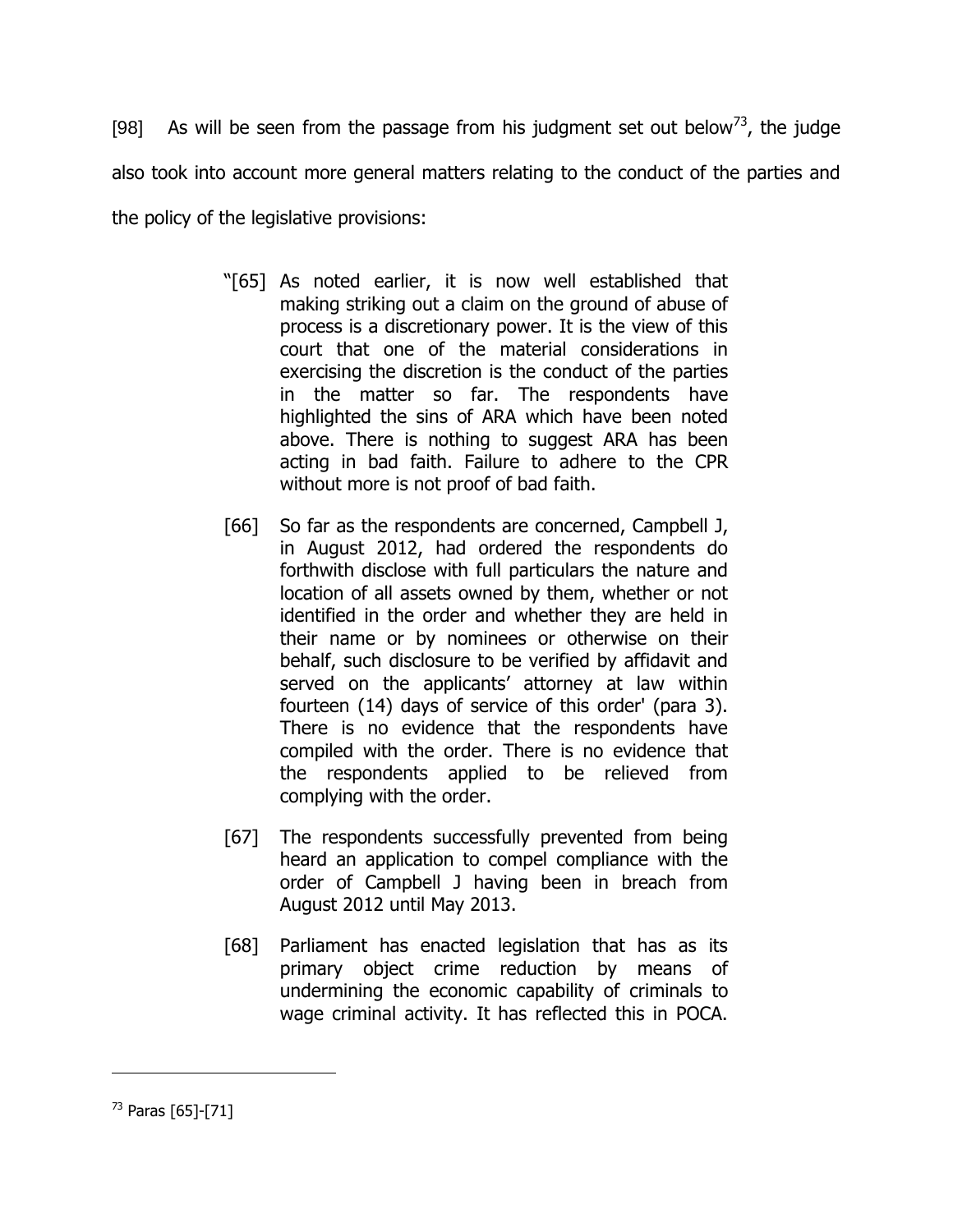One of the powers given to ARA is the ability to secure restraint orders against possibly criminally derived property. It is vital that 'bad money' or money derived from unlawful activity be kept out of the financial system because of the severe distorting effects that it can have on both macro and micro economy. It is vital that criminals and their associates be deprived of their property not for the purpose of enriching the State but for crippling their ability to continue as a criminal economic enterprise. In keeping with this policy, the respondents were asked to disclose their assets and their location.

- [69] This does not necessarily mean that the respondents are engaged in money laundering or the holding of property derived from criminal activity. The order is designed to assist in the investigative process. The respondents have simply ignored this aspect of Campbell J's order.
- [70] At the end of the day what the court has before it is ARA whose handling of the matter has been less than ideal and respondents who complain about abuse of process. On the one hand, the court has ARA that, despite its imperfections and missteps, has sought to use the law to achieve a legitimate purpose. There is no evidence of malafides on the part of the agency. On the other hand, there are the respondents who have sought protection of law by invoking a discretionary power of the court in circumstances when they have failed to comply with a critical paragraph of Campbell J's order made in August 2012. The disclosure of assets is vital to the investigative process.
- [71] Looking at matter broadly as directed by Lord Bingham, this court concludes that there is no abuse of process. The application to strike out the claim and particulars of claim and to discharge the restraint order on the ground of abuse of process is dismissed."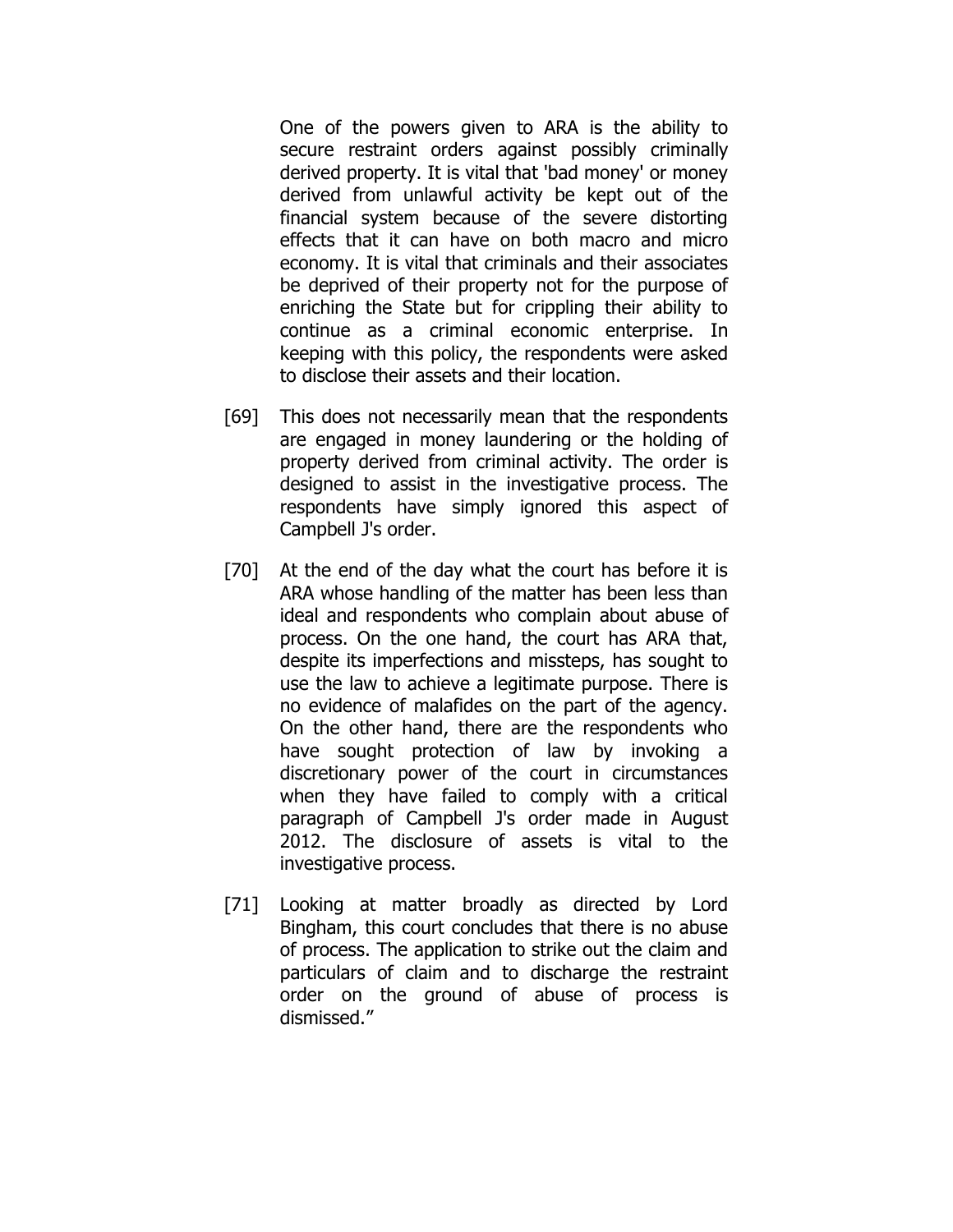[99] There is, as Lord Bingham pointed out in **Johnson v Gore Wood & Co (a firm)**<sup>74</sup>, no "hard and fast rule to determine whether, on given facts, abuse is to be found or nor". Rather, it is for the judge hearing the application in each case to determine "whether in all the circumstances a party"s conduct is an abuse". In this case, the judge found that the conduct of the ARA was not abusive, after an obviously careful assessment all the matters canvassed before him. In my view, the conclusions to which he came were ones which were clearly open to him on the evidence, both as a matter of law and of discretion, and no basis has been shown for this court to disturb them.

# Was this an appeal from the decision of one judge to another judge of co-ordinate jurisdiction?

[100] The appellants submitted that the hearing of the application for the second restraint by the judge amounted – impermissibly  $-$  to one judge being asked to exercise an appellate jurisdiction over another of co-ordinate jurisdiction. In support of this submission, the appellants place full reliance on **Leymon Strachan**, which is a decision of the Privy Council on appeal from this court. In that case, an application was made to Smith J to set aside an order made by Walker J in the Supreme Court on the ground that Walker J had no jurisdiction to make it. The issue was therefore whether Smith J had power to do so. Delivering the judgment of the Privy Council, Lord Millett held<sup>75</sup> that he did not:

 $^{74}$  At page 31

 $75$  At para. 33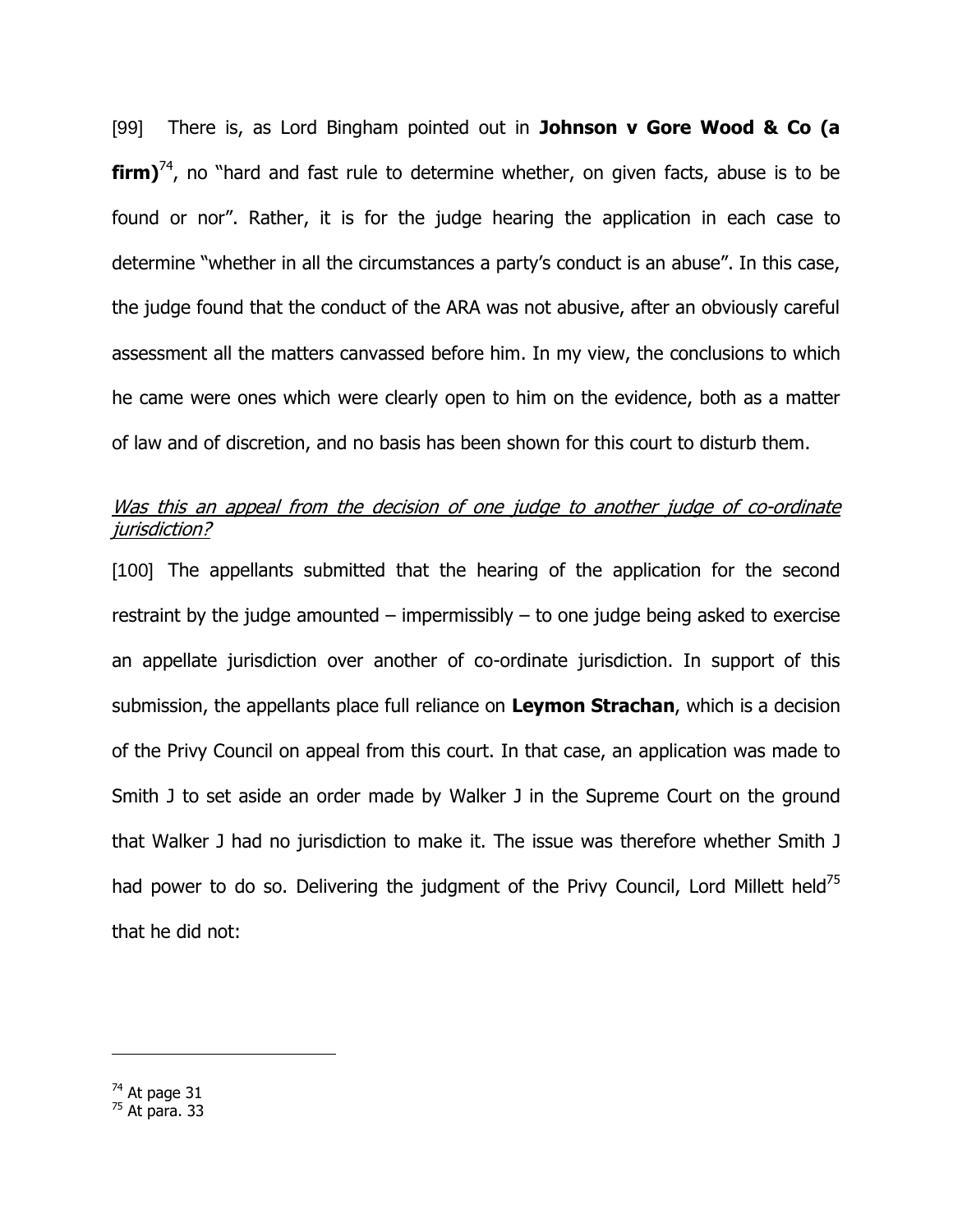"In the present case Walker J held that he had jurisdiction to make the order he did. If wrong, his decision could be reversed by the Court of Appeal which would be bound without going into the merits to set aside his substantive order as a nullity. As between the parties, however, and unless and until reversed by the Court of Appeal, his decision (both as to jurisdiction and on the merits) was res judicata. As a judge of co-ordinate jurisdiction Smith J had no power to set it aside."

[101] In this case, the judge distinguished **Leymon Strachan**<sup>76</sup> on the basis that the application which Smith J was asked to consider in that case was an application to review Walker J"s order. In this case, on the other hand, "[t]he court is being asked to exercise the power to make a restraint order in the context of all that has happened". The judge also went on to say, as has already been seen, that it was clear that there was no final adjudication on the matter before Marsh J.

[102] Again, I agree with the judge. In challenging Walker J's order in Leymon **Strachan**, the appellant was seeking to overturn it on the basis of want of jurisdiction. That, as the Privy Council held, was a result that could only be achieved by an appeal. In this case, on the other hand, the application before the judge was not so much an application to set aside Marsh J"s order (especially since, as the judge found, Marsh J made no order on the merits), as it was a fresh application for an interim restraint order based, in part, on new material. Further, as Mrs Hay pointed out, section 34 of POCA provides for applications to the court to vary or discharge restraint orders, thus plainly

 $^{76}$  At para. [55]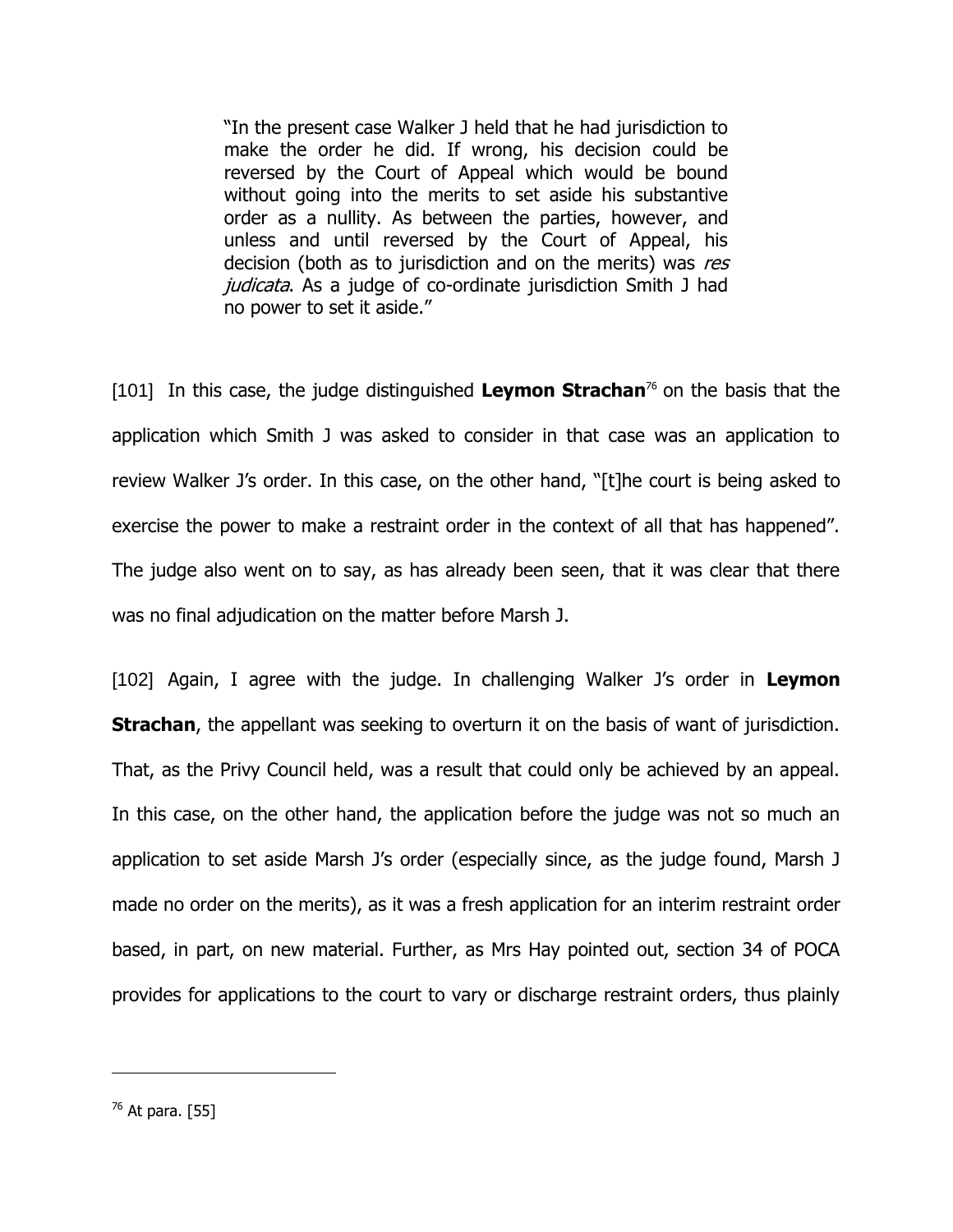indicating a legislative intention that such orders might be subject to periodic review by judges of co-ordinate jurisdiction.

#### **Conclusion on the issue of abuse of process**

[103] I would therefore dismiss the abuse of process appeal, on the ground that there is no basis upon which this court can properly interfere with the judge's exercise of his discretion, based as it was on an application of the correct principles of law and matters which fell entirely within his purview to decide.

### **Disposal of the consolidated appeals**

[104] I therefore propose that both the legal status and the abuse of process appeals should be dismissed. In the absence of an application for a contrary or different order being made by the appellants within 21 days of the date of the court's judgment in this case, I would order that the appellants should pay ARA"s costs, to be agreed or taxed.

### **An apology**

[105] The decision in these appeals has been outstanding for an inordinately long time. On behalf of the court, I wish to apologise undeservedly for this delay. While, as is almost invariably the case, there are reasons which could be advanced for this delay, I cannot possibly proffer them to the parties and their legal advisers, who are fully entitled to expect better.